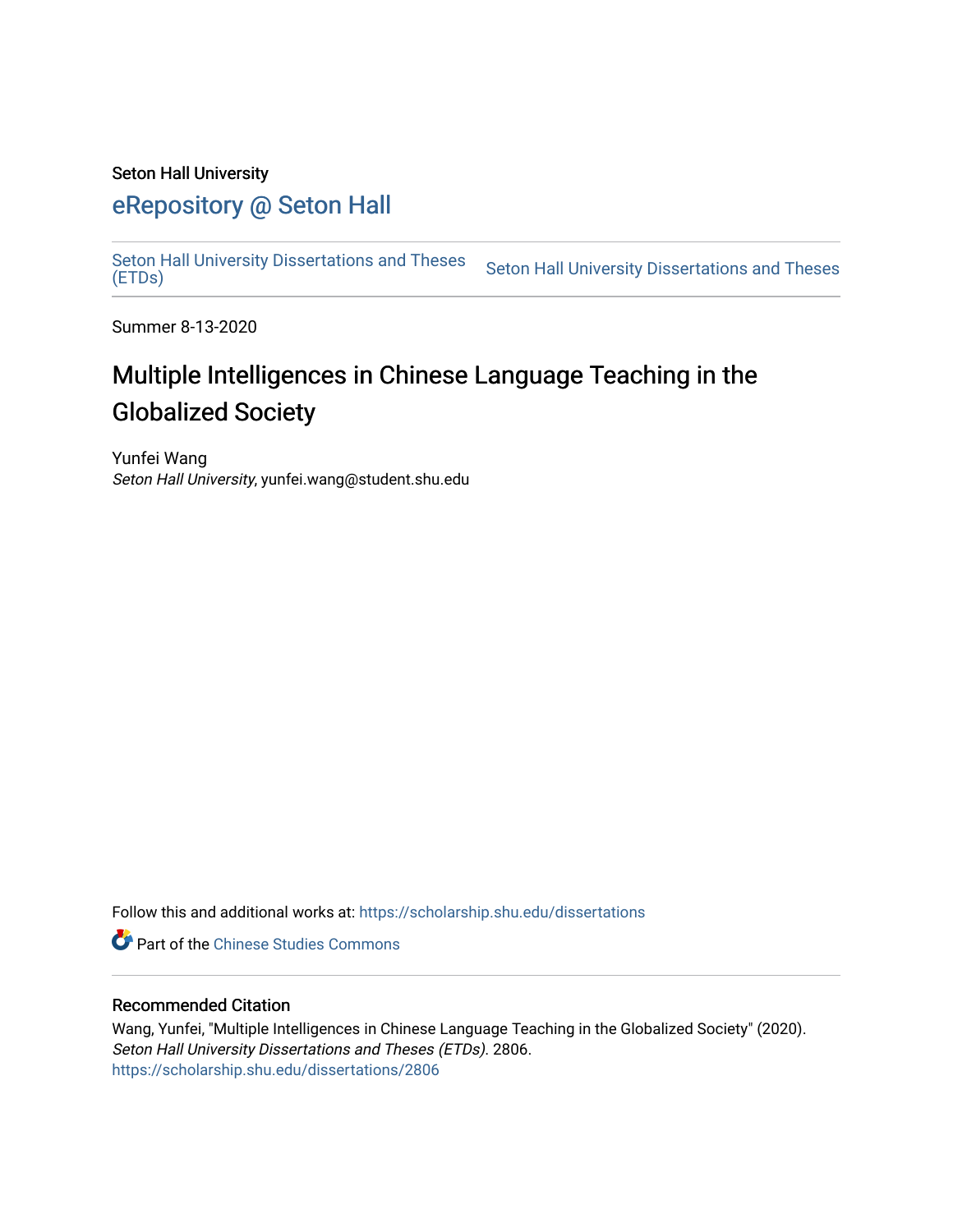# **MULTIPLE INTELLIGENCES IN CHINESE LANGUAGE TEACHING IN THE GLOBALIZED SOCIETY**

by

Yunfei Wang

A Thesis in Partial Fulfillment of the Requirements for the Degree of

Master of Arts in Asian Studies

College of Arts and Sciences

Seton Hall University

August 2020

Department of Languages, Literatures, and Cultures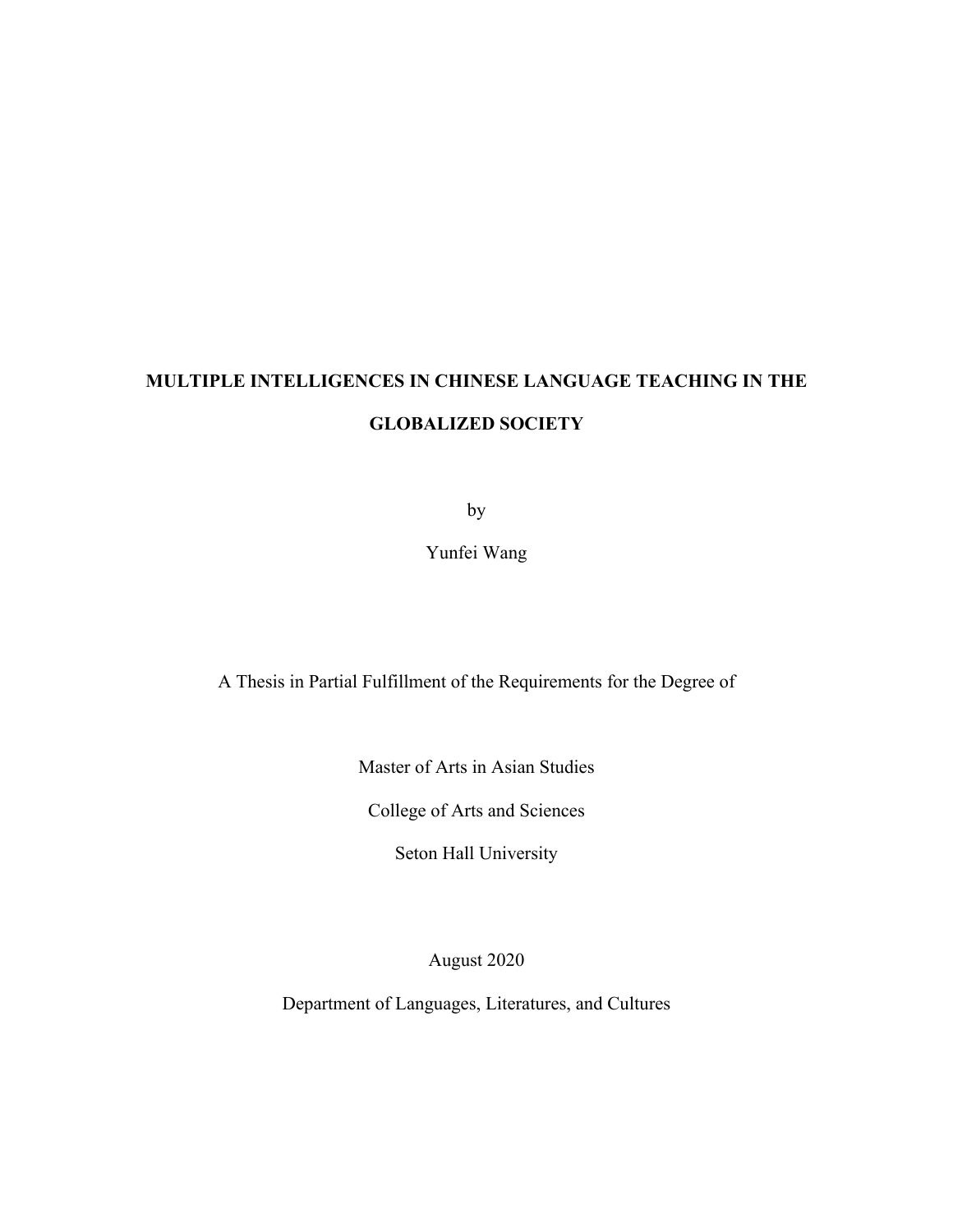Ó**2020 (Yunfei Wang)**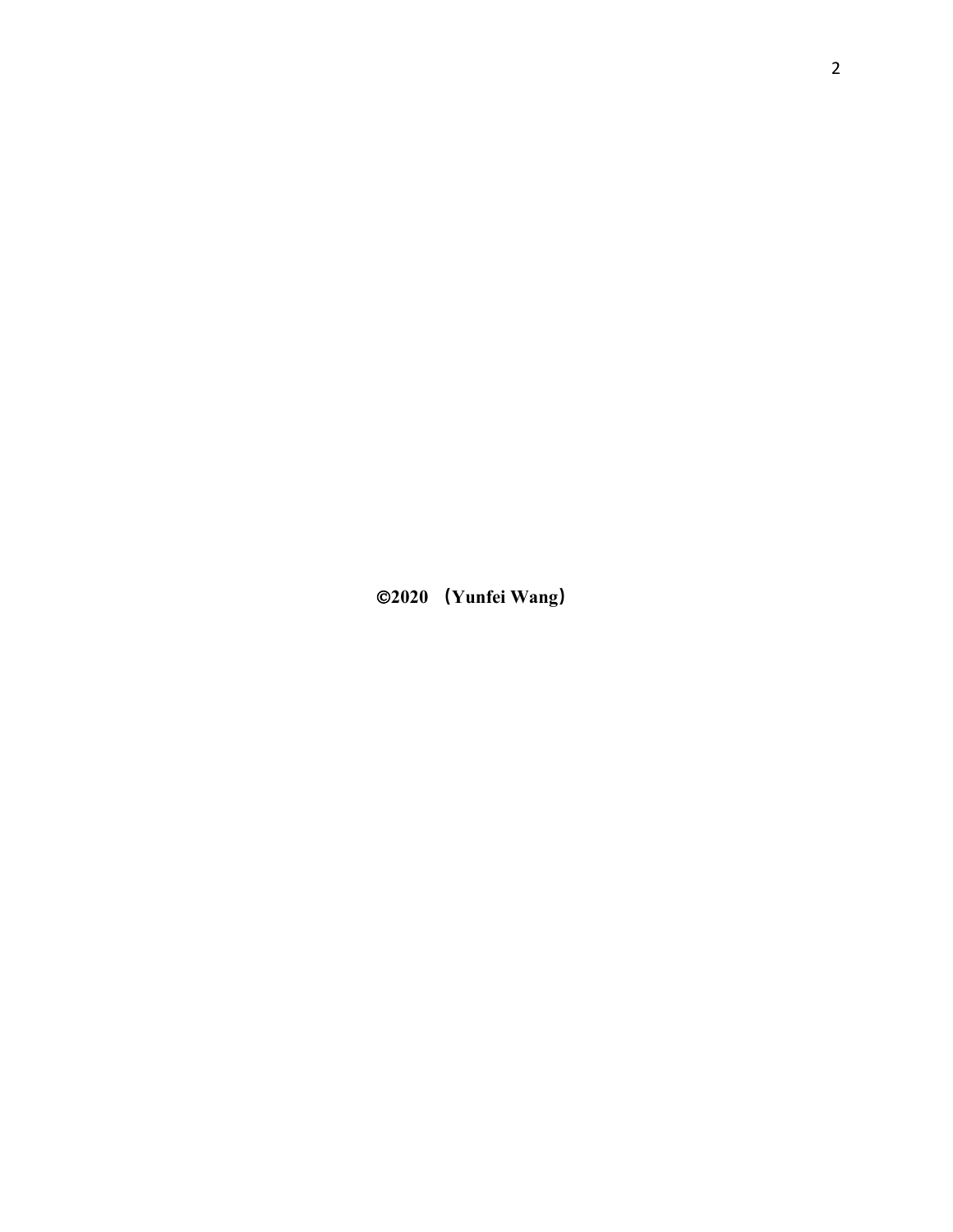# **MA Thesis Committee Approval:**

Dongdong Chen, Ph.D. Rongdong Chen August 6, 2020 (Advisor/First Reader) Signature Date Shigeru Osuka, Ed.D. Shigen Charles August 6, 2020 (Examiner/Second Reader) Signature Date  $Pak-Wah E. Leung, Ph.D.$   $\leq \dots$   $\leq \dots$   $\leq \dots$   $\leq \dots$   $\leq \dots$   $\leq \dots$   $\leq \dots$  August 7, 2020 (Examiner/Third Reader) Signature Date

**Department Chair Approval:**

# Diana Álvarez Amell, Ph.D. Diana Álvarez Amell August 10, 2020

Signature Date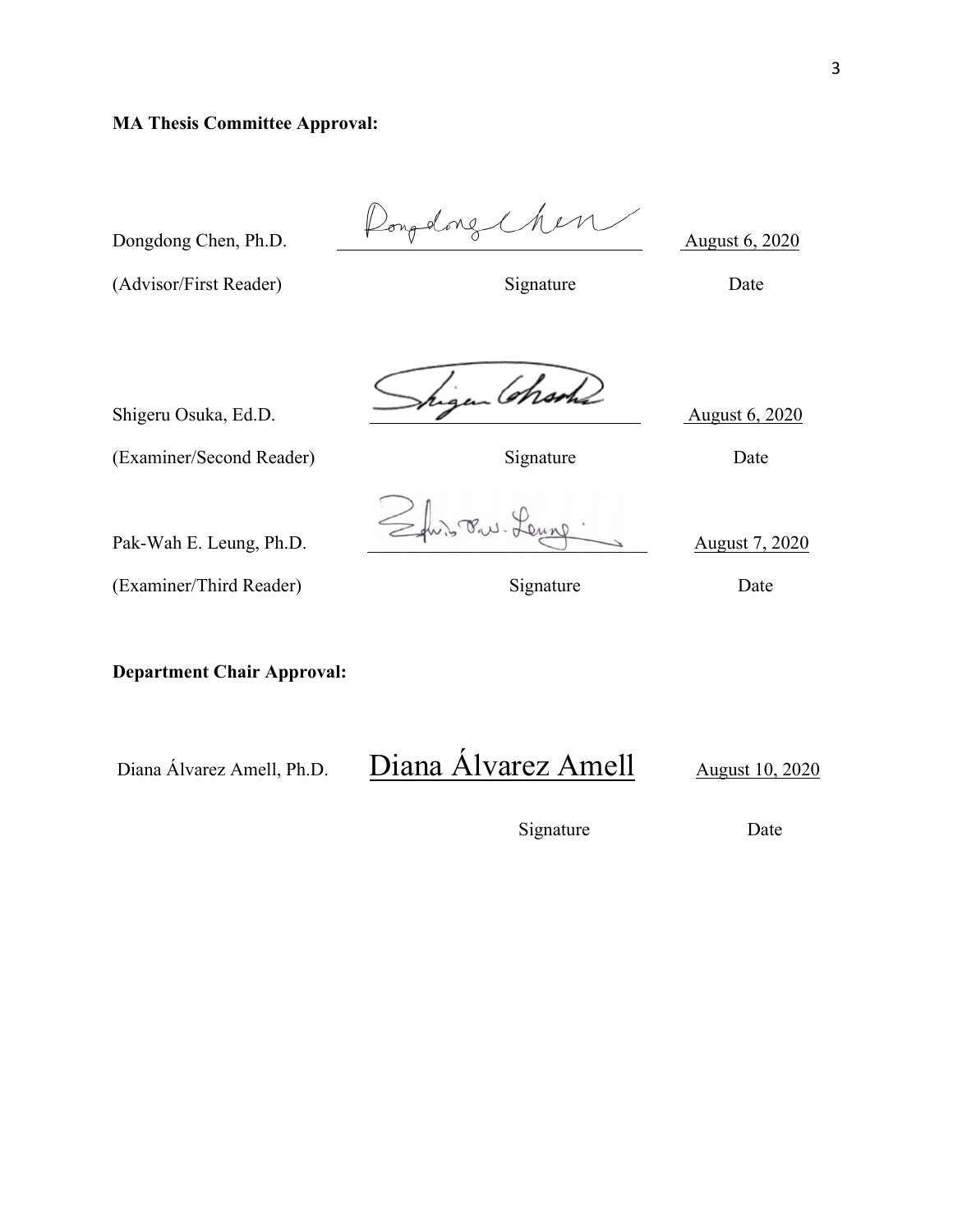#### **Acknowledgments**

I'd like to express my deepest gratitude to my thesis mentor, Dr. Dongdong Chen, who gave me invaluable guidance, advice, and patience along the way as I complete this thesis. My appreciation for Dr. Chen is not only grounded in this thesis, but also in the time I spent at the Languages, Literatures, and Cultures Department, from which she continually inspires me in my academic and career pursuit.

I am grateful for Dr. Shigeru Osuka and Dr. Pak-Wah Leung, who were willing to share their precious time with me, giving me important guidelines and resources as I work on this thesis. Without their generous support, I would have never achieved this far.

I am thankful for all my professors, colleagues, and classmates at the Asian Studies Program. It had been an unforgettable time where I learn, work, and grow to be more confident and dedicated in my future endeavors. I am thankful for the students of the Introductory Chinese II course in the Spring 2019 semester, who all participated in my case study.

I thank my husband, my three-year-old son, and my parents, who all gave me great encouragement and support as I complete this thesis.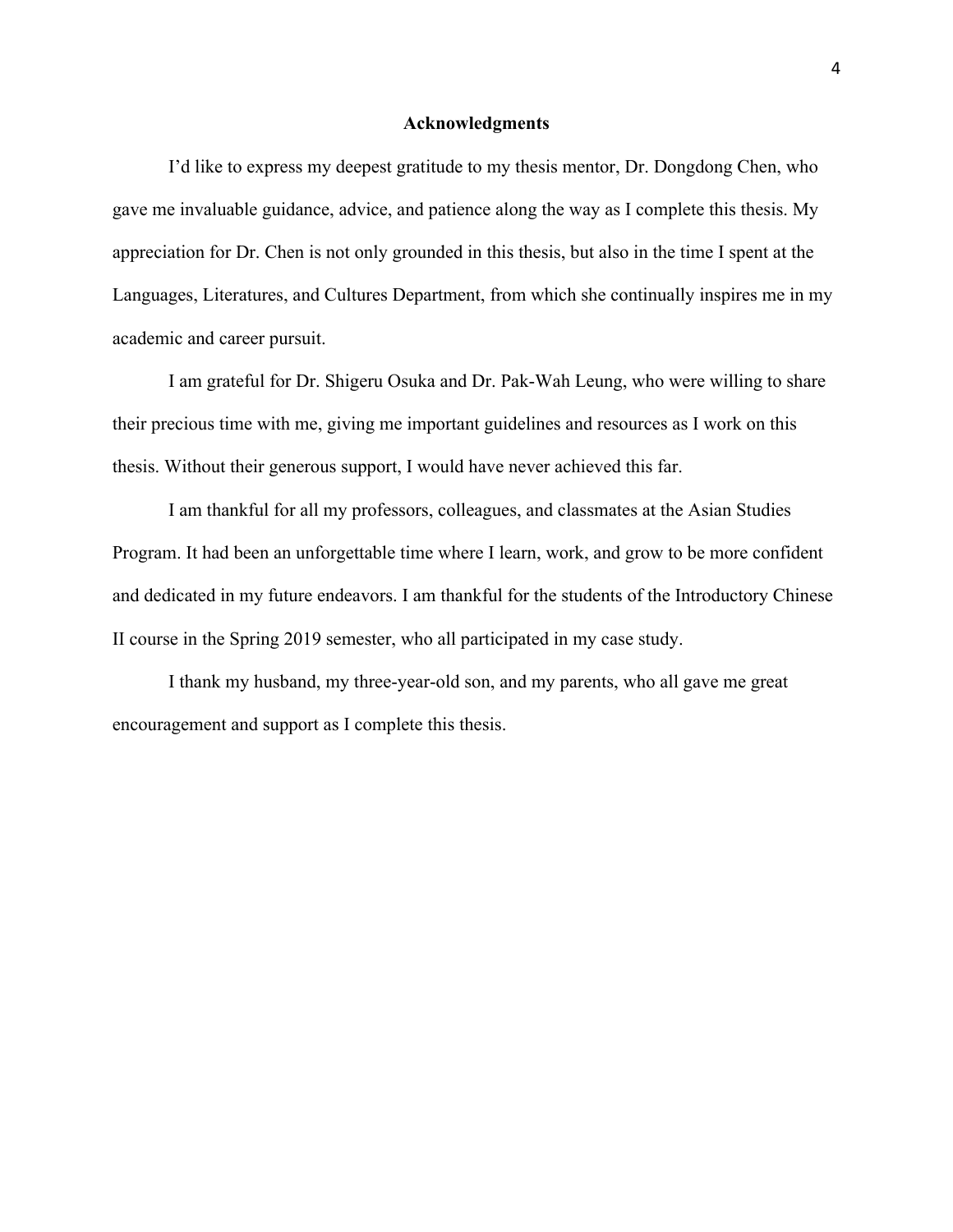#### **Abstract**

The Theory of Multiple Intelligences (MI), first proposed by Howard Gardner in 1983, critiqued traditional IQ tests that focus on humans' logical and linguistic capabilities and listed the possibilities of human brains processing all fields of intelligence, including musical, spatial, kinesthetic, etc. The MI Theory has been recognized for its importance in foreign language teaching in a variety of languages, including ESL and Spanish. From my research, the use of Multiple Intelligences (MIs) in Chinese language teaching is not frequently discussed with the characteristics of each intelligence in the context of the different techniques in teaching Chinese. My paper aims to provide a detailed analysis of each intelligence and discuss how different MIs are effectively used in the teaching of Chinese respectively. A case study in the college Introductory Chinese class is given to investigate how students rate the different teaching activities in the context of MIs. My paper also addresses the unique significances as of the year 2020, such as the huge increased demand for Chinese language teaching, the various formats of globalization, and the diversification of language learners as well as language teachers. Under the circumstance of all the above factors, the application of MI in Chinese language teaching is still meaningful, yet challengeable, and influential.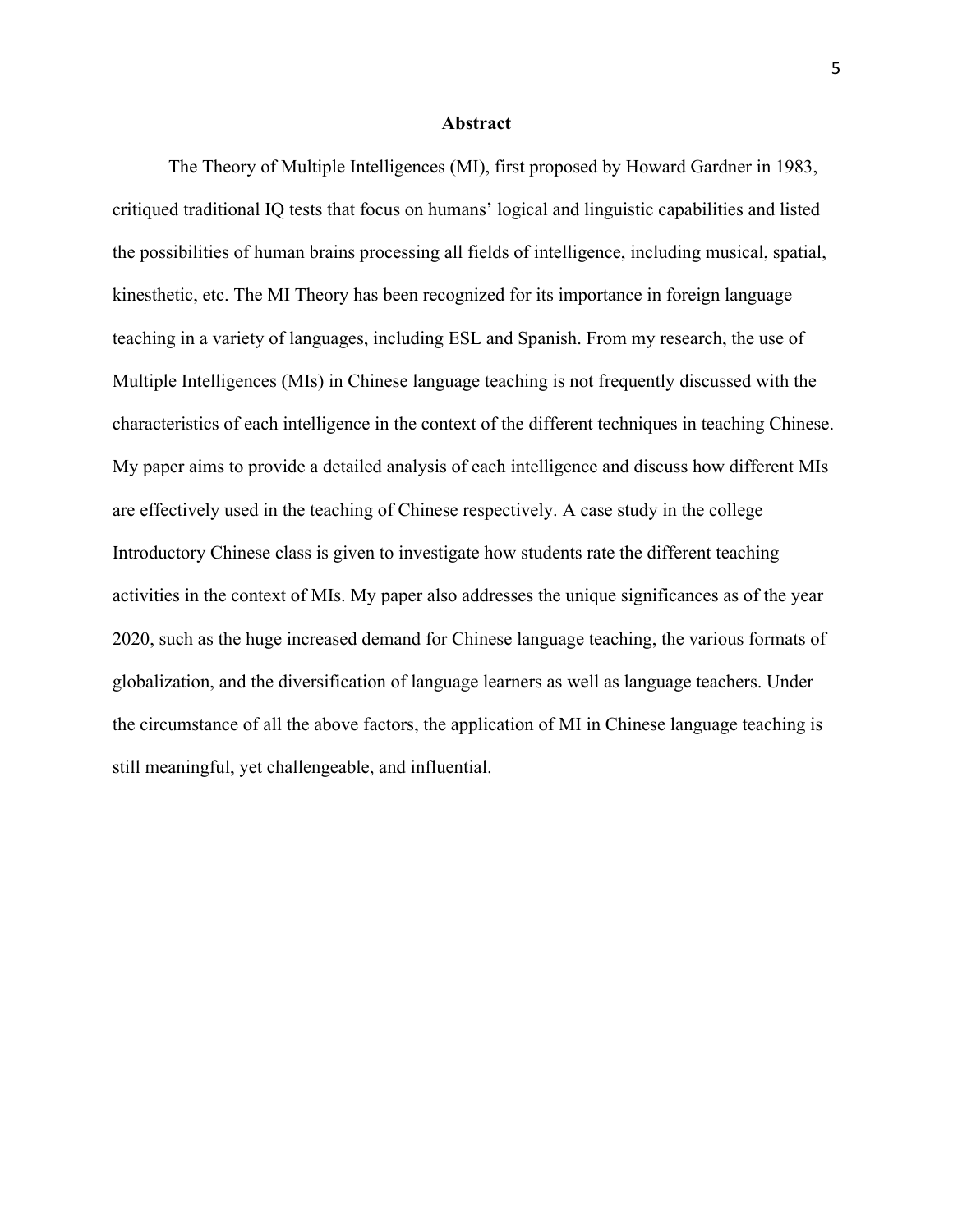# **Table of Contents**

| Acknowledgments                                                                  | $\overline{4}$ |
|----------------------------------------------------------------------------------|----------------|
| Abstract                                                                         | 5              |
| Chapter I: Introduction                                                          | $\overline{7}$ |
| Chapter II: Literature Review on MI and Chinese Language Teaching                | 15             |
| Background of the MI Theory<br>$1_{-}$                                           | 15             |
| MI and Foreign Language Teaching<br>$\overline{2}$ .                             | 17             |
| Characteristics of Chinese Language Teaching<br>3.                               | 22             |
| Chapter III: The Eight Aspects of MI in the Context of Chinese Language Teaching | 29             |
| Linguistic Intelligence<br>1.                                                    | 29             |
| Logical-Mathematical Intelligence<br>2.                                          | 32             |
| Spatial Intelligence<br>3.                                                       | 33             |
| Bodily-Kinesthetic Intelligence<br>4.                                            | 33             |
| Musical Intelligence<br>5.                                                       | 35             |
| Interpersonal Intelligence<br>6.                                                 | 36             |
| Intrapersonal Intelligence<br>7.                                                 | 37             |
| Naturalistic Intelligence<br>8.                                                  | 37             |
| Chapter IV: Case Study of Teaching Chinese with MIs in the US Classroom Setting  | 39             |
| 1. Background                                                                    | 40             |
| 2. Research Questions of the Case Study                                          | 43             |
| 3. Methodology                                                                   | 44             |
| 4. Results                                                                       | 46             |
| 5. Analysis                                                                      | 50             |
| Chapter V: Conclusion                                                            | 55             |
| Background of the MI Theory and Chinese Language Teaching<br>1.                  | 55             |
| Findings from My Case Study and Its Implications<br>$\mathfrak{2}_{\cdot}$       | 56             |
| 3.<br>Findings to My Thesis Research Questions                                   | 57             |
| References                                                                       | 59             |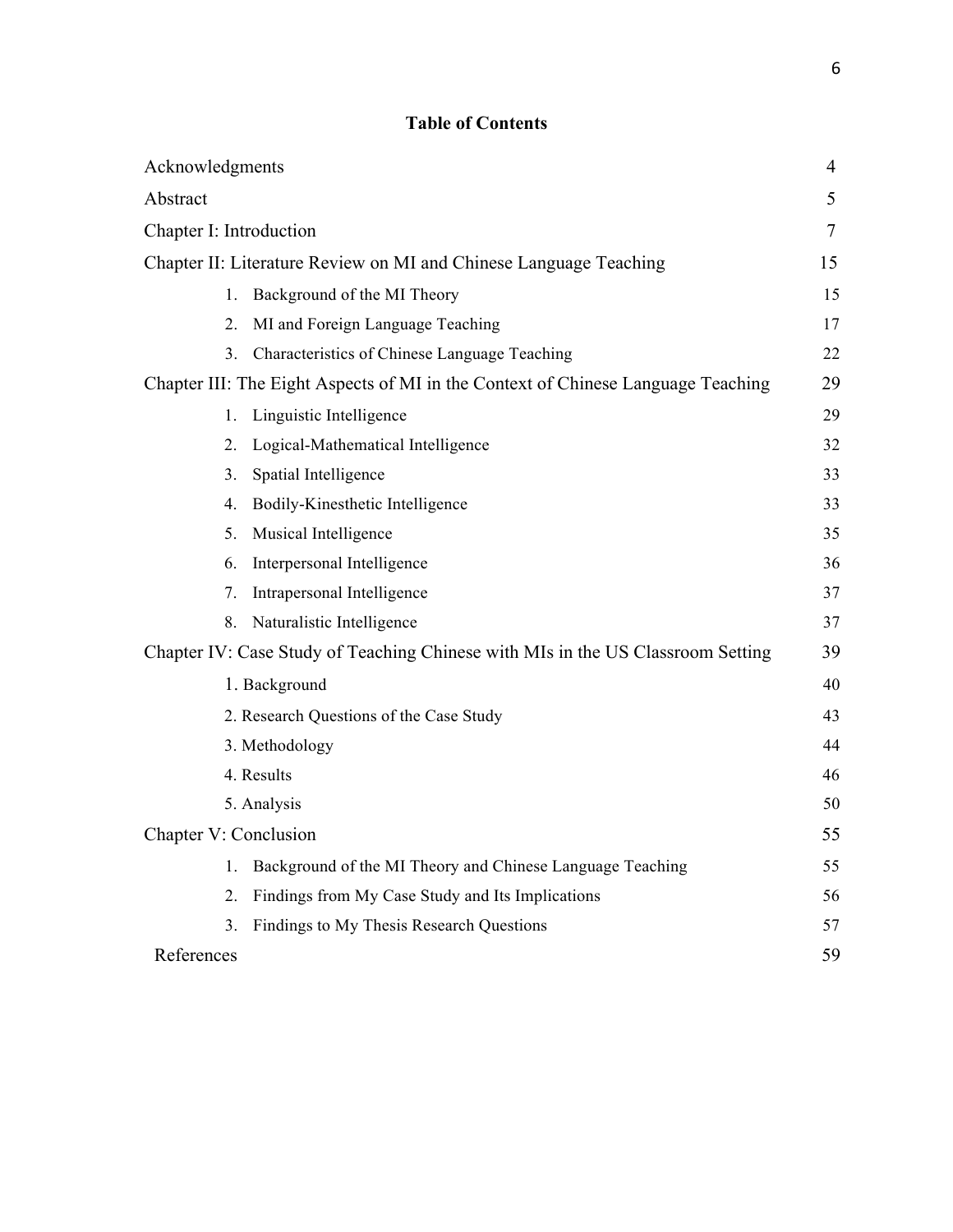#### **Chapter I: Introduction**

In 1983, Howard Gardner initiated a new "learner-based theory" in language instruction, which contradicts with the traditional concept of intelligence as a "fixed and unitary concept" (Ahmadian and Ghasemi, 2017, pg. 758). From the eight intelligences mentioned above, language learning "reflect a pluralistic panorama of learners' differences", and were "understood as personal tools each individual possesses to make sense out of new information and to store it in such a way that it can be easily retrieved when needed for use" (Ahmadian & Ghasemi, 2017, pg. 758). The concept of Multiple Intelligences (MI) was introduced in 1983 from Howard Gardner's book, Frames of Mind, in which he suggested that all people have different kinds of "intelligence". In the MI theory, Gardner proposed eight intelligences, including musical, spatial, logical, linguistic, naturalistic, interpersonal, intrapersonal, and kinesthetic intelligences (Cherry, 2019). According to Gardner, there is "persuasive evidence of the existence of several relatively autonomous human intellectual competences, abbreviated hereafter as "human intelligences" (Gardner, 2011, pg. 8-9). The MI theory challenged traditional IQ tests that focus merely on people's linguistic and logical intelligences. Gardner's theory says that people do not have just an intellectual capacity, but have many kinds of intelligence. Figure 1 illustrates how these different types of intelligence are expressed from human minds and bodies.

The Multiple Intelligences (MI) model, proposed by Howard Gardner from the Harvard Graduate School in Education, was then integrated into language teaching and became a topic being discussed frequently. The  $6<sup>th</sup>$  International Conference on Education Research and Innovation (ICERI 2018) released a study on orienting MI to practice in Teaching English as a Second Language in Indonesia, from which the authors, as well as researchers, argued that musical, kinesthetic, and intrapersonal intelligences are among the most possessed by the

7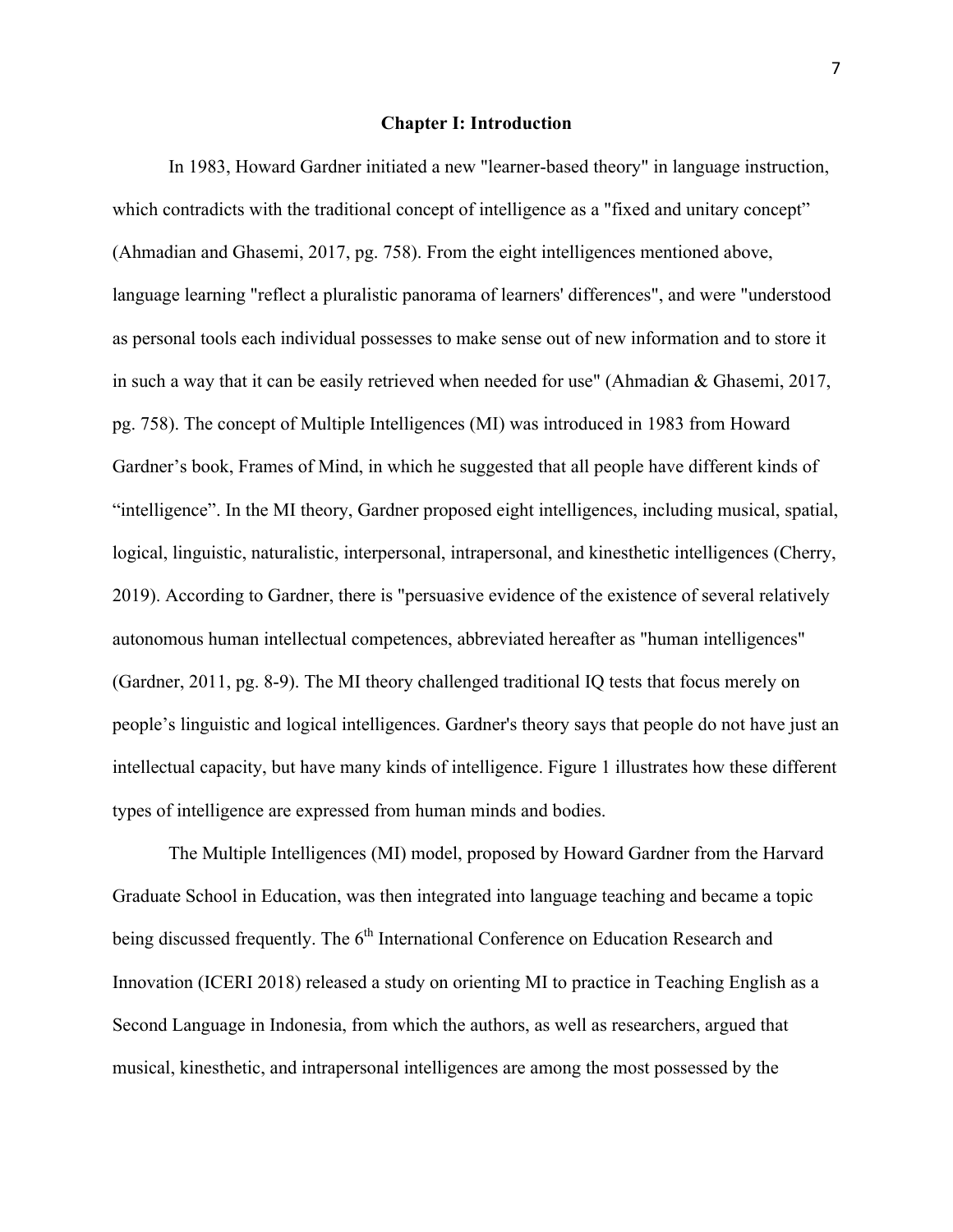majority of subjects of the research (Sugiarti and Margana, 2019, pg. 344), and concluded that the awareness of the uniqueness of each student is helpful for teachers and make English learning fun (Sugiarti and Margana, 2019, pg. 345).



*Figure 1: Gardner's Eight Types of Human Intelligences (Armstrong, 2009, pg. 46)*

Wondering if all the eight MIs are used evenly in the classroom, Bernau included 127 high school Japanese teachers in the USA in his recent study (Bernau, 2016). In this study, the author released that the interpersonal intelligence is used the most while the naturalistic intelligence is used the least; other factors such as teachers' gender, years of teaching experience, and students' needs can all affect teachers' usage of different MIs. Meanwhile, participants in this study had a largely positive attitude toward MI teaching which is to meet the needs of their students' learning preferences and to create the lesson that emphasizes each student's diversity of learning (Bernau, 2016).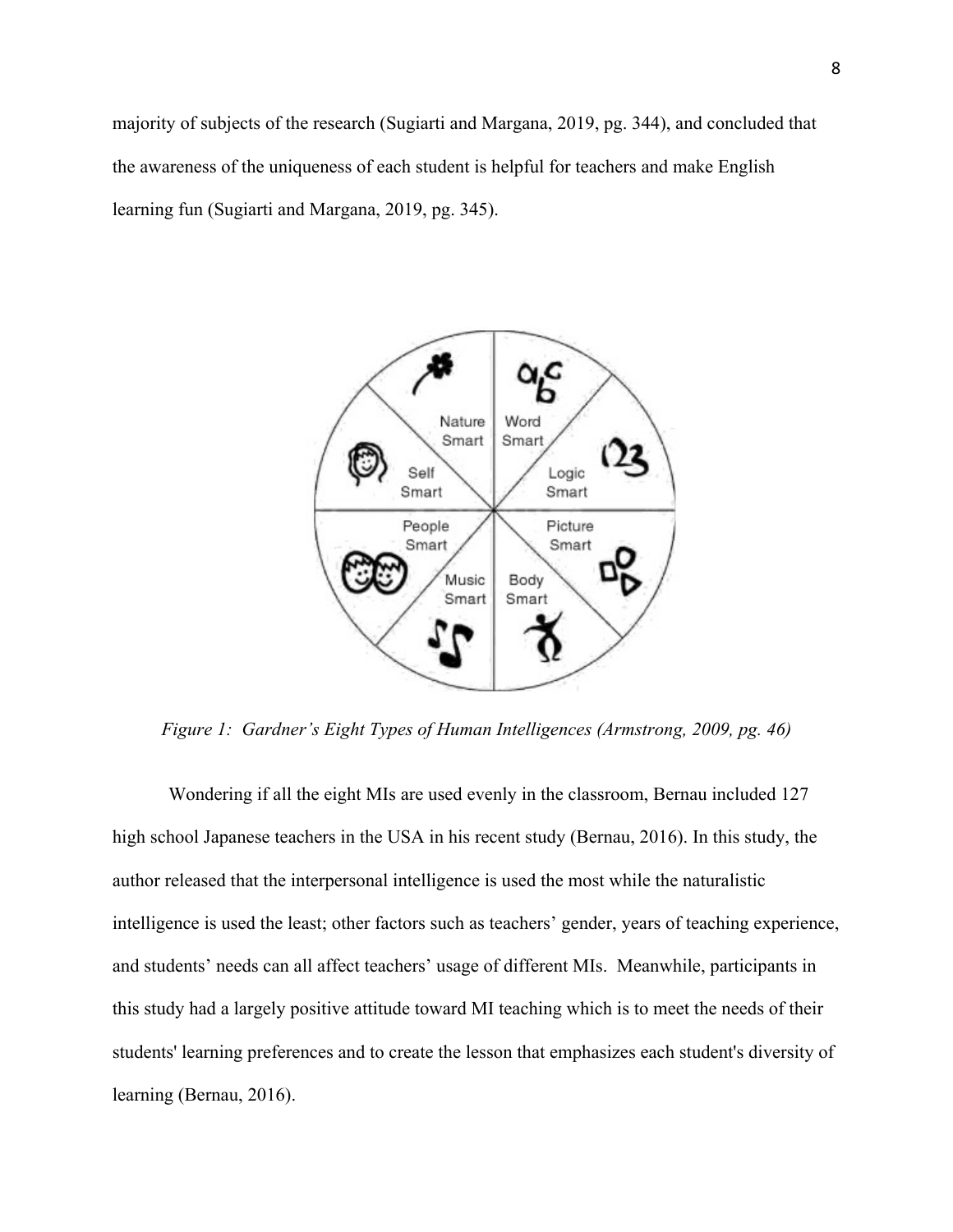As one of the major teaching approaches, the MI theory was discussed by many scholars. According to J.C. Richards and T.S Rodgers, the application of MI in language teaching has been more recent, so that the MI theory was noted as lacking some of the basic elements that might link it more directly to language education (Richards and Rodgers, 2001, pg. 117). In an MI-based language teaching "syllabus" design, the sequence consists of four:

*Awaken the intelligence – through multisensory experiences Amplify the intelligence – students strengthen and improve the intelligence by volunteering objects and events*

*Teach with/for the intelligence – intelligence is linked to the focus of the class Transfer of the intelligence – students reflect on the learning experiences of the previous three stages and relate those to issues and challenges in the real world* stages

(Richards and Rodgers, 2001, pg. 118)

Therefore, language teaching based on the MI theory will be a student-centered approach, in which students are given abundant freedom to explore the language spontaneously. It encourages the initiative of students and let students acquire and use the language from group study or guided activities, rather than learn the language from teacher-centered instruction or repetitive pattern practice.

Another study by Paolo Torresan proposed a framework of multi-sensorial diversified teaching, meaning that the Language Teaching Method (LTM) "appeals to a variety of different types of languages that accompany the verbal language and that reflect various sub-intelligences, privileging the one that proves to be more familiar to the learner." (Torresan, 2010, pg. 29) The multi-sensorial approach aims to furnish all students with the best conditions to learn a language,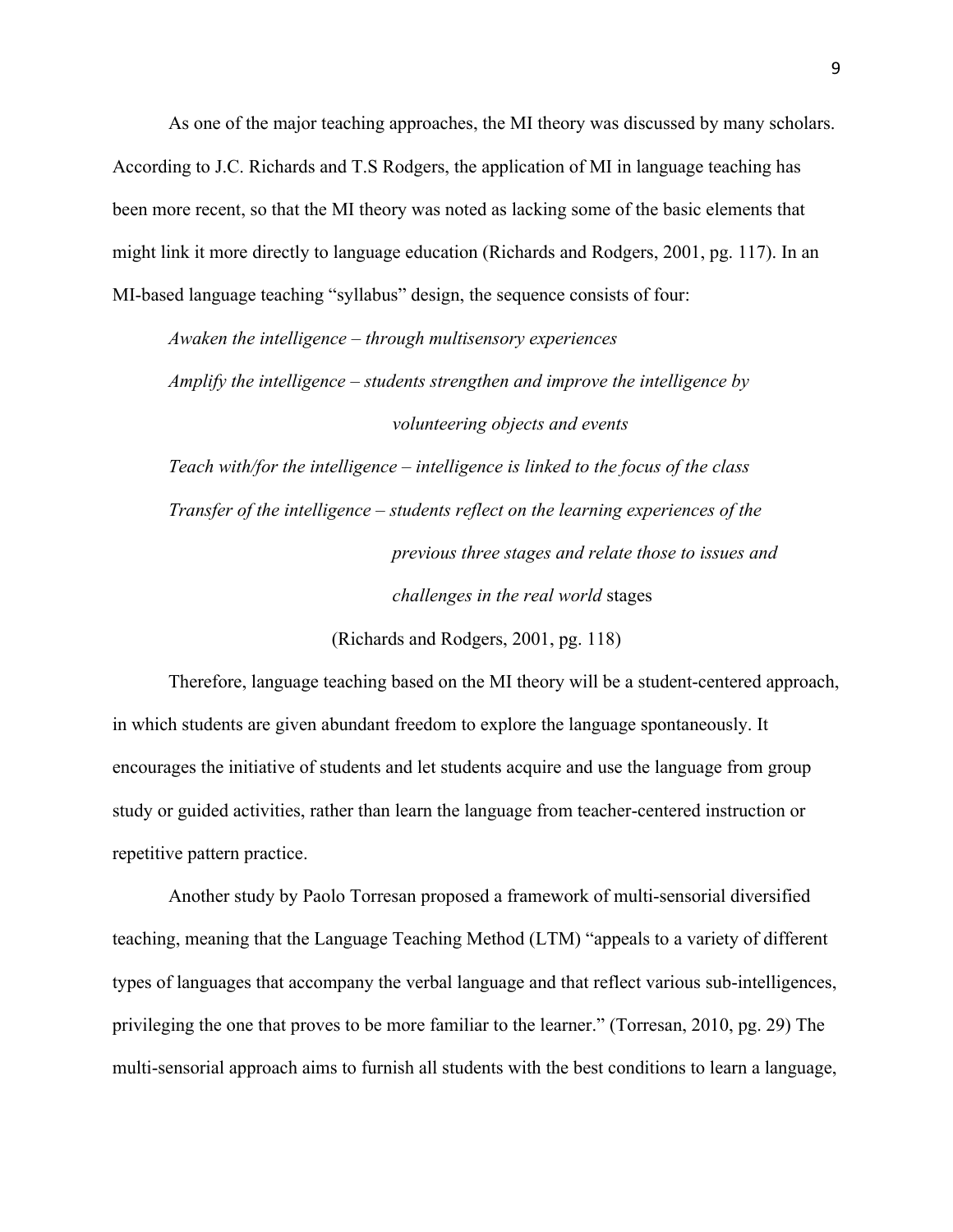and "requires the reasoned use of non-verbal codes along with the verbal ones to promote the communicative competence of all the students without neglecting the specific profile of any individual student" (Torresan, 2010, pg. 29). Same as Richards and Rodgers, Torresan also noted the importance of multi-sensorial activities in the language classroom, while his focus is to use non-verbal bits of intelligence as stimuli to inspire and motivate students at multiple layers with their competence of verbal learning experience.

It can then be argued that traditional language learning has a focus on training one or two typical intelligence/s, mainly linguistic intelligence, and the evaluation of a language learners' performance is on his or her achievement on this typical intelligence. In traditional language classrooms, language is usually acquired from teacher-centered instruction and requires large memorization of vocabulary and grammar. This type of instruction might be efficient for students with linguistic intelligence, but students will easily forget if not practiced in time. In an MI-based language classroom, the acquirement of a language is the acquirement of skills to apply it in real life, and different bits of intelligence will be integrated into the language learning process—such as musical, kinesthetic, and visual. Linguistic intelligence will not be the only tool to assess students' capability to use the language, and learners' achievement will be evaluated from multiple facets. It also aims to guide the students to "use" the language in the face of reallife scenarios and to solve problems. This type of method requires large work on instructors in the beginning, and cooperation of language learners during the process. The advantage is also significant—it is not easy for students to forget—once they know how to use the language, it becomes a skill they have obtained.

Chinese, with its growing importance as a world language, should be discussed as an example of how MI theory can be applied in the teaching of a language. A recent study in 2007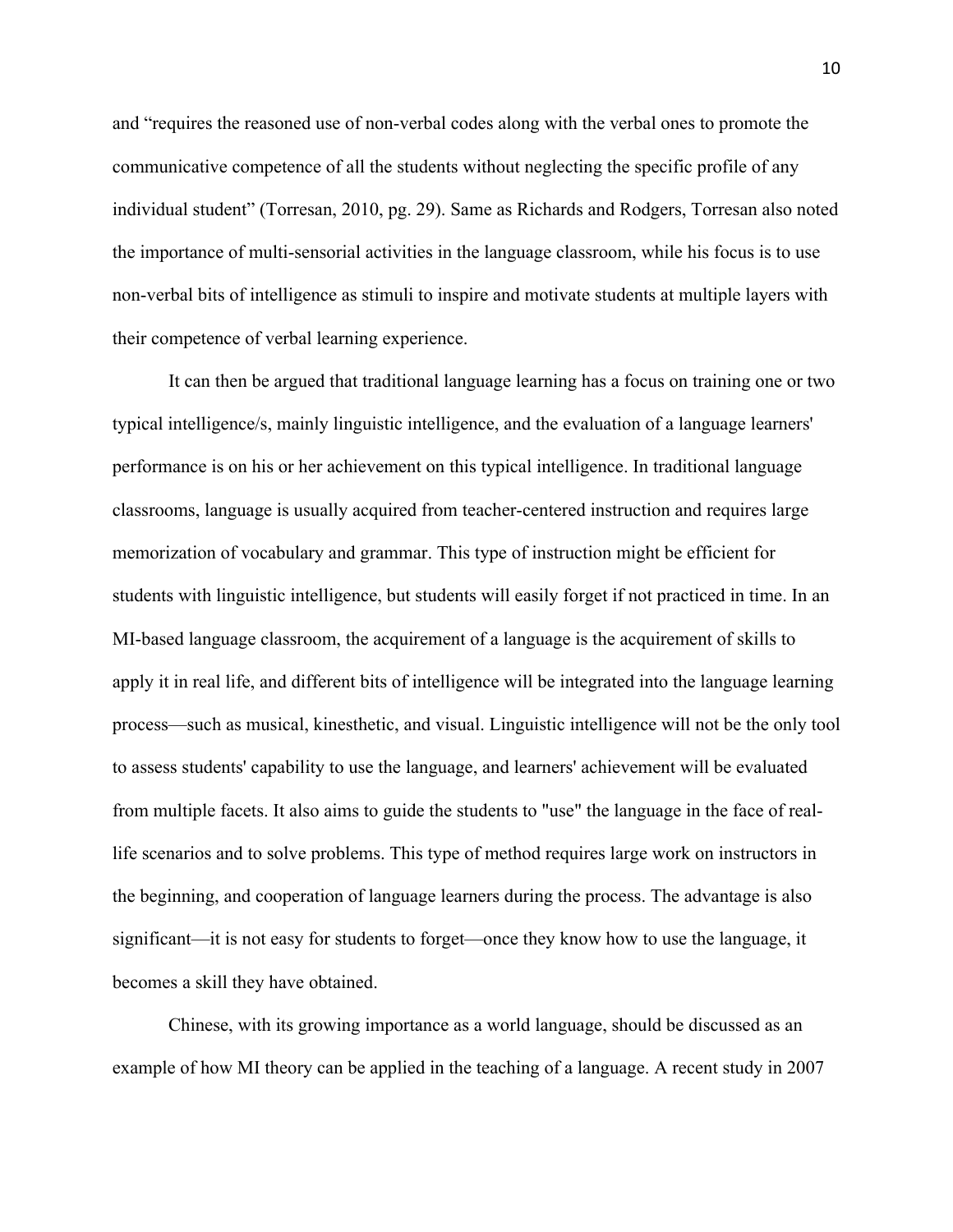released the use of musical intelligence in Chinese language teaching with a target of 17 thirdgrade elementary students, and argued that songs and background music increased students' motivation and interest, but couldn't help students to comprehend the content; therefore, it is important to employ multiple teaching strategies to teaching Chinese (Liu, 2007).

Another example of how MI theory is applied in Chinese language teaching is the study of tones—besides the teaching of tones from pronunciation, which falls into the audio intelligence, it can also be taught from musical, visual, and kinesthetic intelligence. One of the colleagues from Seton Hall University, Li Kang, developed a way of teaching Chinese tones from the traditional Chinese musical instrument, erhu (Kang, 2018). He imitated the four tones with the falling and rising of musical pitches, and made it more vivid for the students. It then became easier for students with musical intelligence to know about tones from this way.

Tones can also be taught from visual intelligence. In general, the Chinese language has four tones—the first tone shows high flat pitch level (55), the second tone is high rising (35), the third tone reveals a pitch contour from low falling-rising, and the final tone reflects high falling (51) (Rungruang and Mu, April 2017, pg. 108). Figure 2 shows an example of how students can learn about tones from visual aspects.

To teach tones from kinesthetic intelligence, the teacher may lead the students to either sit up or stand up, and to use their hands to imitate the dynamic of the four tones. For example, the first tone will be two hands flat with shoulders, while the third tone will be two hands opening overhead. This method works especially well with younger students since they have an active nature. Through the moving of body and hands, students learn tones more quickly.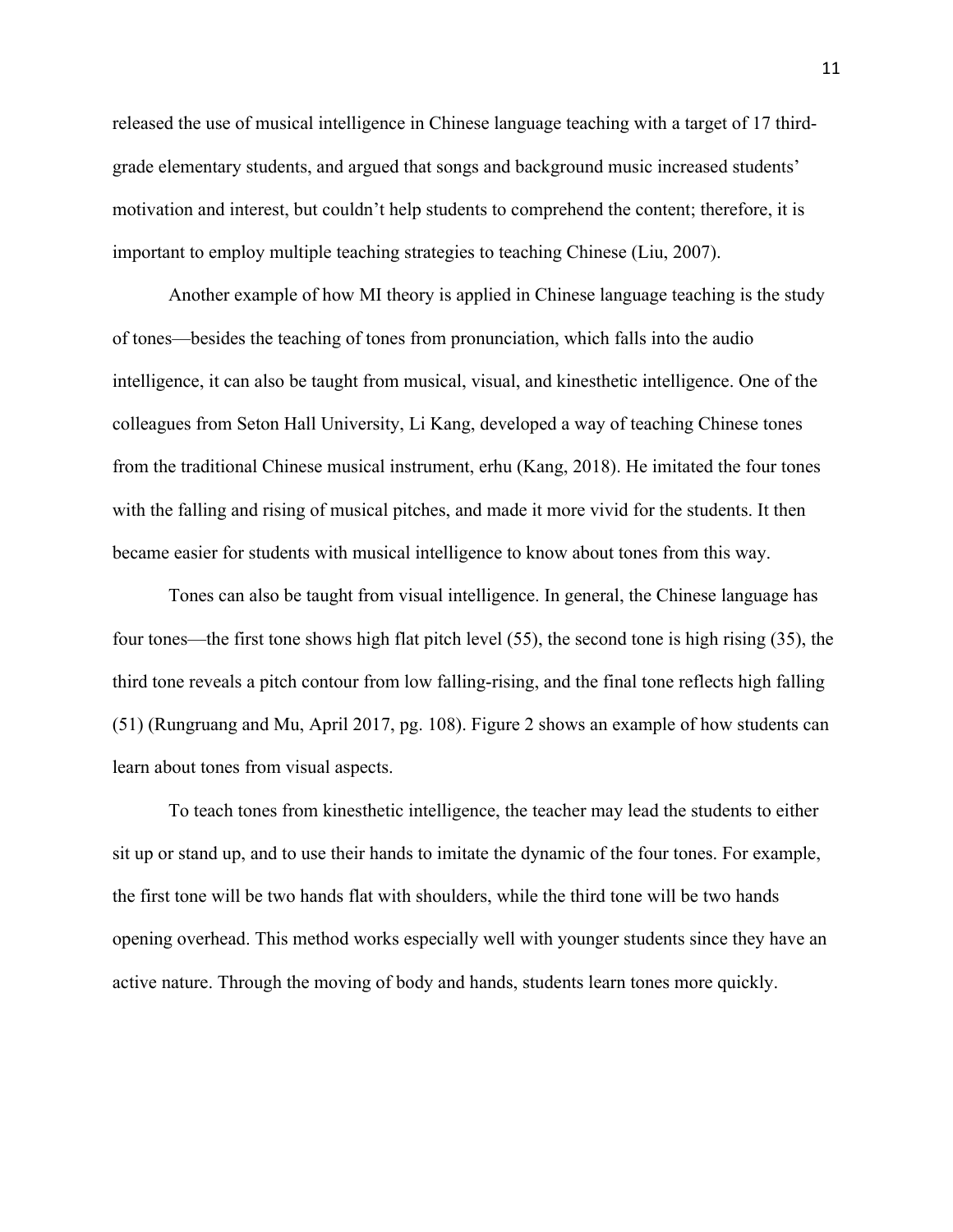

*Figure 2: Illustration of the Chinese Four Tones in 5-Scale Note (created by Yunfei Wang)*

My current research aims to look from a historical scope on how the theory of Multiple Intelligences was generated, developed, and applied in the area of Chinese language teaching; it also looks at the characteristics, difficulties, and breakthroughs in the new generation of Chinese language teaching; most importantly, it draws the concrete relation between the MI theory and Chinese language teaching, bringing the premise that the efficient use of the MI theory in Chinese language teaching can be achieved from factors such as teachers' understanding of the MI concepts, the varied teaching techniques attending to students' different intelligences, and a combined mastery of the Chinese language and Chinese culture.

An interesting difference in my thesis is the indication of the "globalized" era. By this, the term "globalized society" signifies that with the change of globalization, language teachers and learners are experiencing much more diversity and more cultural differences. An example of this can be found in the growing number of Chinese students studying abroad between 2007 and 2017 in thousands, as shown in Figure 3.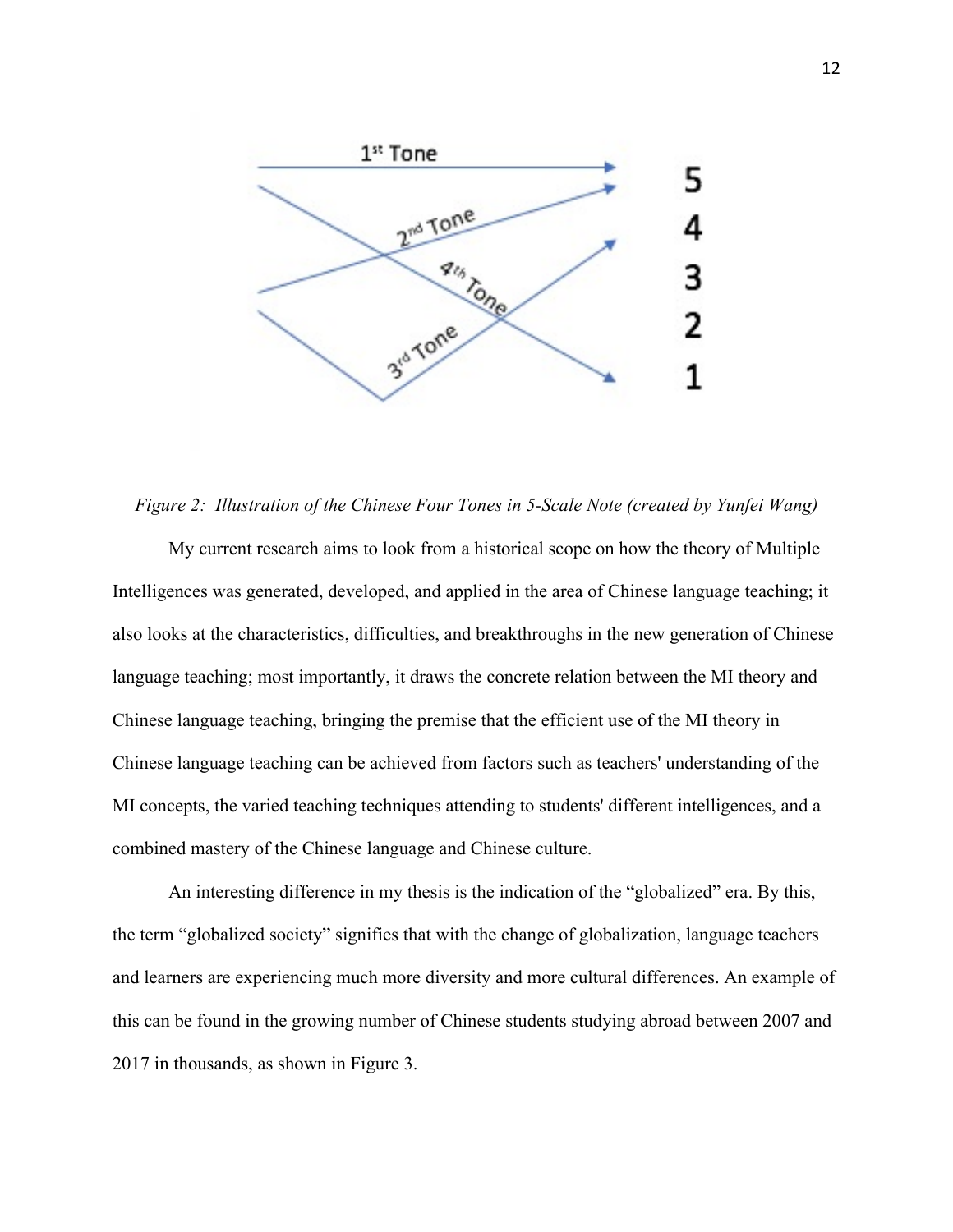

*Figure 3: Numbers of Chinese Students Studying Abroad (Shu, 2019)*

Meanwhile, the number of international students coming to China has reached 492,185 in 2018, making China the fifth largest country who's receiving international students ("China's foreign enrolment growth flattened out in 2018," 2019). The floating of international students into and out of China is an example of the globalized community, which creates large diversity in the language learners' studying environment. Chinese international students can be found everywhere in worldwide campuses, and it became easier for people to make friends with Chinese native speakers. The increase in international students coming to China also makes the Chinese classroom embrace more diversity. Regarding Chinese language teaching, it not only adds diversity in learners but also adds diversity in teachers. In this regard, Chinese language teaching is no longer a one-way or two-way communication of two different cultures, but a combination of at least two different cultures, from which students and teachers communicate, compare and learn from the similarities and differences of all these cultures. People from different cultures may think, react, and behave differently, and that reflects different capacities.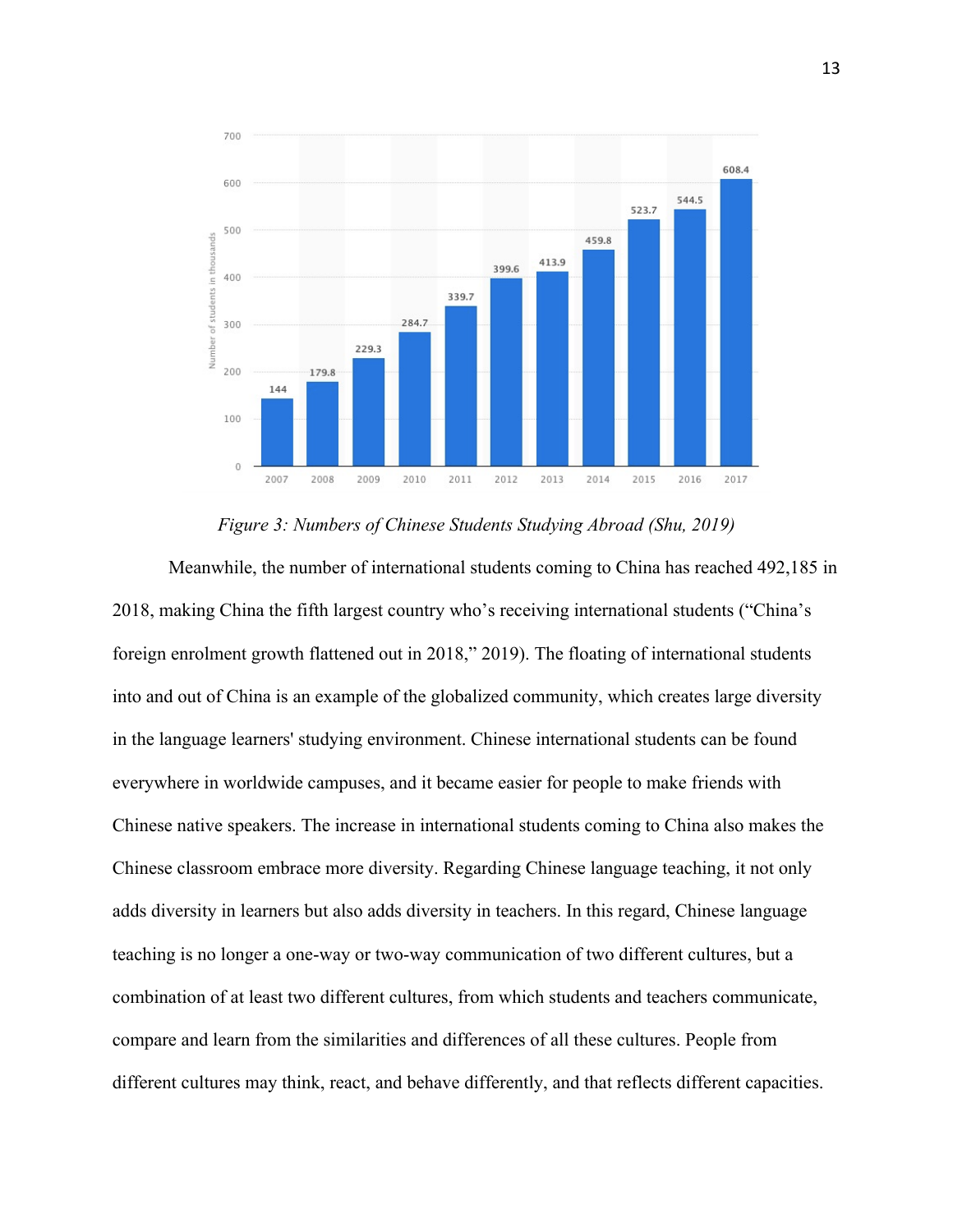As cultural diversity becomes a sign of today's language learning environment, the respect of different types of intelligence is essential.

The MI theory consistently inspires me during my practice of teaching Chinese; meanwhile, I'm curious about knowing how efficient it can be from teaching toward the different aspects of human intelligence. It then gives me the idea of doing this research. My research questions include: In the age of globalization, how can the MI theory be efficiently applied to Chinese language teaching, what challenges will Chinese language teachers face and what changes should be made? As far as the MI theory and its application to Chinese language teaching, my thesis looks at research previously as well as more presently and tries to have a thorough understanding of the development of how MI is applied to Chinese language teaching. My thesis looks at the characteristics of Chinese language teaching and how the MI theory can be applied in the updating world community. A case study in the US college classroom will be given, and a conclusion will be drawn to examine the application of different aspects of MIs in Chinese language teaching. This thesis includes five chapters: 1. An introduction to the MI Theory and Chinese language teaching and explanation of my research questions; 2. A literature review on the background of MI, the use of MIs in foreign language teaching, and characteristics of Chinese language teaching; 3. An analysis of the eight aspects of MI in the context of Chinese language teaching; 4. A case study of different techniques representing Multiple Intelligences used in the US college's Chinese classroom and how Chinese learners reflect on these different techniques; 5. A conclusion that talks about my findings and suggestions for future research.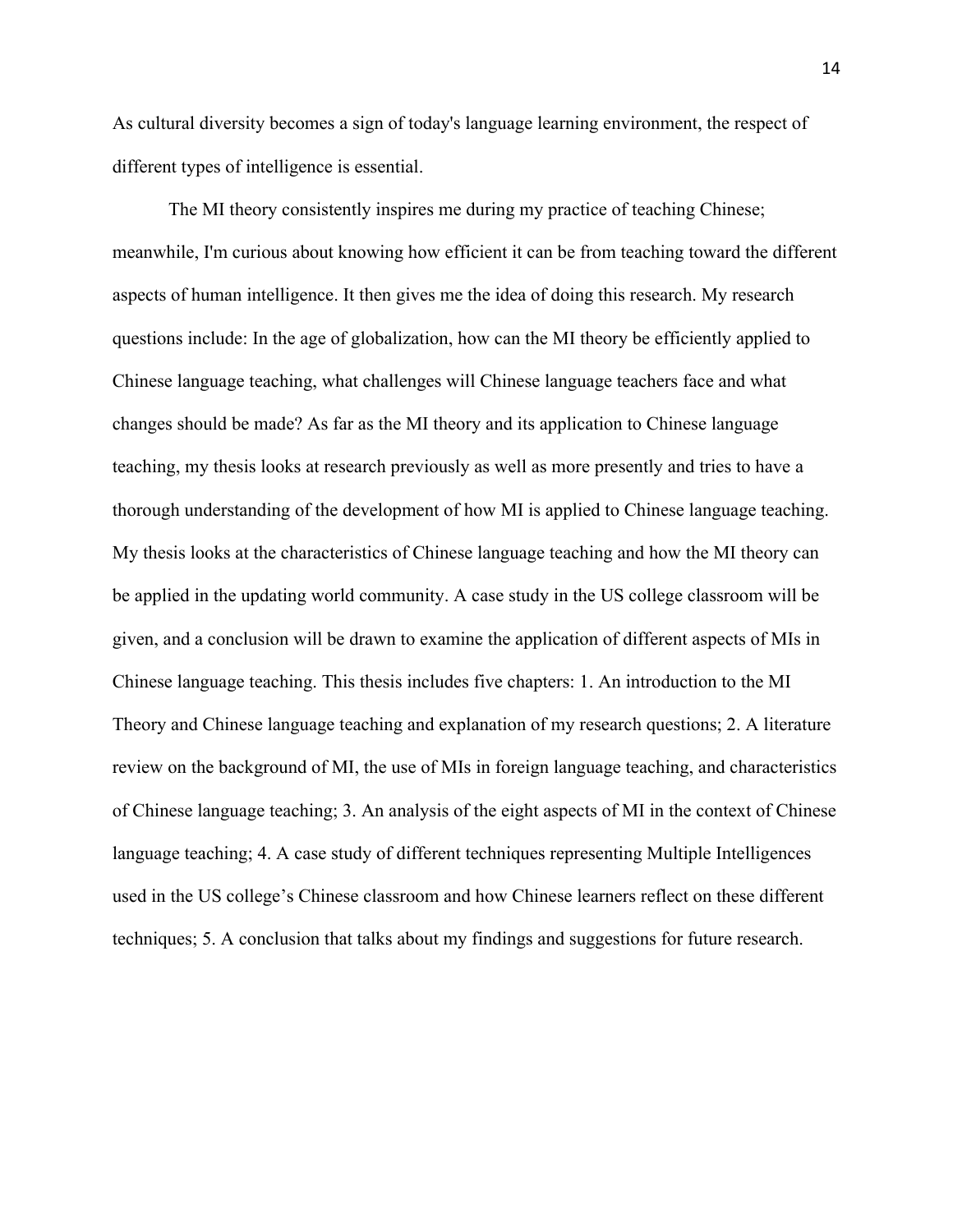#### **Chapter II: Literature Review on MI and Chinese Language Teaching**

This chapter serves as a literature review for existing research I found on the topics of Multiple Intelligences and Chinese language teaching. It looks at the background, philosophy, and development of the MI theory and its application into the foreign language teaching field, such as its integration in ESL teaching and other languages. Meanwhile, this chapter provides analytical and historical research on the teaching of the Chinese language, regarding its unique characteristics in comparison to other languages, the scopes it relates to the MI theory, and its development in the new era.

#### **1. Background of the MI Theory**

In 1983, Dr. Howard Gardner developed the theory of Multiple Intelligences (MI). Gardner noted that "human cognitive competence is better described in terms of a set of abilities, talents, or mental skills", and called it "intelligences". Differing from the traditional view that intelligence is "the ability to answer items on tests of intelligence", the MI theory proposed that intelligence "entails the ability to solve problems or fashion products that are of consequence in a particular cultural setting or community" (Gardner, 1993, pg. 2). Gardner's theory challenged traditional beliefs in the fields of education and cognitive science; according to Gardner, each person has a unique combination, and "no two individuals have them in the same configuration—similar to our fingerprints" (O'Niel, n.d., pg. 6).

In 1992, Multiple Intelligences were categorized into seven different intelligences verbal/linguistic, logical/mathematical, visual/spatial, body/kinesthetic, musical/rhythmic, interpersonal, and intrapersonal intelligence (Lazear, 1992, p. 8). According to Lazear, intelligence is not a "fixed or static reality"; however, it can be "learned and taught". Intelligence is noted as a multi-dimensional phenomenon that occurs at multiple levels of our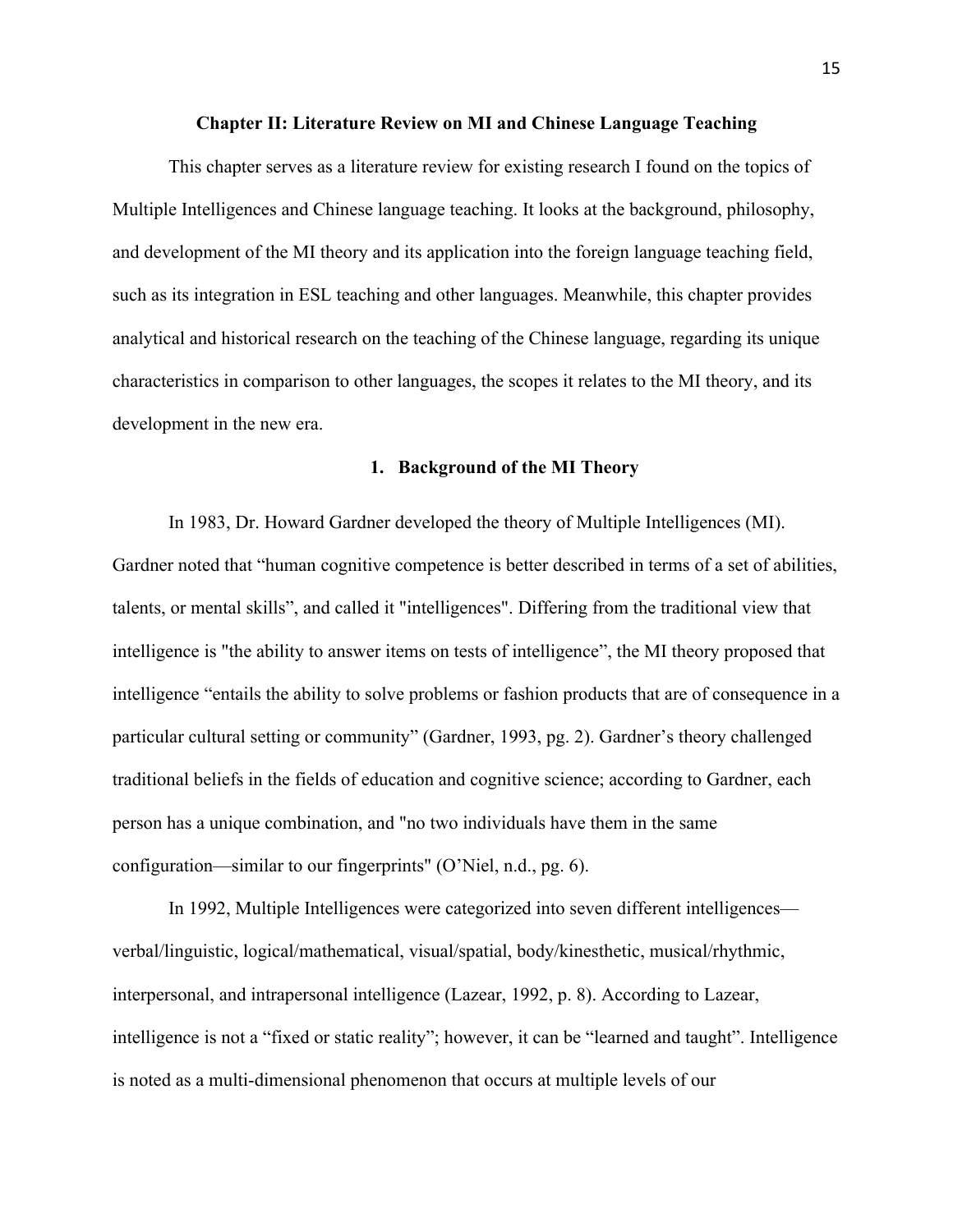brain/mind/body system. Lazear said, "There are many ways by which we know, perceive, learn and process information." (Lazear, 1992, p. 8-9). Multiple Intelligence, meanwhile, was coined by Howard Gardner to describe these multi-knowing capacities (Lazear, 1992).

The first seven kinds of intelligence were released in Gardner's book, *Frames of Mind,* in 1983. Gardner added the eighth intelligence—naturalistic intelligence—near 1999, discussing the possibility of a ninth intelligence (Armstrong, 2018, pg. 182). In the earlier days, while MI was developed, it helped educators, psychologists, and parenting experts to better understand how children process and learn information (O'Niel, n.d., pg. 8). Dr. Renzulli, an admirer of Gardner, said that the most important thing the MI theory has done is "called attention to the ways children express themselves" (O'Niel, n.d., pg. 8).

In his book, *Multiple Intelligences: New Horizons in Theory and Practice,* Gardner discussed what he discovered after the theory was born for twenty years. He said, "What surprised me as much as the continuing attention has been the fact that the theory has taken on a life of its own. In large part that is because scholars and practitioners have taken it in directions that I could never have anticipated."(Gardner, 2006, pg. 26)

It can be noted that comparing the 1990s and 2010s, the MI theory itself has met its development, from seven main categories of Multiple Intelligences to eight. Meanwhile, the study on MI has developed as well. When MI was first introduced in 1983, it pointed out a new direction of how educators react to students with different capacities and opened the possibilities of different learners. Armstrong put the term "globe" into how MI theory influenced the world, which was an example of how MI theory has developed in the age of globalization. My thesis aims to address the significance of globalization in the current age.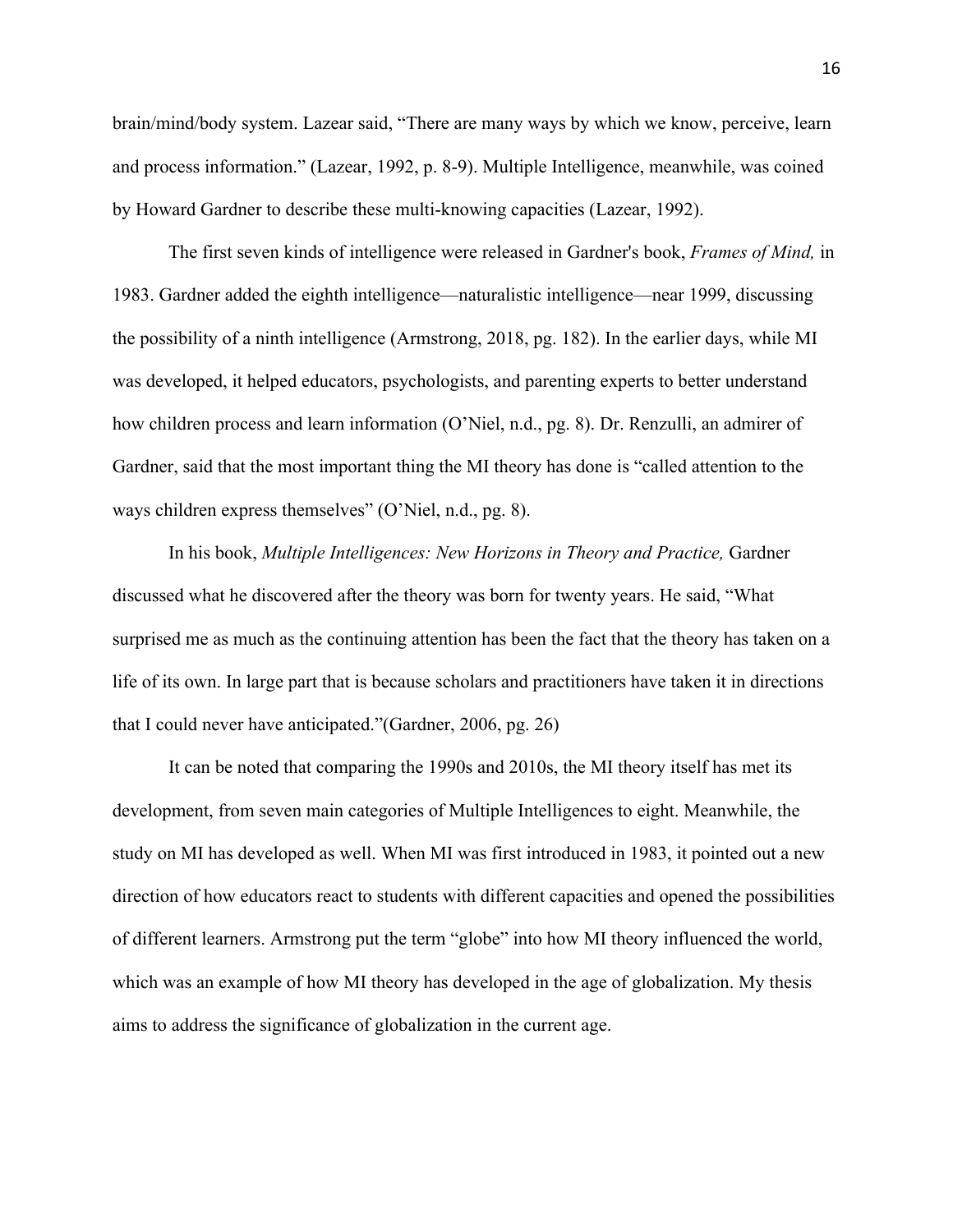#### **2. MI and Foreign Language Teaching**

To talk about MI and foreign language teaching, it is interesting to look at major language teaching approaches and methods, such as the Grammar-Translation Method, the Audiolingual Method, the Communicative Language Teaching, and the Natural Approach in comparison with the characteristics of MI in foreign language teaching. The Grammar-Translation Method dominated foreign language teaching from the 1840s to the 1940s, with its aim to learn a language to read its literature or to benefit from the mental discipline from the foreign language study; the focuses of the Grammar-Translation Method are reading and writing, and vocabulary is solely based on the reading texts (Richards and Rodgers, 1986, pg. 3-4). The Audiolingual Method was recommended in the Coleman Report in 1929 as a reading-based approach that emphasized on the comprehension of texts; teachers taught from books containing short reading passages in the target language, preceded by lists of vocabularies with the goal of rapid silent reading (Richards and Rodgers, 1986, pg. 44). The Communicative Language Teaching (CLT), dating from the late 1960s, practices basic structures in meaningful situationbased activities and is recognized for its focus in language teaching on communicative proficiency rather than on mere mastery of structures. The Natural Approach (NA) in foreign language teaching, first proposed by Tracy Terrell in 1977, focuses on observation and interpretation of how learners acquire second languages in non-formal settings. It was recognized by then Steven Krashen, who noted the importance of unconscious language acquisition (Richards, and Rodgers, 1983, pg. 128).

While the Grammar-Translation Method and the Audiolingual Method provide language learners with sufficient instruction and practice with their vocabulary, grammar patterns, and language skills, it is not guaranteed if the above methods have proven efficiency in foreign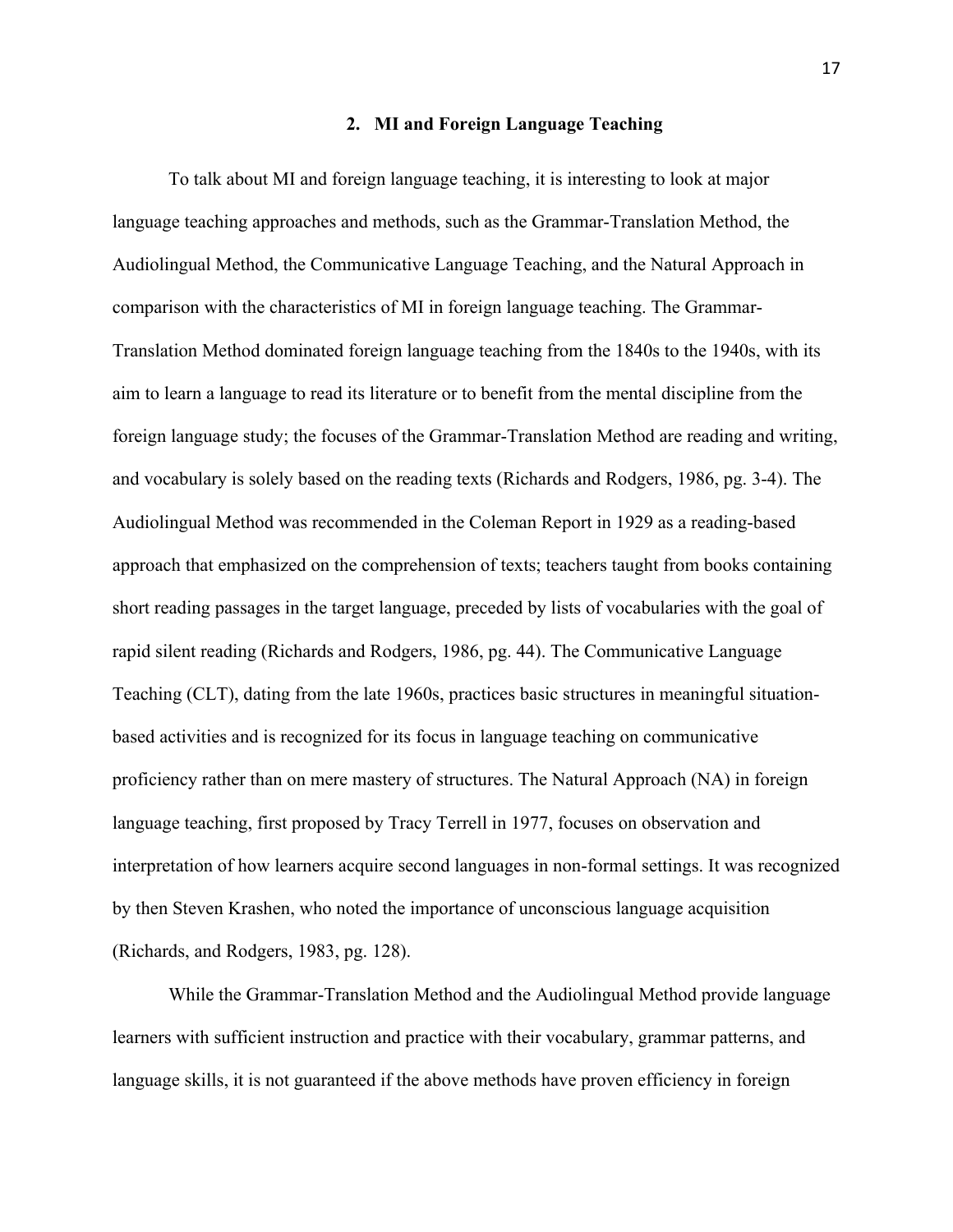language teaching without the use of certain texts or passages. Both the Grammar-Translation and Audiolingual Methods contain a large amount of vocabulary and grammar practice, which may work for students who are highly linguistic capable, but not for those who are slow at linguistics. CLT points out the primary function of language is for interaction and communication, providing a rich and theoretical base for successful foreign language communication (Richards and Rodgers, 1986, pg. 71). It was argued, however, that how such the CLT approach can be evaluated, how suitable it is for non-native teachers, and how it can be used in situations where students must continue grammar-based tests are unclear (Richards and Rodgers, 1986, pg. 83). Since the Natural Approach focuses on successful communication through the target language, the significant advantage of it is to expedite second language acquisition without the interference of language learners' native language, grammar corrections, and conscious learning. Meanwhile, three variables cannot be estimated when implementing NA: 1. Motivation - learners with high motivation generally go better; 2. Self-confidence - learners with self-confidence and a good self-image tend to be more successful; 3. Anxiety - low personal anxiety and low classroom anxiety are more conducive to second language acquisition (Richards and Rodgers, 1986, pg. 133).

Compared to other teaching strategies, MI pays attention to the different variables of students' personalities, intelligences, and motivations, giving language teachers a more comprehensive guide in preparing their teaching methods. It is unique when teachers face a variety of students with different backgrounds, characteristics, and learning styles, which is why I focus on MI in my study. The limitation of MI in foreign language teaching, however, is the lack of goals in MI instruction in linguistic terms (Richards and Rodgers, 2001, pg. 118). Since the MI theory puts a strong focus on language learners' capabilities and learning styles, it does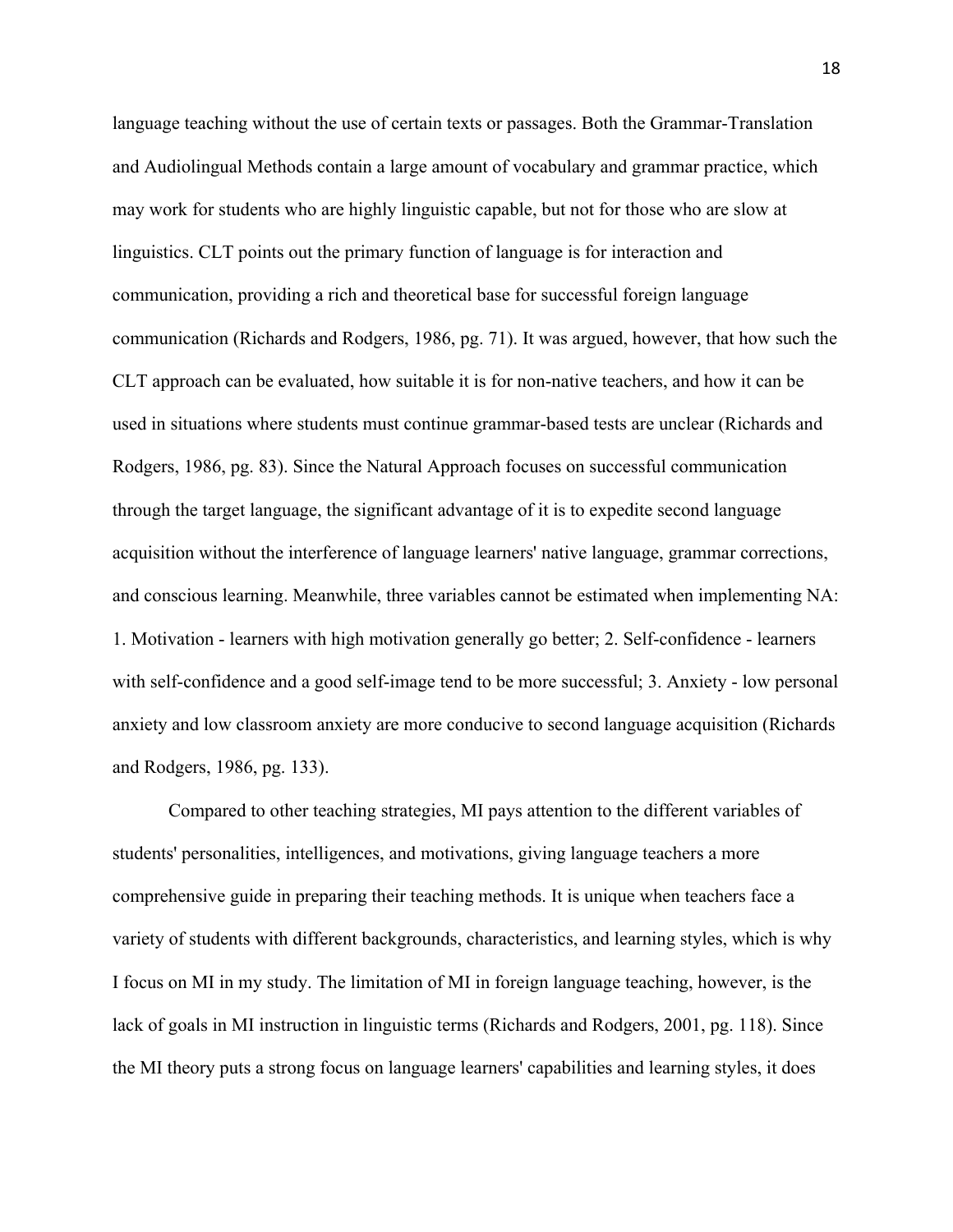not give clear guidelines on how to evaluate the efficiency of the teaching approach in the angle of linguistics.

The use of Multiple Intelligences in foreign language teaching was recognized by Botwina, noting that the MI Theory "allows each student to draw from their own strengths to approach learning and creates an opportunity to learn a foreign language in a meaningful context wherein verbal intelligence is practiced in combination with other intelligences" (Botwina, 2010, pg. 17). Botwina advocated for the experiment of MI in foreign language teaching for three reasons—1. It establishes a student-oriented insight to teaching; 2. It provides a meaningful context for teaching; 3. It increases the level of students' motivation to learn a foreign language (Botwina, 2010, pg. 18).

Being recognized by its importance in foreign language teaching, the MI theory has been applied in a variety of foreign languages. The below research discussed the application of MIs in ESL, Spanish, and Chinese, from which I found interesting insights to my work.

It was noted by Wallace in 2010 that incorporating MI in learning second languages may "lessen miscommunications of language differences and lessen the problem of language barriers"; it also provides "better understanding of individual differences when it comes to learning and would then address those differences to help the individual development potential" (Wallace, 2010, pg. 4).

Wallace argued that ESL literacy "has developed a number of alternative orientations to teaching", including a "common education core focusing on cultural knowledge and citizenship, social and economic adaptation grounded in vocational models of learning, cognitive skills development, which is based on learning style and metacognition theory, personal relevance, built on humanistic theories of adult learning, and social change and technology orientations,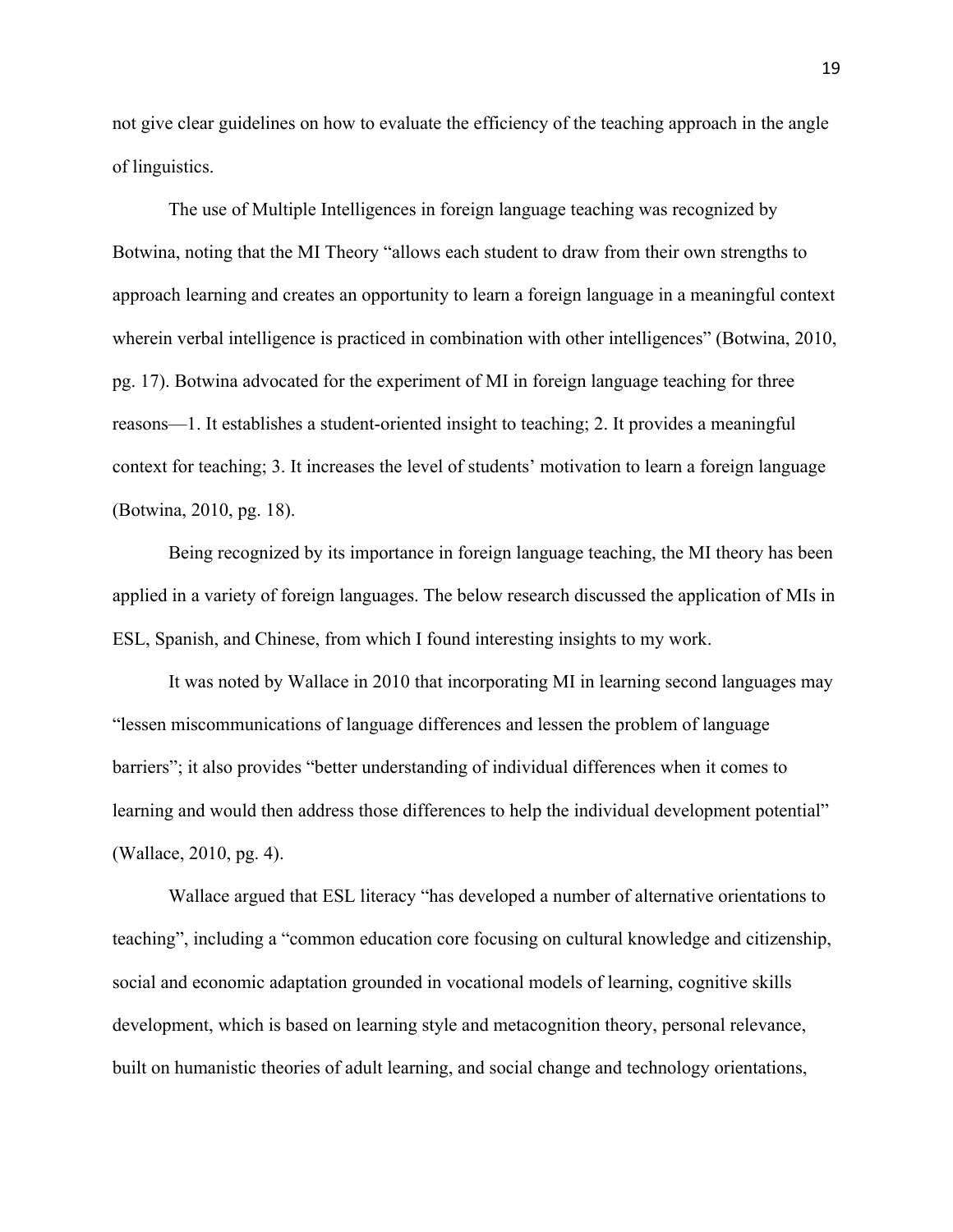focusing on issues, and on the use of technology in facilitating development" (Wallace, 2010, pg. 66). Multiple Intelligences, at this point, is said to "draw on learners' strengths and learning styles" (Wallace, 2010, pg. 66).

According to Ghamrawi, the MI theory "enhances the teaching and learning of ESL by providing teachers with a variety of teaching strategies and approaches" (Ghamrawi, 2014, pg. 28). Ghamrawi's research was at the preschool division, from which teachers develop their own curricula in accordance with themes, goals, objectives, and learning outcomes, to examine the impact of MI utilization on vocabulary acquisition by students (Ghamrawi, 2014, pg. 29). Its results released that through MI instruction, the retention of acquired vocabulary is higher (Ghamrawi, 2014, pg. 42), proving the importance of using MIs in ESL teaching.

Another study by Esperanza focused on the learning styles and Multiple Intelligences in the teaching and learning of Spanish as a foreign language. In Esperanza's research, a group of college students with a mother tongue of English and taking Spanish as a mandatory course was examined on their performance of Spanish. Esperanza's research used a questionnaire to categorize students' different learning styles and Multiple Intelligences, as well as assessment in the evaluation of their Spanish learning, aiming to find the correlation among the theories of learning styles and Multiple Intelligences in Spanish teaching. In the below paragraph, Table 1, taken from Esperanza released the different foreign language class activities following the theory of Mulitple Intelligences.

The results of Esperanza's research revealed that the highest preference in students' Spanish learning following MI is intrapersonal intelligence, followed by spatial and linguistic, while the lowest preferences are musical and naturalist intelligence (Esperanza, 2015, pg. 94).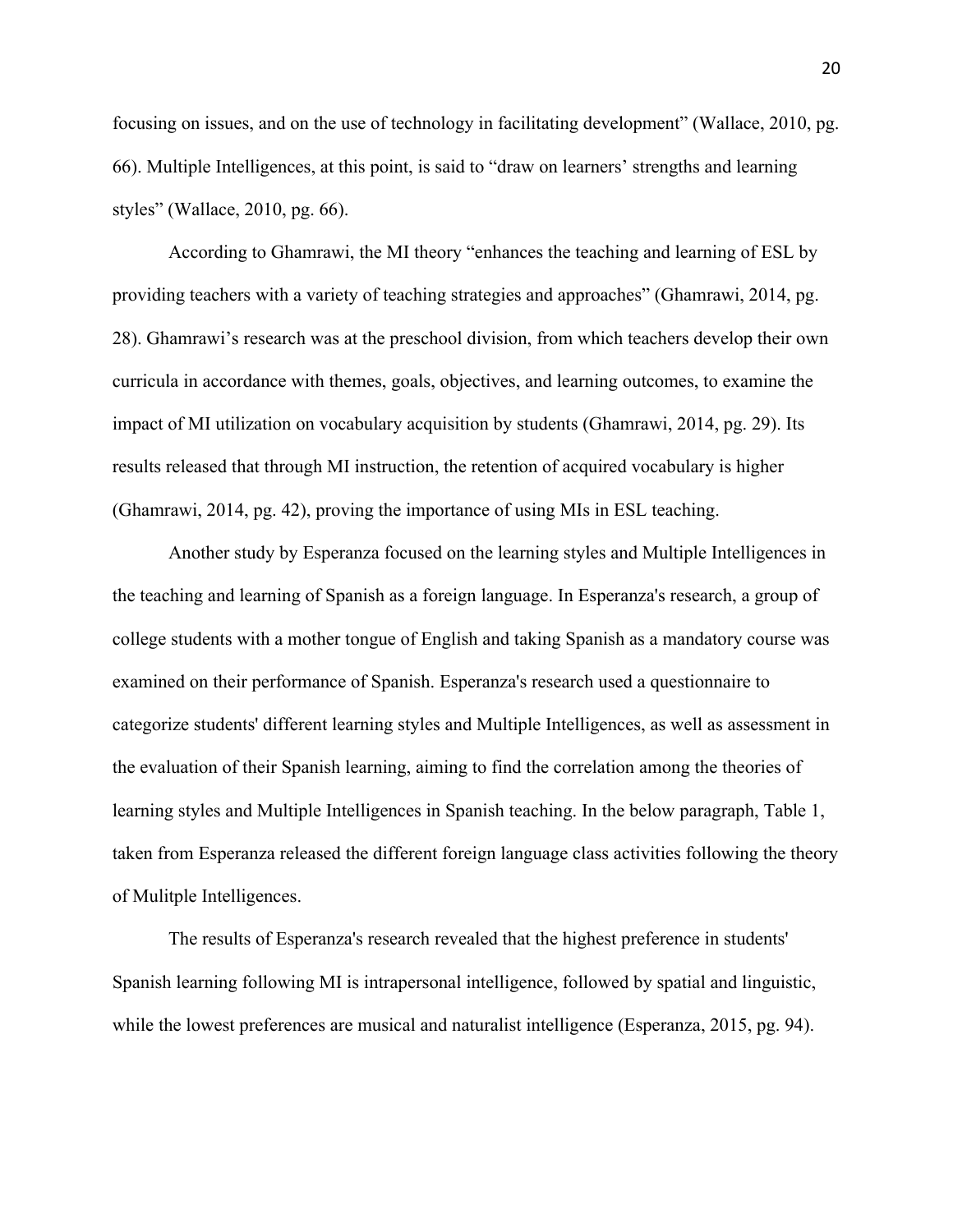| Intelligence              | <b>Class activities</b>                                                                                                                                 |
|---------------------------|---------------------------------------------------------------------------------------------------------------------------------------------------------|
|                           |                                                                                                                                                         |
| Verbal-Linguistic         | Listen to: Lectures, CDs, stories                                                                                                                       |
|                           | Speak: debates, dialogues, word games, story-telling                                                                                                    |
|                           | Read/write: cards, stories, journals, magazines                                                                                                         |
| Logical-mathematic        | Order the sequences of a story; logical and story problems. Puzzles,<br>computer problems.                                                              |
|                           | Predict: look for cause and effect in a reading.                                                                                                        |
|                           | Calculate, classify, categorize.                                                                                                                        |
|                           |                                                                                                                                                         |
| <b>Spatial</b>            | Use or create images, pictures, maps, posters, videos. Use colors. Relate<br>images and meaning. Look for differences in pictures. Organize information |
|                           | visually: graphic organizers, schemes, diagrams.                                                                                                        |
| <b>Musical</b>            | Listen/sing/play music, rhythm and verbal/non-verbal sounds. Look for                                                                                   |
|                           | pattern in intonation and sound. Create instruments.                                                                                                    |
| <b>Bodily-Kinesthetic</b> | Total Physical Response games. Movement, hands on, handicrafts. Sport,<br>physical games, drama, mime, role-plays, cooking, dancing.                    |
| Interpersonal             | Cooperative work, pair teaching, games. Dialogues, interviews, games,                                                                                   |
|                           | projects, drama.                                                                                                                                        |
|                           |                                                                                                                                                         |
| Intrapersonal             | Independent work: journal, reflective writing, inventories, grammar                                                                                     |
|                           |                                                                                                                                                         |
| <b>Naturalist</b>         | Observe, describe, and classify: animals, environment, plants, weather,                                                                                 |
|                           | natural medicine. Watch natural life videos. Field trips.                                                                                               |

*Table 1: Foreign Language Class Activities following MIs (Esperanza, 2016, pg. 90)*

In terms of the application of MIs in Chinese language teaching, Yao pointed out the application of Multiple Intelligences in language teaching has three main categories—1) the nurture of one specific intelligence, 2) the achievement of learning goals through the usage of MIs, and 3) Using one specific intelligence while integrating other intelligences to strengthen the diversification and efficiency of teaching (Yao, 2000, pg. 66).

Liu's research in 2007 focused on the use of a group of Elementary  $3<sup>rd</sup>$ -grade students' musical intelligence in Chinese language teaching. In Liu's research, the application of musical intelligence was examined in three methods—1. Read-aloud with the natural rhythm and melody of Chinese passages; 2. Learning passage main points in the accompaniment of self-written or existing melodies, 3. Using music as background in the theme of different Chinese passages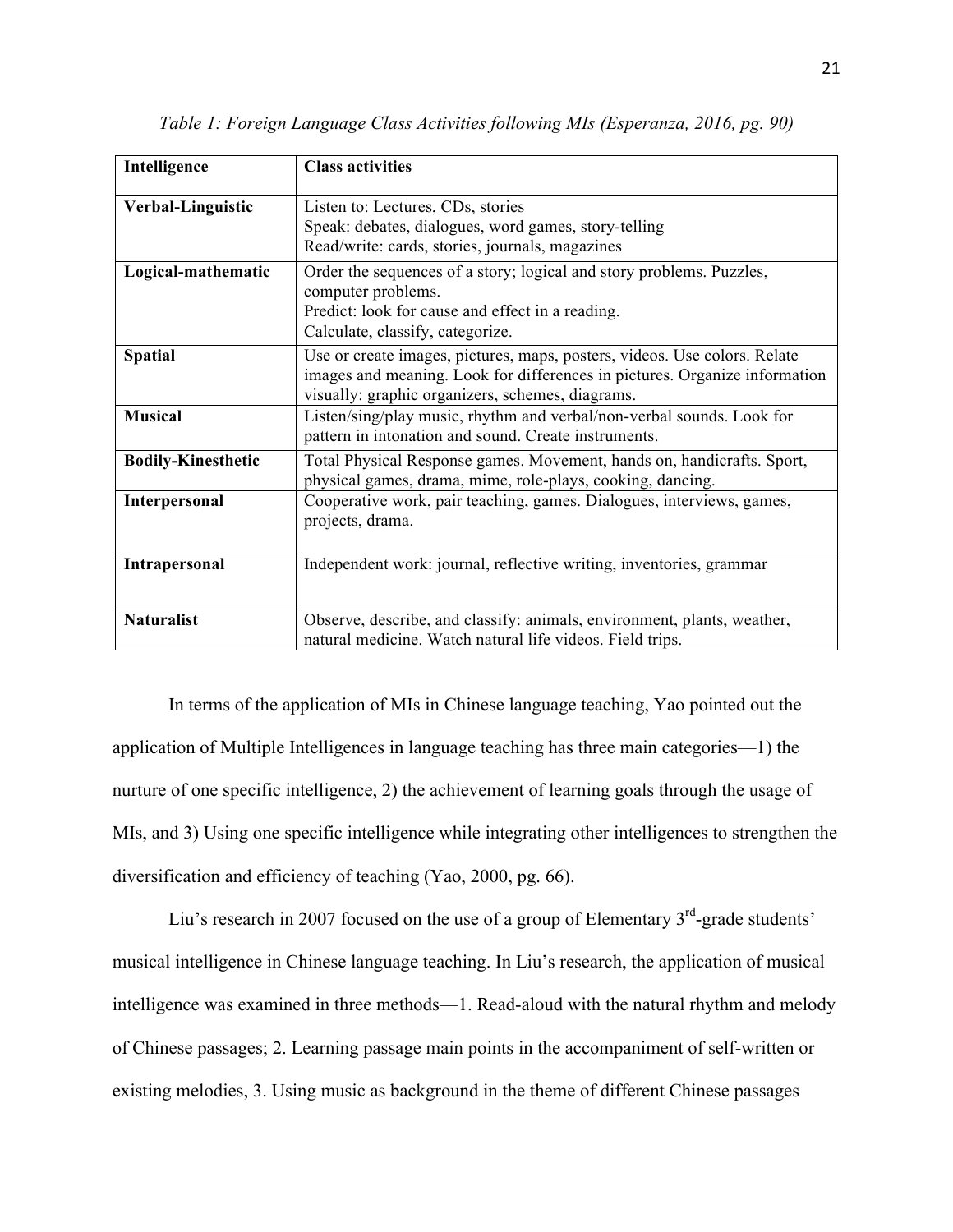(Liu, 2007, p. 8-10). In correspondence with these three methods, Liu's results release that—1. Read-aloud requires students to use emotional expressions, meaning they need to comprehend the passages and understand the emotion behind them, therefore, it produces positive influence in students' Chinese learning; 2. Using accompaniment melody will help students memorize the passages quickly, but does not help them in understanding the meaning of the passages; 3. Using music background sparks students curiosity as each time the music is different, making them more focused and interested in learning (Liu, 2007, pg. 16-17). Liu's research discovers the use of musical intelligence among Elementary students.

#### **3. Characteristics of Chinese Language Teaching**

In terms of Chinese language teaching and its relation to the MI theory, it is important to look at the characteristics of the Chinese language system, which makes the instruction of the Chinese language a process that integrates multiple layers of senses in listening, visualizing, speaking, writing, and reading. Besides its learning about different tones, complex language structures, perhaps one of the most difficult parts for Chinese language learners is its unique system that separates alphabetic phonetics from Chinese characters.

Earlier research by J.L. Packard compared two groups of college students studying Chinese as a second language—the lag and no-lag groups—given the same textbooks and course, the lag group did not start to learn characters until the beginning of the fourth week while the nolag group began learning characters at the beginning of the first week (Packard, 1990, pg. 2). According to the study, the results "support the idea that providing students with a grace period before characters are introduced into the elementary Chinese curriculum is beneficial to the second language acquisition of Chinese" (Packard, 1990, pg. 8). Meanwhile, it is measurable beneficial to provide students with "time lag prior to the introduction of an unfamiliar,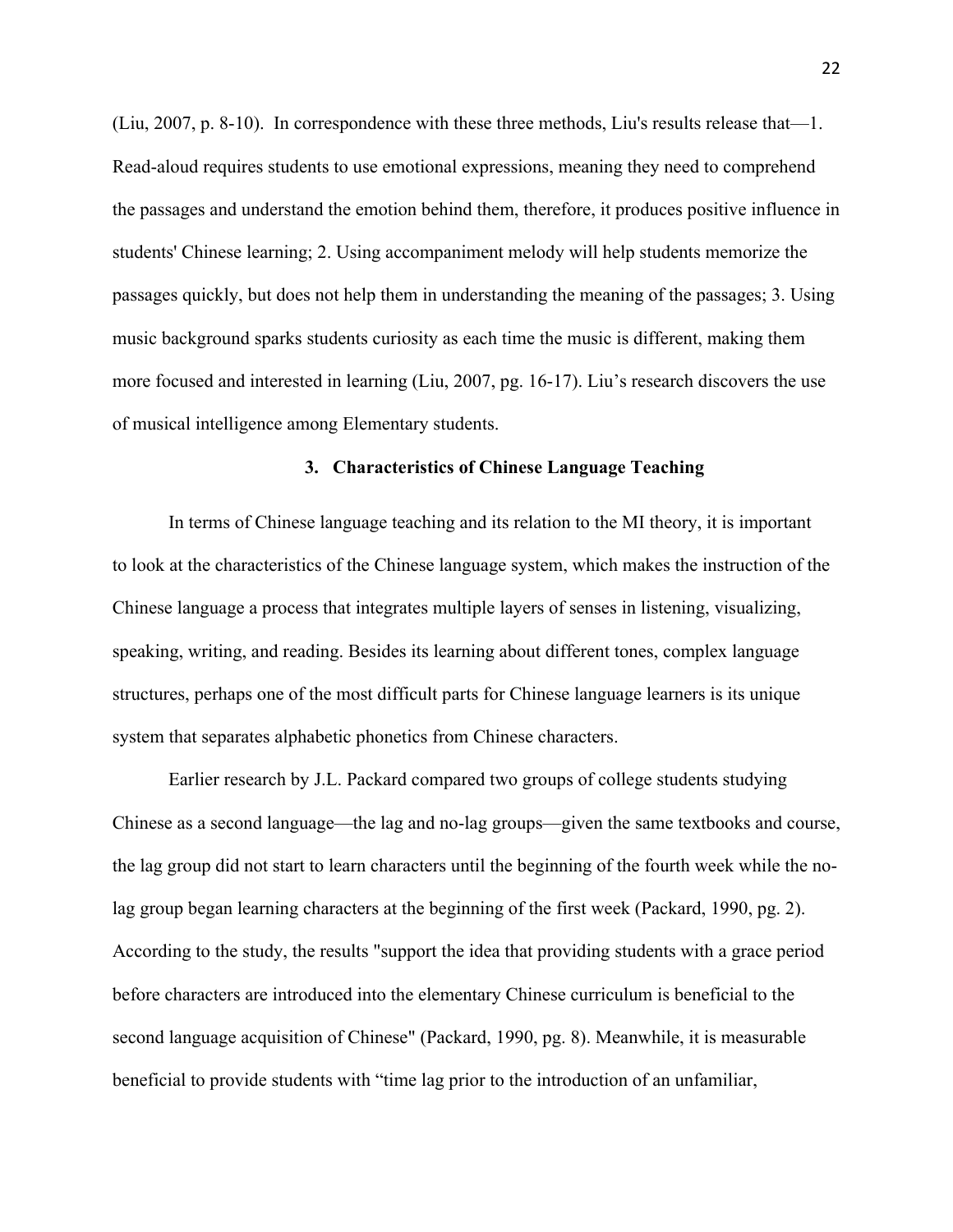nonphonetic orthography in a second language" (Packard, 1990, pg. 8)—indicating the time lag before the introduction of Chinese characters might be beneficial for Chinese language learners whose native language has an alphabetical system.

The discussion was on whether learning Chinese should start with learning to read and write characters along with learning pronunciation (tones and the Romanized pronunciation system such as Pinyin), which creates an obstacle to developing a comprehensive model for teaching and learning the three components of Chinese characters—sound, meaning, and form (Xing, 2006). Xing recognized Chinese characters as "the most difficult component in the acquisition of the Chinese language by students whose native language has an alphabetical writing system" (Xing, 2006, pg. 2). The main cause, as analyzed, was because Chinese characters were created differently: The majority of characters have two parts—phonetic and semantic—neither of which is categorized and learned in the "alphabetic" way; therefore, it is difficult for students to decode this "unsystematic" Chinese writing system (Xing, 2006). Meanwhile, reports showed the difference in character acquisition patterns among students of Chinese as Foreign Language (FL), students of foreign-born Chinese, and native students of Chinese. "[S]tudents' Chinese background has a direct impact on their learning patterns, and therefore, teachers should teach them by using different strategies." (Xing, 2006, pg. 106)

Besides providing a learning gap between phonetic learning and Chinese characters, Alison Matthews, Laurence Matthews, and Janet Jordan recognized the importance of integrating images and using the visualization intelligence to help Chinese learners remember Chinese characters. They proposed a character-learning strategy to study the character pictures first, to learn the meaning of "basic building blocks" and to have it fixed in the mind, and to finally visualize each story to successfully remember the meaning of Chinese characters (A. Matthews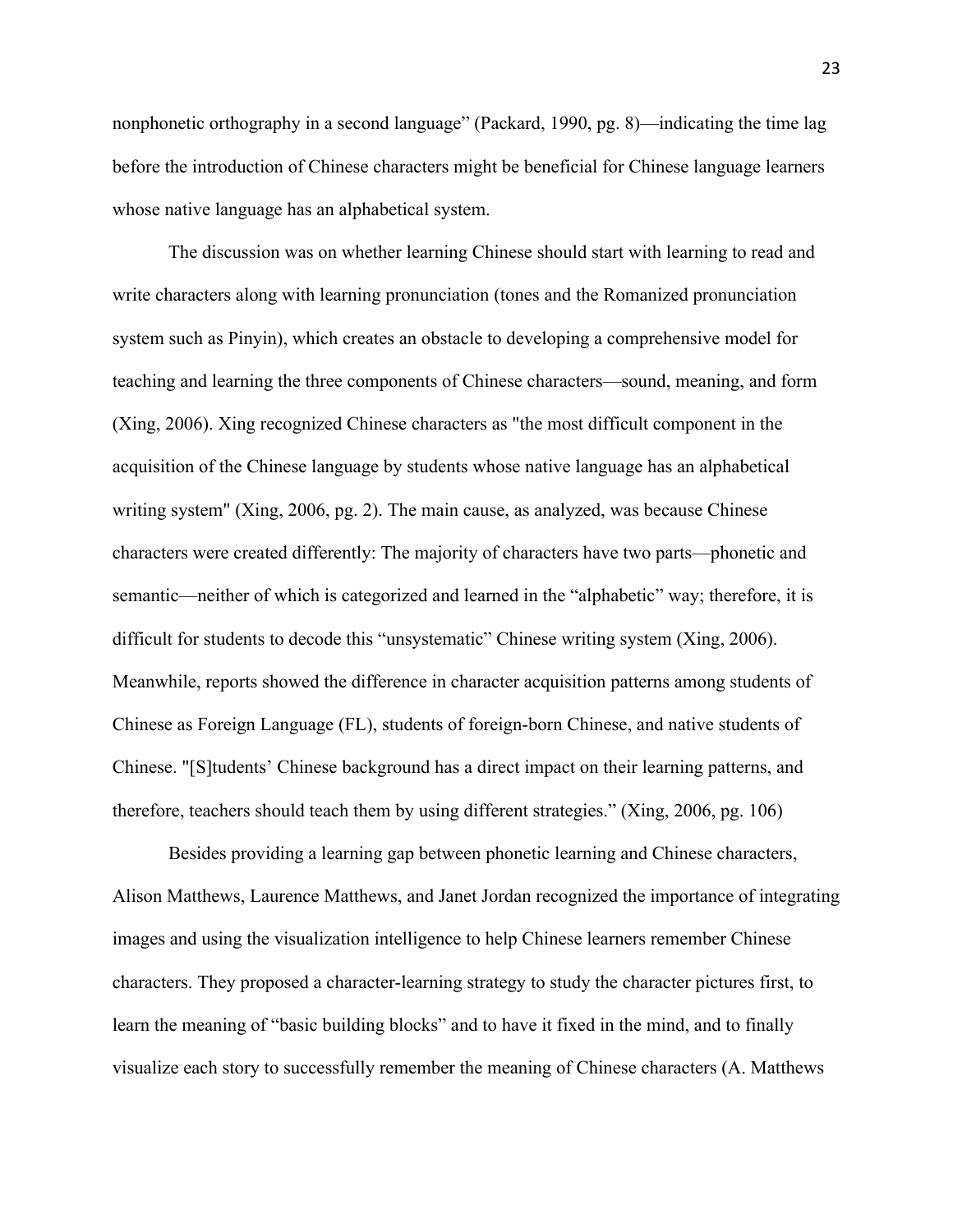et al., 2007, p. 21). Figure 4 gives an illustration of how this strategy integrates a person's capability of visualization and pictures.

The acquisition of Chinese characters is an example of how learning Chinese is different from learning other languages that have an alphabetic system. Many factors might influence students' acquisition capability of Chinese characters, including students' learning ability to listen, read, visualize, and write. Besides that, Chinese tones is a significant characteristic of Chinese language teaching as well as a challenge for Chinese language learners with a non-tonal native language. Yuan remarked that "Mastering Mandarin tones is an indispensable path to achieving high Chinese language proficiency and a headache to a lot of American learners" (Yuan, 2010, pg. iv). The different system of Chinese characters and the changes and combinations in tones are the significant characteristics that make the Chinese language different from alphabetic languages such as English, and are also two of the most difficult parts American students find in learning Chinese based on my observation. Thus, the teaching of Chinese is a comprehensive learning process that stimulates multiple layers of human intelligence, including listening, visualizing, memorizing, structuring, etc. Due to the uniqueness of Chinese language teaching, the application of MIs is essential.

To define "New Generation", I'm indicating the period of Chinese language learning and teaching in the recent two decades, dating back to the 2000s. The significant features of this new generation are the expansion of globalization, development of Internet and web-based learning resources, diversity of the learning and teaching population of the Chinese language, and integration of cultural differences. Cruickshank and Tsung remarked: "Chinese cultural spaces are flourishing on the Internet. These spaces are based both inside and outside

24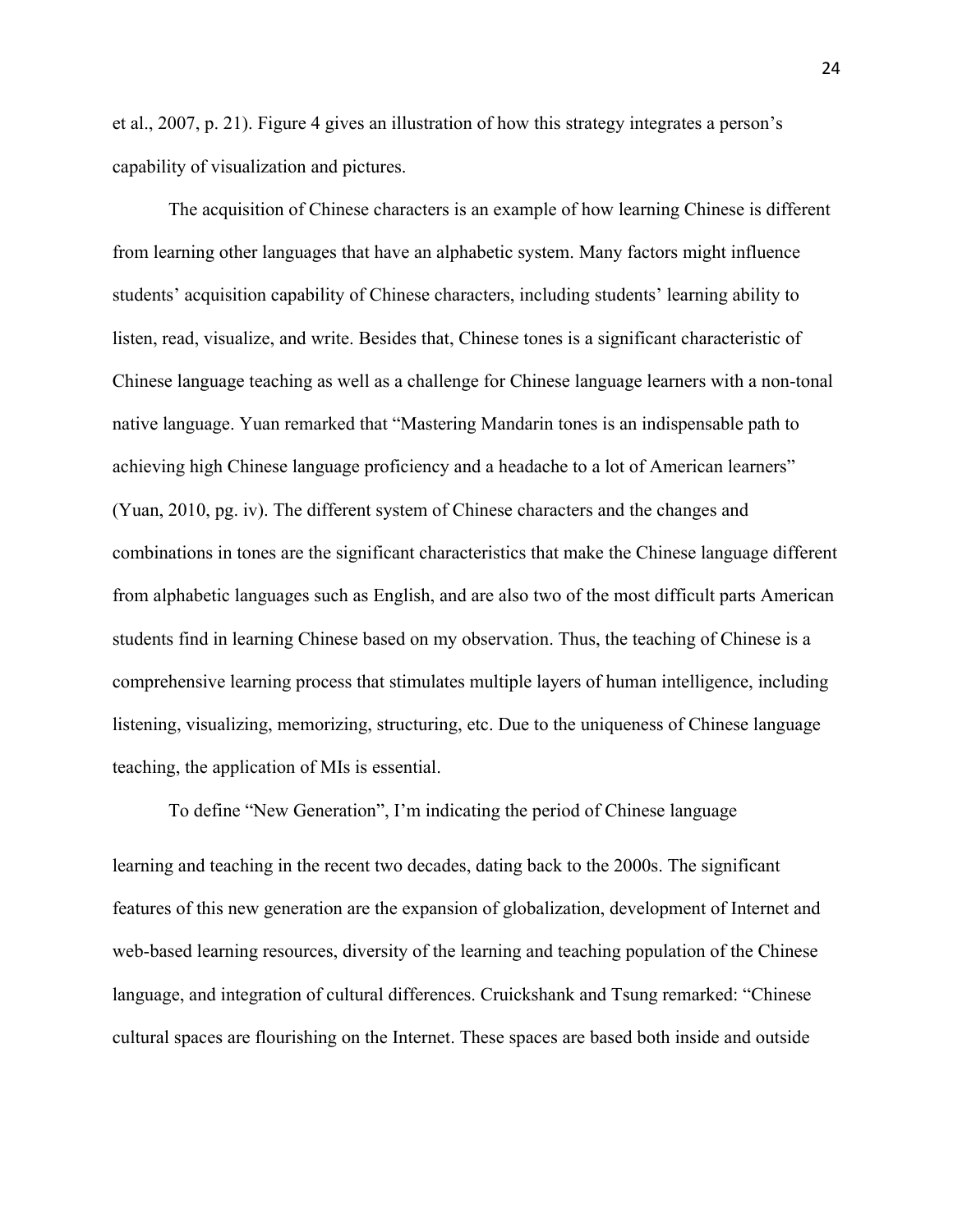China, yet technologically, and to a considerable extent socially, they are linked to global networks." (Cruickshank and Tsung, 2011, pg. 5).



*Figure 4: Learning Chinese Characters in Pictures (A. Matthews et al., 2007)*

The newest publication from CLTA (Chinese Language Teachers Association) released a discussion about teaching perspective consciousness for Global Competence in face of globalization in Chinese language classrooms, and pointed out that all human beings have different world views that came from various factors such as social environment, family backgrounds, education, life experience, personal values, and beliefs; these different world views might be different from the objectives and will surely influence people's opinions on the world, countries, nations, society, and other surroundings (Gao, 2019, pg. 3). Gao discussed that inquiry-based learning, reflective thinking, and teaching through China's multi-dimensional cultures are all efficient techniques in today's Chinese language classroom.

It has been discussed that over the last decade, the demand for Chinese instruction has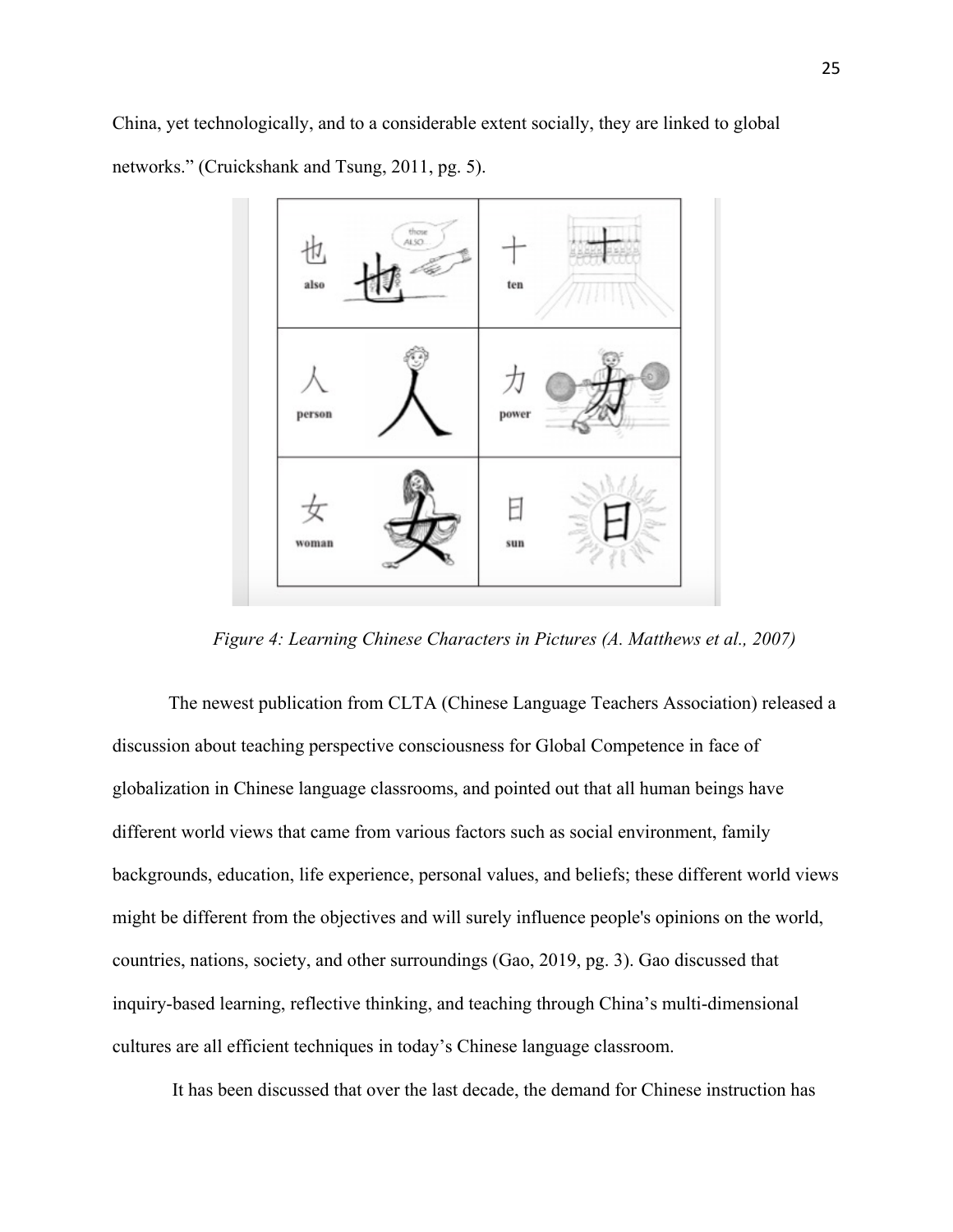dramatically increased in the United States and other parts of the world, giving rise to an extraordinary growth of the popularity of Chinese language education across the nation (Cai et al., 2010, pg. x). The enrollment of Chinese courses has risen from elementary to postsecondary institutions in the United States; Hanban (the Chinese Language Council International) released that in 2009 the total number of people studying Chinese as a second language around the world has reached more than 40 million, and the number reached 100 million in 2015 ("*Mandarin Rising", 2016*). According to the PBS News Hour, the number of American students studying Chinese could reach one million by 2020 (Mitchell, 2016). "[T]he fast growing trend in teaching and learning the Chinese language is not just a fad, but it has increasingly become a norm in a globalized world," Cai et al. noted (Cai et al., 2010, pg. x, ).

While the MI theory is experiencing development in the new generation, so is the teaching of the Chinese language. Tseng and Sheen saw the importance of the communication of the Chinese culture in an age of globalization and remarked, "Chinese language teaching is not about the teaching of a linguistic code. It's about cultivating a sensibility through immersion into a cultural milieu." (Tseng and Sheen, May 2013, pg. 2)

In the age of globalization, the teaching of the Chinese language is consistent with the immersion of the Chinese culture, and the acquirement of another culture can be made through multiple media platforms, connecting to people's different capabilities of sensibility and perception. Liu remarked that language is "shared not by an individual, but by all members". "[I]t is a system of social meaning, which reflects and constructs social reality and is the foundation of human society," Liu said (Liu, 2019, pg. 1). Liu focused on the sociability of language and agreed that language teaching is involved with several factors, not merely with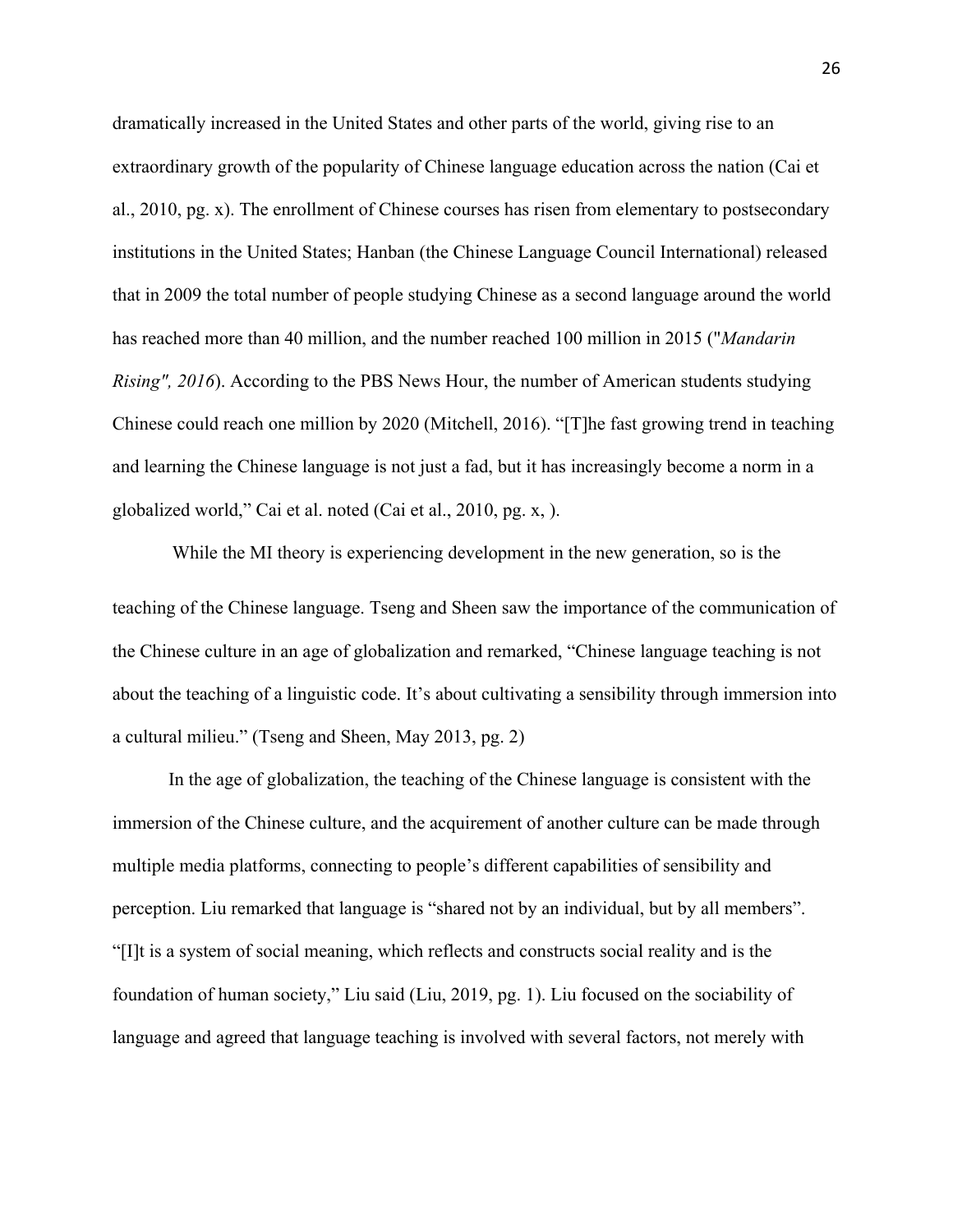language itself; Teachers, for example, should have the cultural awareness and sensibility when carrying out their teaching activities (Liu, 2019).

The immersion of Chinese culture and the sociality of the Chinese language made Chinese language teaching not only the instruction of grammar rules or linguistic knowledge but the combination of different factors and demonstration of cultural involvement. In the age of globalization, the teaching of Chinese can be achieved in multiple ways and multiple platforms. Chinese has become a communication tool that serves for personal or business purposes. Chinese language learners can obtain language skills from native peer assistants, international students, online tutors, or other resources. The requirement of a native Chinese instructor may still be important, but not necessary. Rather, the learning of the Chinese language is an immersion process that involved more than two cultures. In this way, the theory of Multiple Intelligences is applicable as it aims not only at the linguistic instruction of a language but sees it as the acquirement of a skill that combines all senses and capabilities of a human being. Culture, in this way, can be transmitted from multiple ways, such as art, music, and people.

Cruickshank and Tsung added, "The developments in technology, movement and migration and in international trade and finance all impact on how Chinese as a second/additional language is developing internationally."(Cruickshank and Tsung, 2011, pg. 5) The impact of globalization is also influencing the teaching and learning of Chinese, the Internet is an important a medium in which the language can be acquired. Teachers, learners, and educators are seeking a variety of ways of how Chinese language and Chinese culture can be taught. "There is emerging diversity in what is happening at local levels in Chinese: the experience of specific groups in terms of language context, self-identification and therefore teaching and learning of Chinese." (Cruickshank and Tsung, 2011, pg. 5)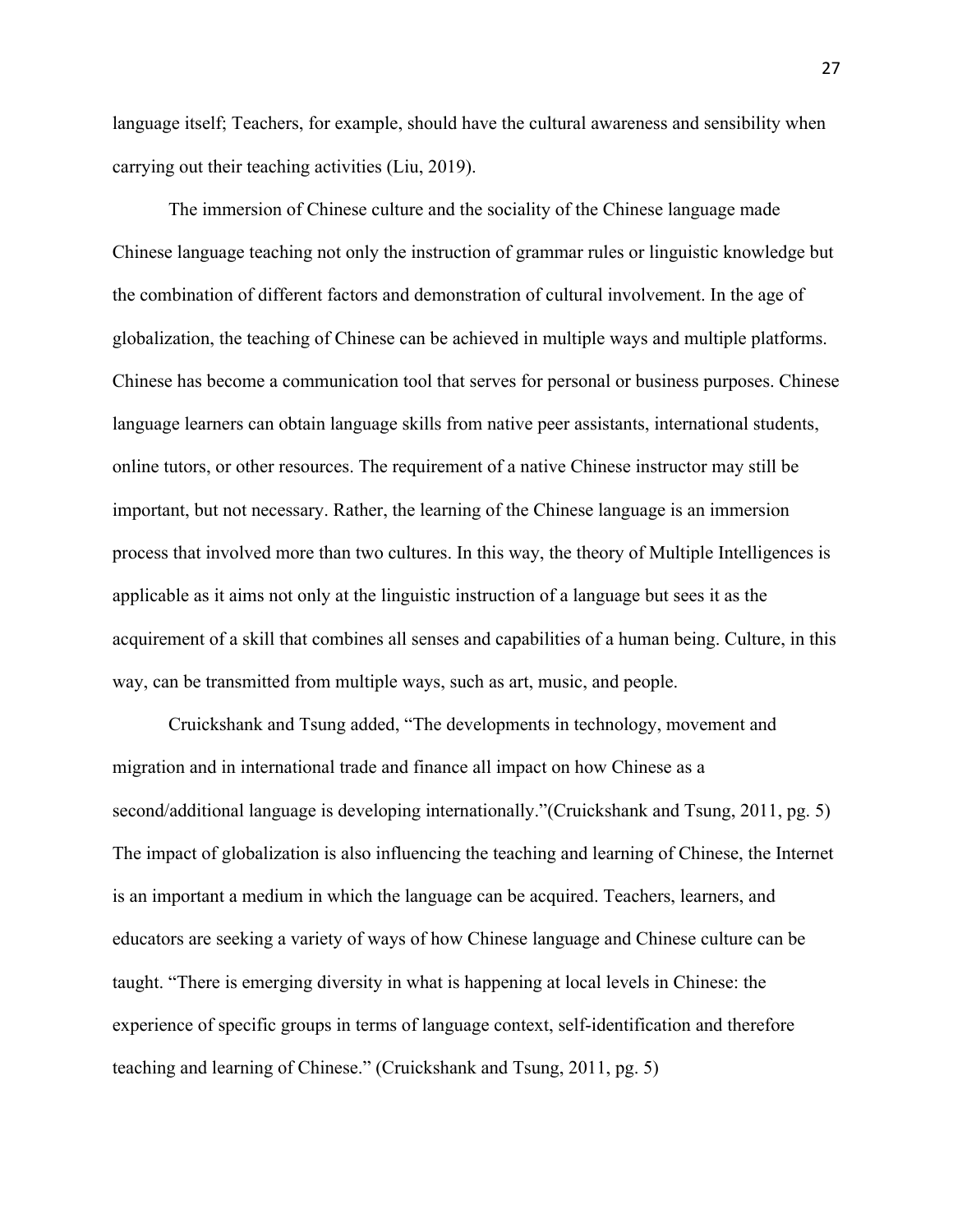Chinese, as a world language, is gaining prominence in the United States. It has also been brought out that many municipal and state governments recognize the study of Chinese language and culture as an economic competitiveness strategy and a way to develop the global competence of their future works (Cai et al., 2010, pg. 18). Besides the government influence, there are more language learning programs—textbooks, materials, software, dictionaries, and online programs—being produced and offered either for sharing or for profit making, "so are distancelearning and web-based materials and programs" (Cai et al., 2011, pg. 19).

The teaching of the Chinese language and Chinese culture has become a big market in the United States as well as all over the world. Chinese language teaching is not only instruction of language knowledge but covers all different factors, including the Chinese culture, international economy, and the effect of globalization. Meanwhile, language is not only taught in a traditional classroom but from varied media outlets and different platforms. Internet became an important medium for the teaching and learning of the Chinese, meeting stronger cultural diversity.

My research releases the importance of MI in foreign language teaching, for there are many class activities that foreign language teachers can integrate following the MI theory. Meanwhile, the significant characteristics of the Chinese language and Chinese culture have made Chinese language teaching a multi-way process that integrates different human intelligences, cultural tolerances, and cognitive experiences. However, there isn't enough resource that connects the different MIs and how they are applied in the process of Chinese language teaching, indicating a further investigation needs to be done. In the current Chinese classroom, a thorough study that focuses on the different characteristics of the eight MIs and how they are used efficiently or inefficiently in Chinese language teaching is necessary.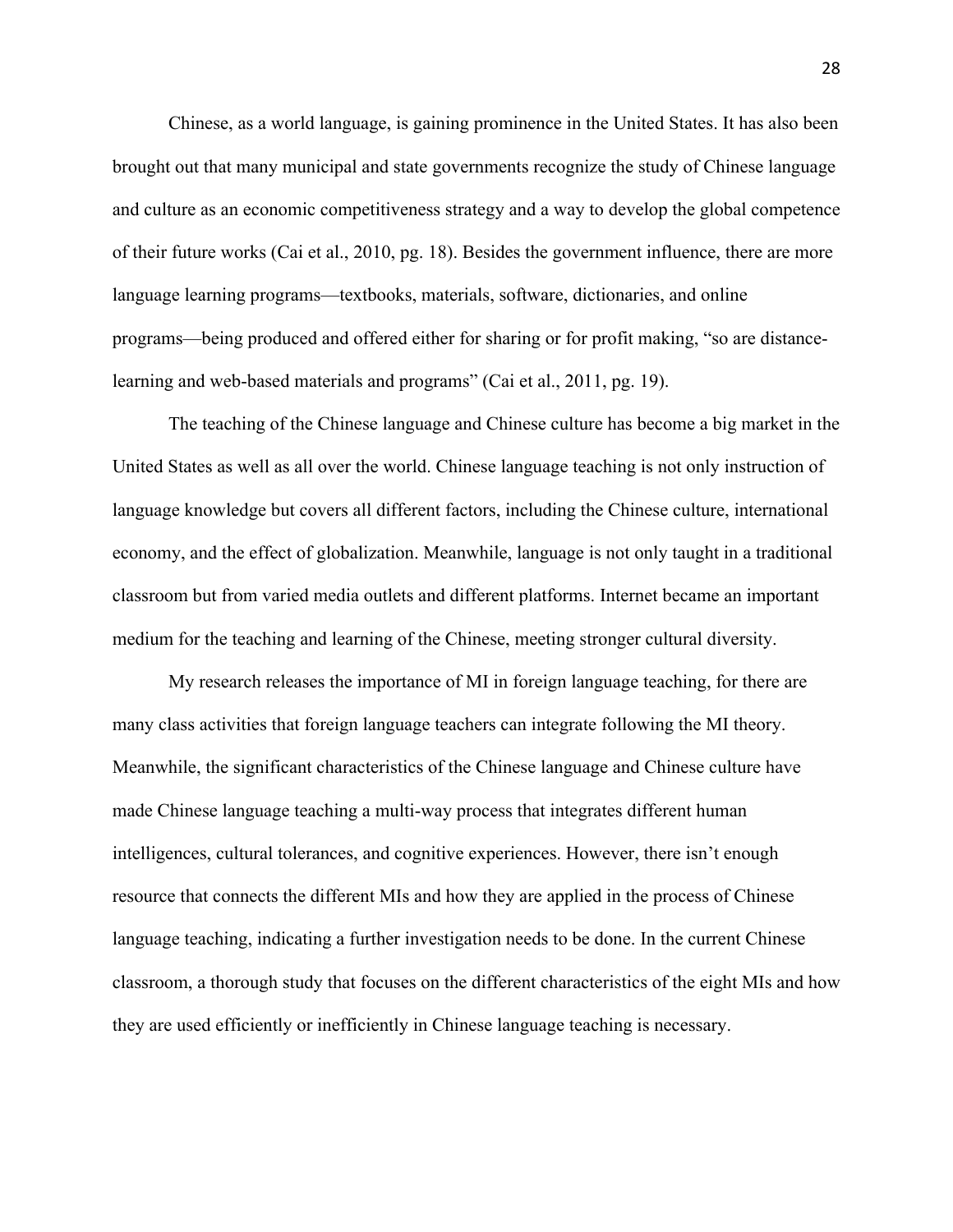#### **Chapter III: The Eight Aspects of MI in the Context of Chinese Language Teaching**

In terms of teaching Chines through the eight different types of intelligence proposed by Howard Gardner, it is important to look at each intelligence individually and analyze what each intelligence tells about regarding language learners' different learning styles, learning patterns, and capabilities in acquiring the language. Therefore, teachers need to look from learner's angles about how language skills can be obtained.

In this chapter, we will break each of the eight Multiple Intelligences in detail and explain how people possessing these different learning capabilities may learn Chinese in different ways. To start with, Table 2 on the following page taken from Thomas Armstrong explains learning from the eight angles of the MI theory. It suggests how language can be acquired through eight different categories of capabilities and serves as a premise for Chinese teachers to find the most appropriate ways of teaching Chinese in line with those different bits of intelligence. Let us break them down and discuss each one in detail with current research on how each different intelligence is applied in Chinese language teaching.

#### **1. Linguistic Intelligence**

Linguistic intelligence can be counted as the most traditional learning method in learning a language. Language learners who are highly linguistic intelligent are quicker to pick up words and form grammatical systems. Students of this type are generally good at reading, writing, and doing written tests. The textbook is an important medium of teaching a foreign language to students of this intelligence; moreover, dictations, repetition, and memorization are common techniques for teaching with linguistic intelligence. Grammar-translation is a typical and traditional method used in teaching with this intelligence. One of the biggest difficulties for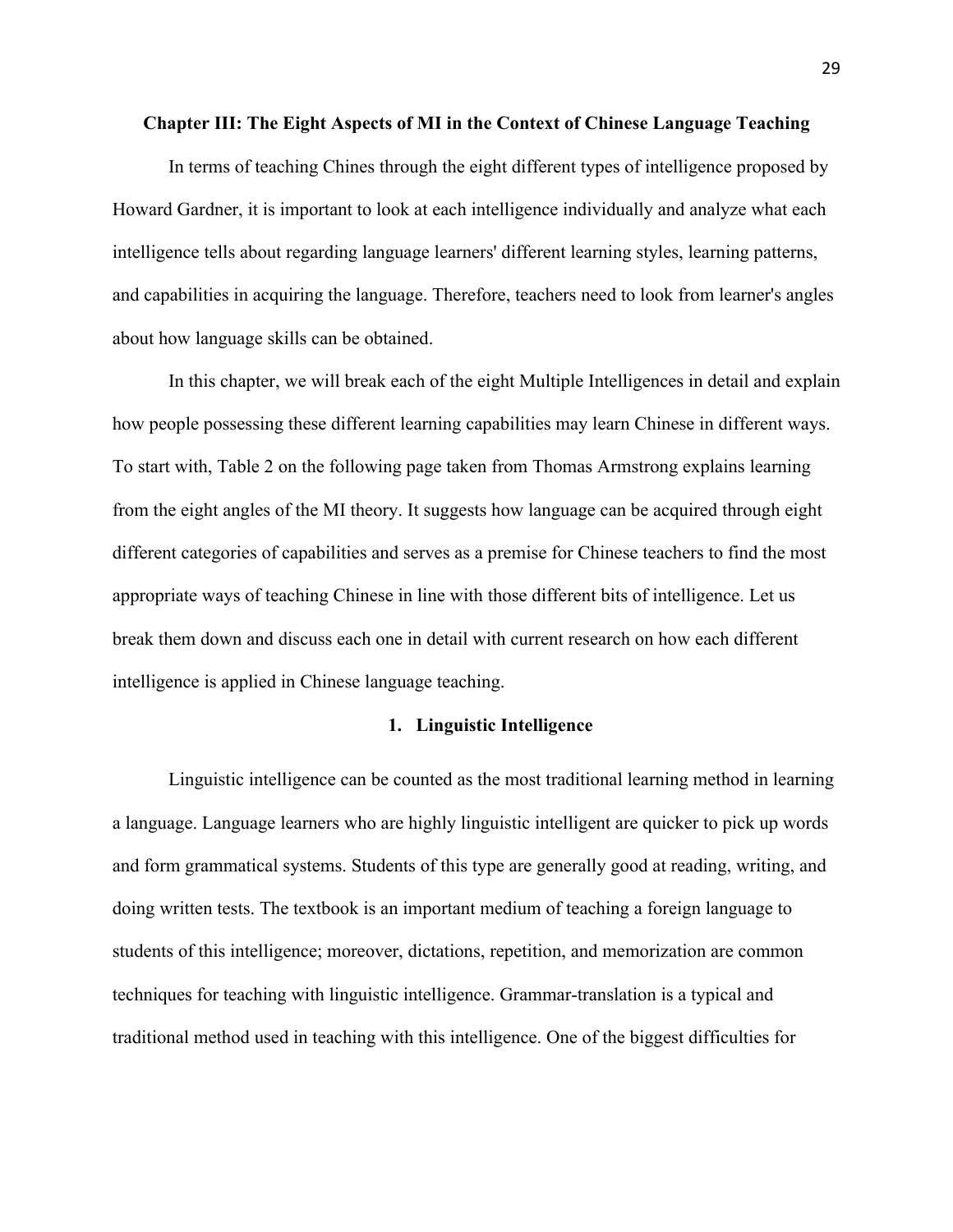native English-speakers to learn Chinese is its entirely different word system from English, or

any other language that has an alphabetic system different from Chinese.

| <b>Children</b> who             | <b>THINK</b>                                             | <b>LOVE</b>                                                                                                 | <b>NEED</b>                                                                                                              |
|---------------------------------|----------------------------------------------------------|-------------------------------------------------------------------------------------------------------------|--------------------------------------------------------------------------------------------------------------------------|
| are highly:                     |                                                          |                                                                                                             |                                                                                                                          |
| Linguistic                      | in words                                                 | reading, writing,<br>telling stories,<br>playing word<br>games                                              | books, tapes, writing tools,<br>paper, diaries, dialogue,<br>discussion, debate, stories                                 |
| Logical-<br><b>Mathematical</b> | by reasoning                                             | experimenting,<br>questioning,<br>figuring out logical<br>puzzles,<br>calculating                           | materials to experiment with,<br>science materials,<br>manipulatives, trips to the<br>planetarium and science<br>museums |
| <b>Spatial</b>                  | in images<br>and pictures                                | designing,<br>drawing,<br>visualizing,<br>doodling                                                          | art, LEGOs, video, movies,<br>slides, imagination games,<br>mazes, puzzles, illustrated<br>books, trips to art museums   |
| <b>Bodily-</b><br>Kinesthetic   | through<br>somatic<br>sensations                         | dancing, running,<br>jumping, building,<br>touching, gesturing                                              | role play, drama, movement,<br>things to build, sports and<br>physical games, tactile<br>experiences, hands-on learning  |
| <b>Musical</b>                  | via rhythms<br>and melodies                              | singing, whistling,<br>humming, tapping<br>feet and hands,<br>listening                                     | sing-along time, trips to<br>concerts, musical playing at<br>home and school, musical<br>instruments                     |
| Interpersonal                   | by bouncing<br>ideas off<br>other people                 | leading,<br>organizing,<br>relating,<br>manipulating,<br>mediating,<br>partying                             | friends, group games, social<br>gatherings, community events,<br>clubs, mentors/apprenticeships                          |
| Intrapersonal                   | in relation to<br>their needs,<br>feelings, and<br>goals | setting goals,<br>meditating,<br>dreaming,<br>planning,<br>reflecting                                       | secret places, time alone, self-<br>paced projects, choices                                                              |
| <b>Naturalist</b>               | through<br>nature and<br>natural forms                   | playing with pets,<br>gardening,<br>investigating<br>nature, raising<br>animals, caring for<br>planet earth | access to nature, opportunities<br>for interacting with animals,<br>tools for investigating nature                       |

*Table 2: Reflection of the eight MIs (Armstrong, 2000, pg. 33)*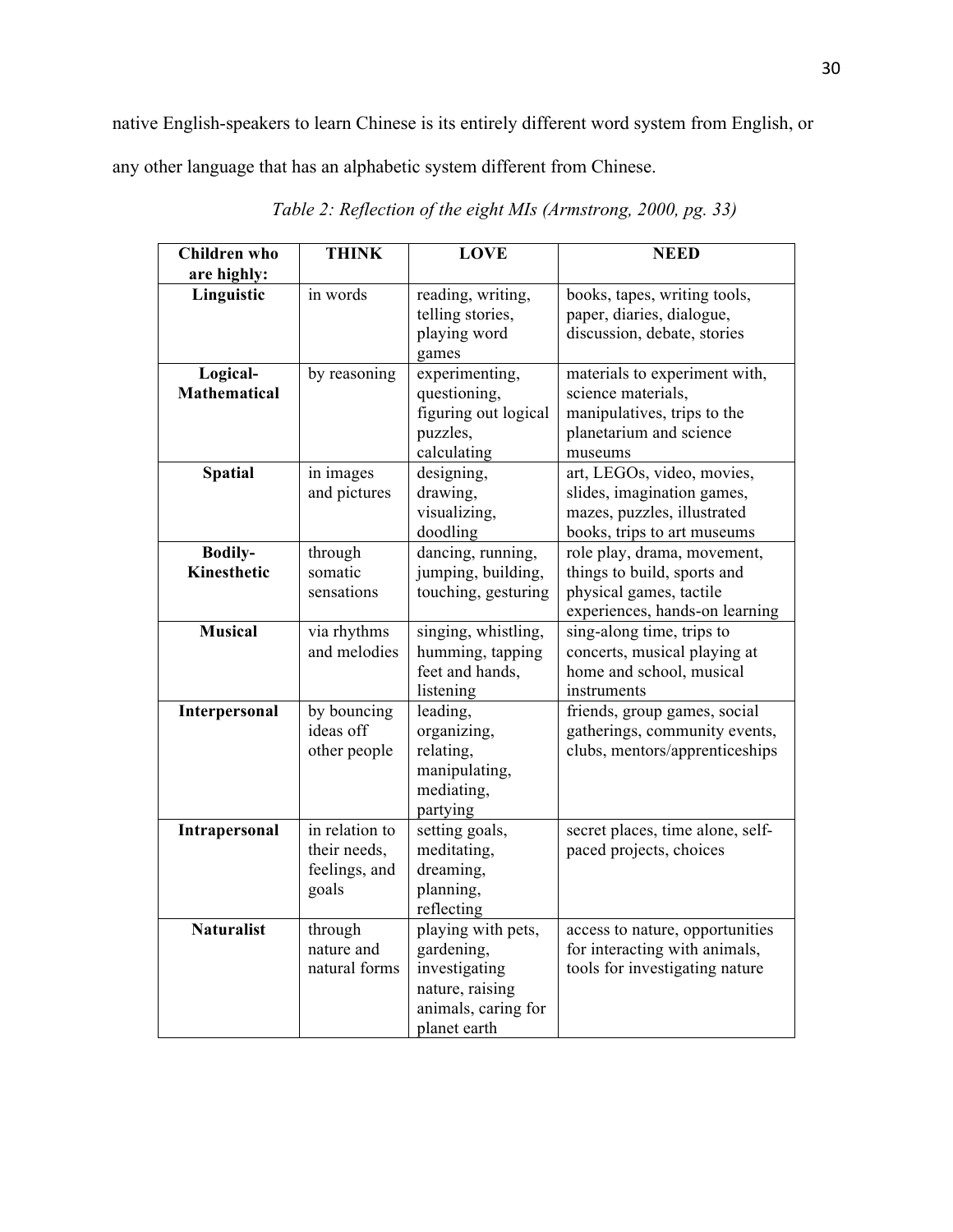It had been noted by scholars such as Chao (1968), Li and Thompson (1981), and Huang (1982) that the Chinese language has many special syntactic phenomena substantially different from western languages (Lee et al., 1991, pg. 348). Examples are given in the head-initial or head-final structure. In linguistics, head directionality is a proposed parameter that classifies language according to whether they are head initial (the head of a phrase precedes its complements) or head-final (the head follows its complements). The head-final/head-initial structure indicates that most Chinese phrases and sentences are head-final, while the positions of the heads in English are freer (Example 1 and 2); on the other hand, other Chinese phrases that are not head-final are found to be almost always head-initial (Example 3), unlike English. Below, Examples 1-3 taken from Lee et al. (1991, pg. 348-49) illustrate the difference in headfinal/head-initial structures.

1. 玩耍 的 小孩 playing (relativizer) children (the children who were playing) 2. 我 那位 住 在 美国 的 好 朋友 I the live in America (relativizer) good friend (the good friend of mine who lives in America) 3. 他 (向 你的 朋友们) 借 钱 he from your friends borrow money (he borrowed money (from your friends))

The different formats between Chinese and English can also be found from the structure of special questions. In general, to form a special question in English, the "wh"-word is generally inverted to the front of the sentence, but in Chinese, this is not always the same—the "wh"-word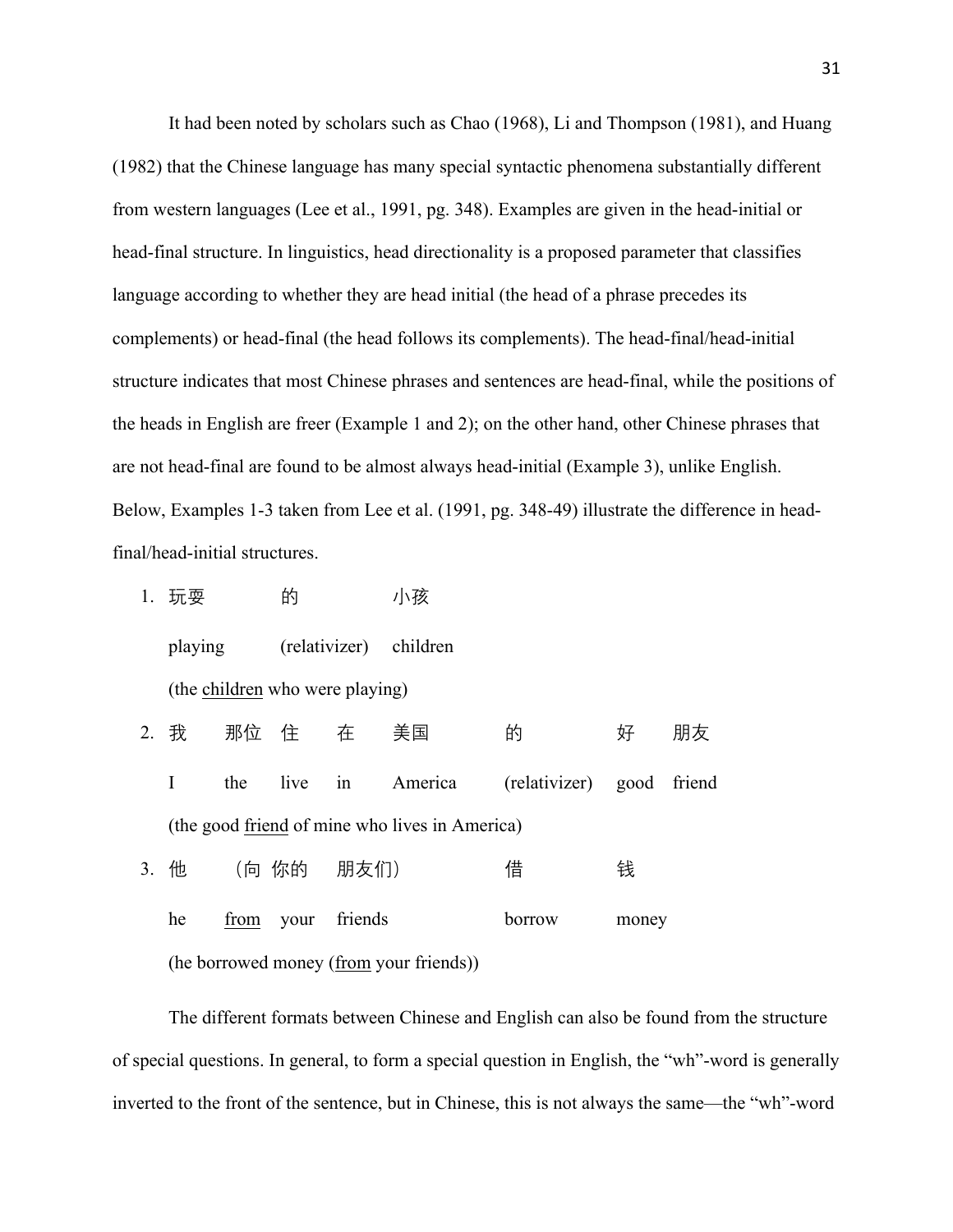is either not inverted or inverted. Examples 4 and 5 are used to explain the different formats in special questions.

| 4. She is Mary. $\Rightarrow$ Who is she? |                   |
|-------------------------------------------|-------------------|
| 她 是 玛丽。⇒ → 她 是 谁?                         |                   |
| tā shì Mǎlì                               | tā shì shéi       |
| (She is Mary she is who)                  |                   |
| 5. Marry likes coffee. $\Rightarrow$      | Who likes coffee? |
| 玛丽 喜欢  咖啡。⇒                               | 谁 喜欢 咖啡?          |
| Mălì xíhuan kāfēi                         | shéi xíhuan kāfēi |
| (Mary like coffee                         | who like coffee)  |

Given these examples of how sentences are structured differently in Chinese and English, the more elements added to the language, the more complicated it gets. Students with strong linguistic intelligence are quicker to understand and get accustomed to the difference, while students lower in this intelligence are slower in this process.

# **2. Logical-Mathematical Intelligence**

Along with linguistic skills, "logical-mathematical reasoning provides the principal basis for IQ tests", noted Howard Gardner (Gardner, 1993, p. 20). Students of this intelligence are good at scientific thinking, problem-solving, figuring out large data, and programming. Even though it may not be a familiar concept in language teaching, logical-mathematical intelligence can be used in Chinese language teaching frequently.

Students of logical-mathematical intelligence are generally good at forming a wellrounded system of the knowledge they have learned, and such systemic learning is important in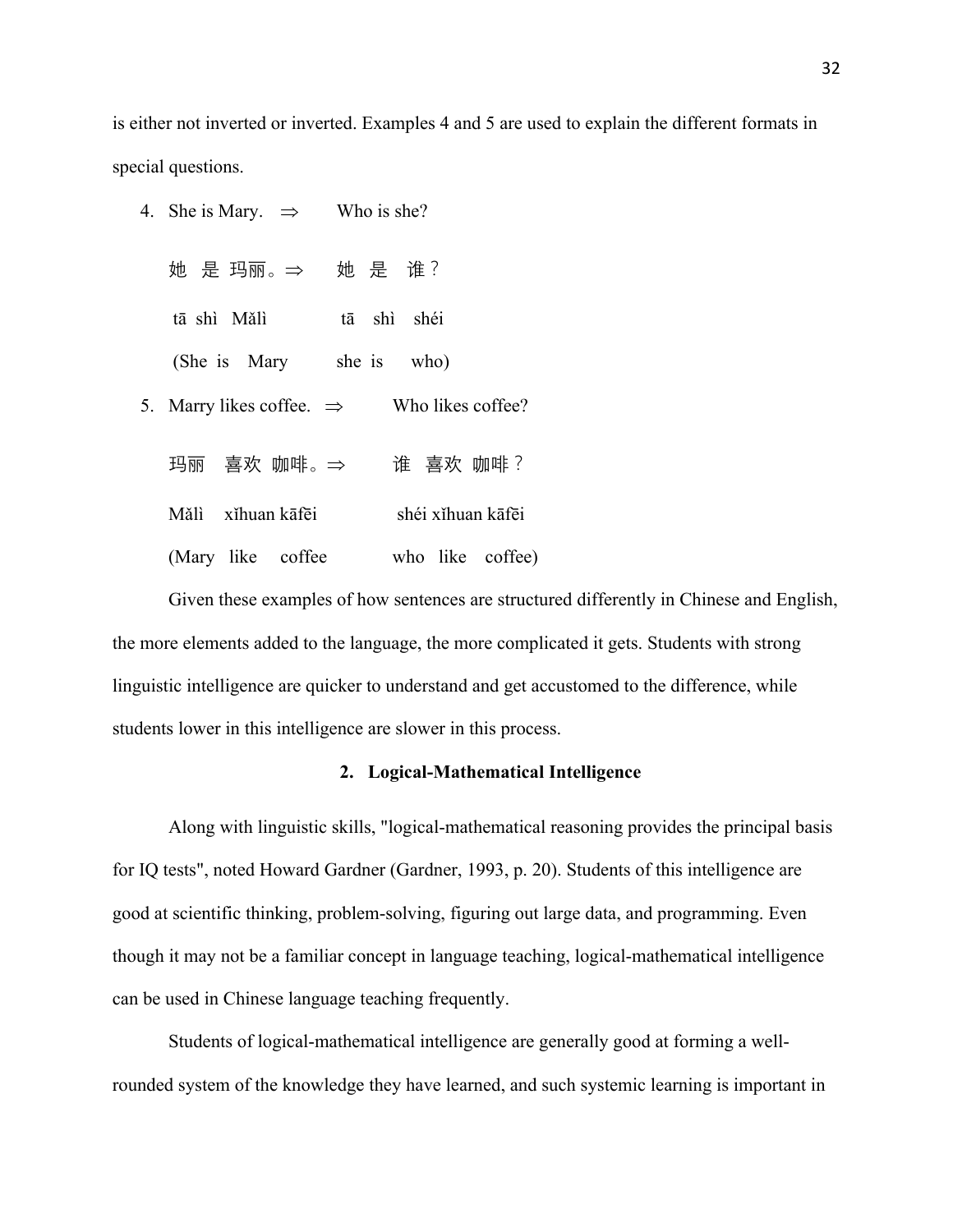language learning, too. Chinese characters have many different radicals that serve for different purposes—meaning, sound, or other. Students who like problem-solving are easy to group these different radicals, which helped them to memorize characters quickly. For example, the characters for "eat  $(\nabla \xi)$ " and "drink  $(\nabla \xi)$ " both have a radical of "口". Meanwhile, "口" as a character alone has a pictographic indication of mouth as its meaning. In those two characters, "口" serves as a meaningful radical indicating the actions of eating and drinking both come from the mouth. Students with strong logical skills will quickly find the systematic connection among those different elements, memorizing the meaning of difficult characters.

#### **3. Spatial Intelligence**

According to Gardner, the right hemisphere is crucial for special processing. Learners of this intelligence are visual experts—they are quick to pick up the language from PowerPoint illustration, pictures, art pieces, and other forms of activities in the use of space. In Chinese language teaching, learners with strong spatial intelligence are easy to sense the cultural elements with the language, rather than the language itself. Chinese culture is known for its reserved, humble, and community-oriented nature, and this can be learned from watching Chinese movies, wearing Chinese costumes, and visiting art museums that present traditional Chinese artworks. In nowadays, pop culture can also be a tool in learning Chinese through spatial intelligence.

# **4. Bodily-Kinesthetic Intelligence**

Learners with strong bodily-kinesthetic intelligence like to do hands-on activities like role play, games, and activities that involve standing up and moving around the classroom. Usually, teaching aimed at this type of intelligence is efficient with younger students, for kids have an active nature that pushes them to move a lot instead of staying still. Singing, dancing, and handcrafting are all useful techniques in a kinesthetic-oriented classroom. In a Chinese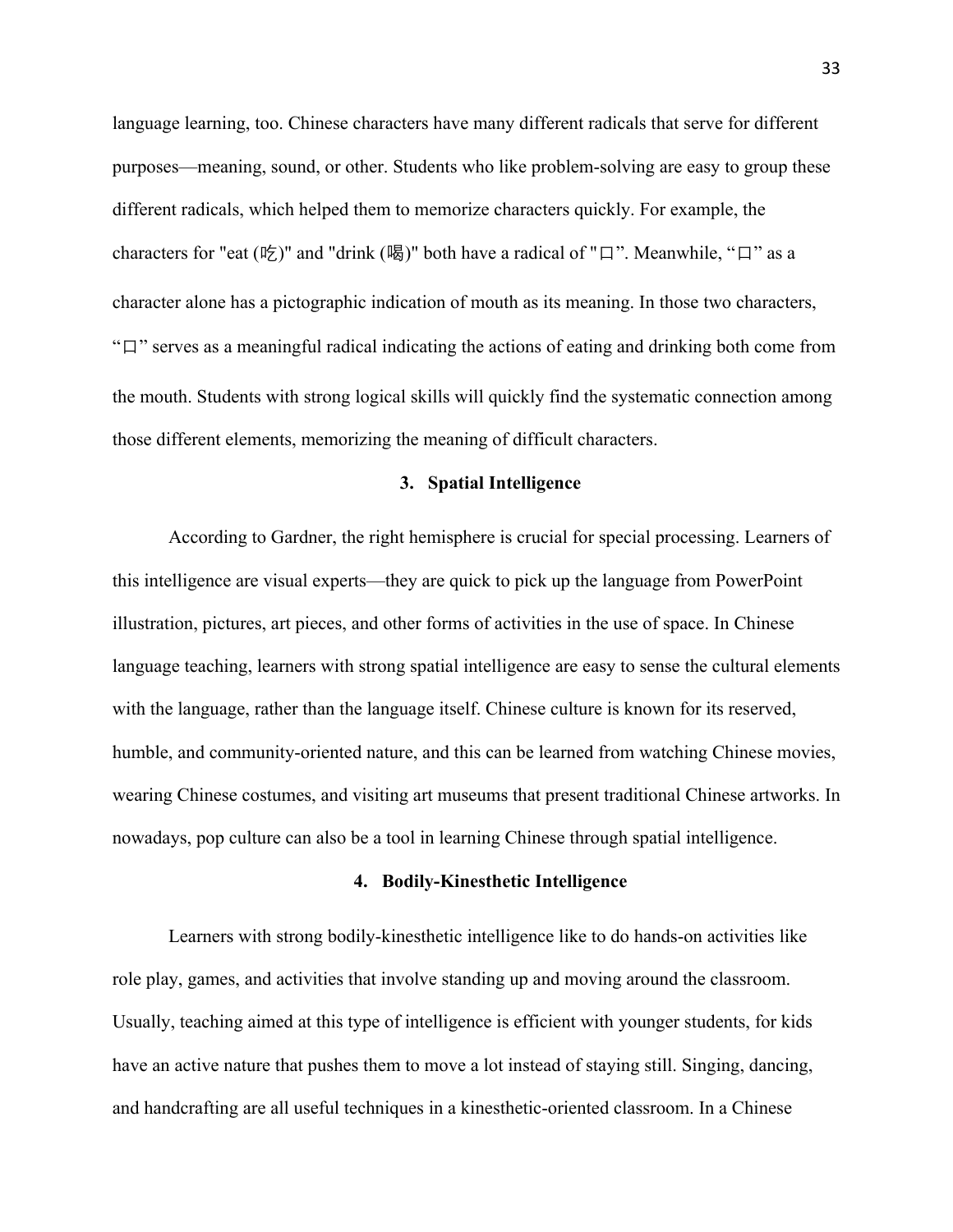classroom inspired by kinesthetic intelligence, teachers may engage students to sing and dance in Chinese, make dumplings using playdough, and doing traditional papercuts. In this way, the language is learned and the culture is shared. The bodily-kinesthetic orientation also helps adult learners to take a break from sitting still in the classroom, standing up and moving around to get both hemispheres working.

Total Physical Response (TPR) is an example of integrating kinesthetic intelligence in the teaching of Chinese. TPR was developed in the 1960s by phycology professor Dr. James J. Asher, which incorporated language learning with physical movements. Asher noted that children tend to acquire new language quicker than adults because "the new language is learned through play activity in which the child makes action responses", in contrast to adults who manipulate the language apart from physical behavior (Asher, 1967, pg. 1219). "For the child, the second language tends to be synchronized with physical responses," Asher added (1967, pg. 1219). TPR lets students "learn language by running, jumping, and playing games instead of sitting on chairs as usual according to students' physiological features of being active and nonpersistent attention" ("The TPR Method of Teaching Chinese to Students Who Learn Mandarin in China", online source, no author). A well-known game, "老狼, 老狼几点了?(What time is it, Wolf) " is an example of the TPR method in teaching Chinese. In this game, one child plays the wolf and the other children play the sheep. While the children playing the sheep will ask the question of "老狼, 老狼几点了? (What time is it, Wolf) ", the child who plays the wolf will answer and pretend to catch the sheep. If one child playing the sheep is caught by the "wolf", he or she becomes the next "wolf", and the game continues. From this game, the children all participate in consistently repeating the structure of "老狼, 老狼几点了?(What time is it, Wolf) ", while allowing their mobility and keeping the learning process fun. While this game is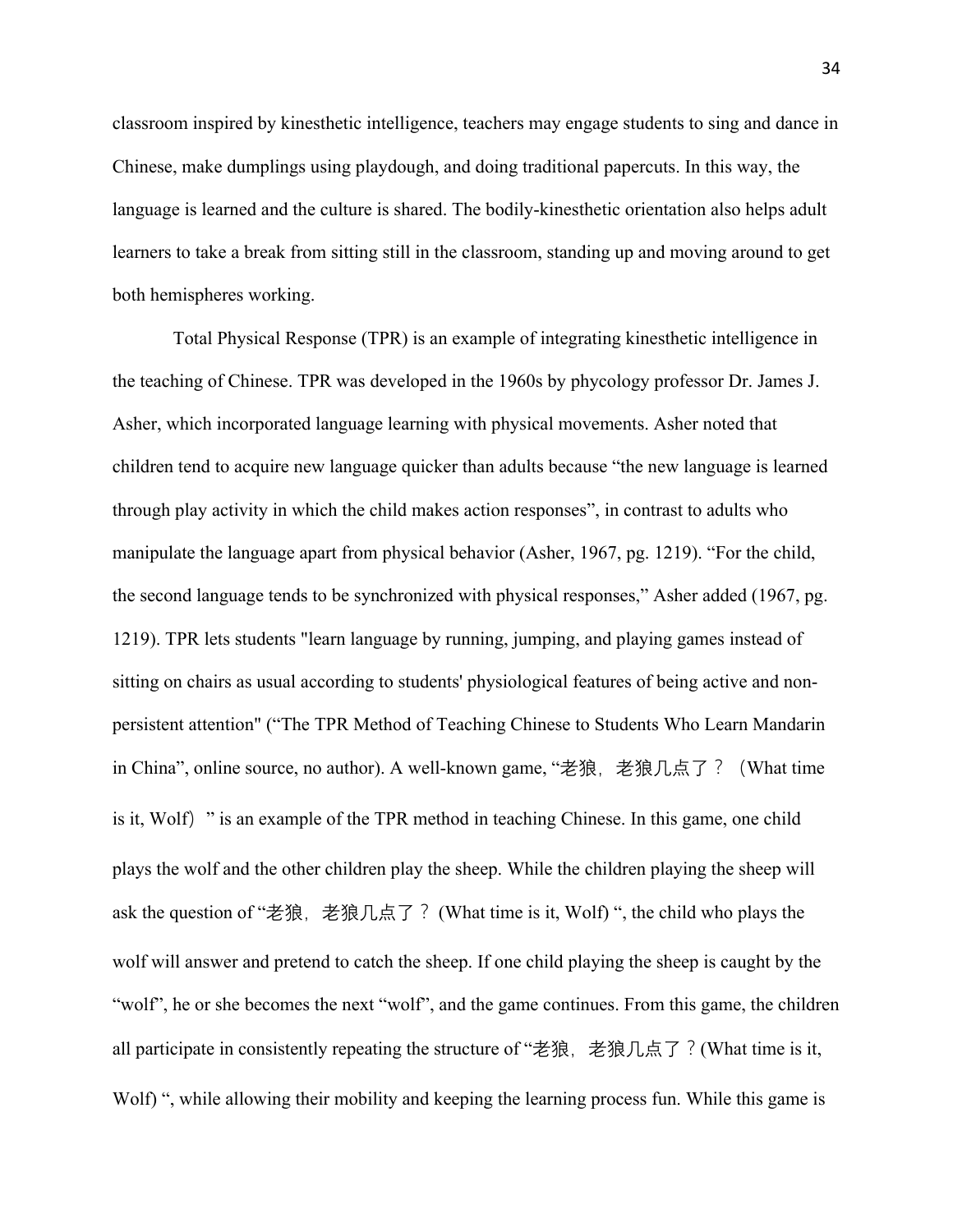designed to help kids remember the format of special questions (What time is it?) as well as telling time in Chinese, the teaching objectives are met through repetitive practice from playing this game around and around.

#### **5. Musical Intelligence**

Musical intelligence, as pointed out by Gardner (1993, pg. 2), "comes from many different sources", and should be considered an intellectual skill like mathematics. Using musical instruments to illustrate the different tones of Chinese pronunciation is an example of teaching through musical intelligence. According to Kang, English native speakers "are not used to changing tones in every word and that's one of the reasons why they have strong American accents when speaking Chinese." Therefore, Kang's experiment of playing the four tones with Erhu is an example of teaching the pronunciation of tones with the inspiration of learners' musical intelligence and gives the students "a tangible feeling about tones" (Kang, 2018).

Moreover, learners can acquire the language from singing-along, listening to Chinese songs, and watching Chinese movies. A Chinese teacher in the United Kingdom used popular singers in China such as Jay Chow in her Chinese teaching. She said, "I let my students watch pop TV shows in Chinese … listening to songs by Jay Chow or JJ Lin; my students like them very much. It also stimulates their interest in studying." (HUAPLUS, 2:35-2:50) She thinks that putting pop culture together with traditional culture breaks the stereotypes of the Western learners about China, and the modern atmosphere of China creates more learning interests. The importance of integrating musical intelligence into Chinese teaching is because of its relationship with pop culture and modernized learning techniques, which creates a multimedia platform that ignites learner's initiative from multiple facets.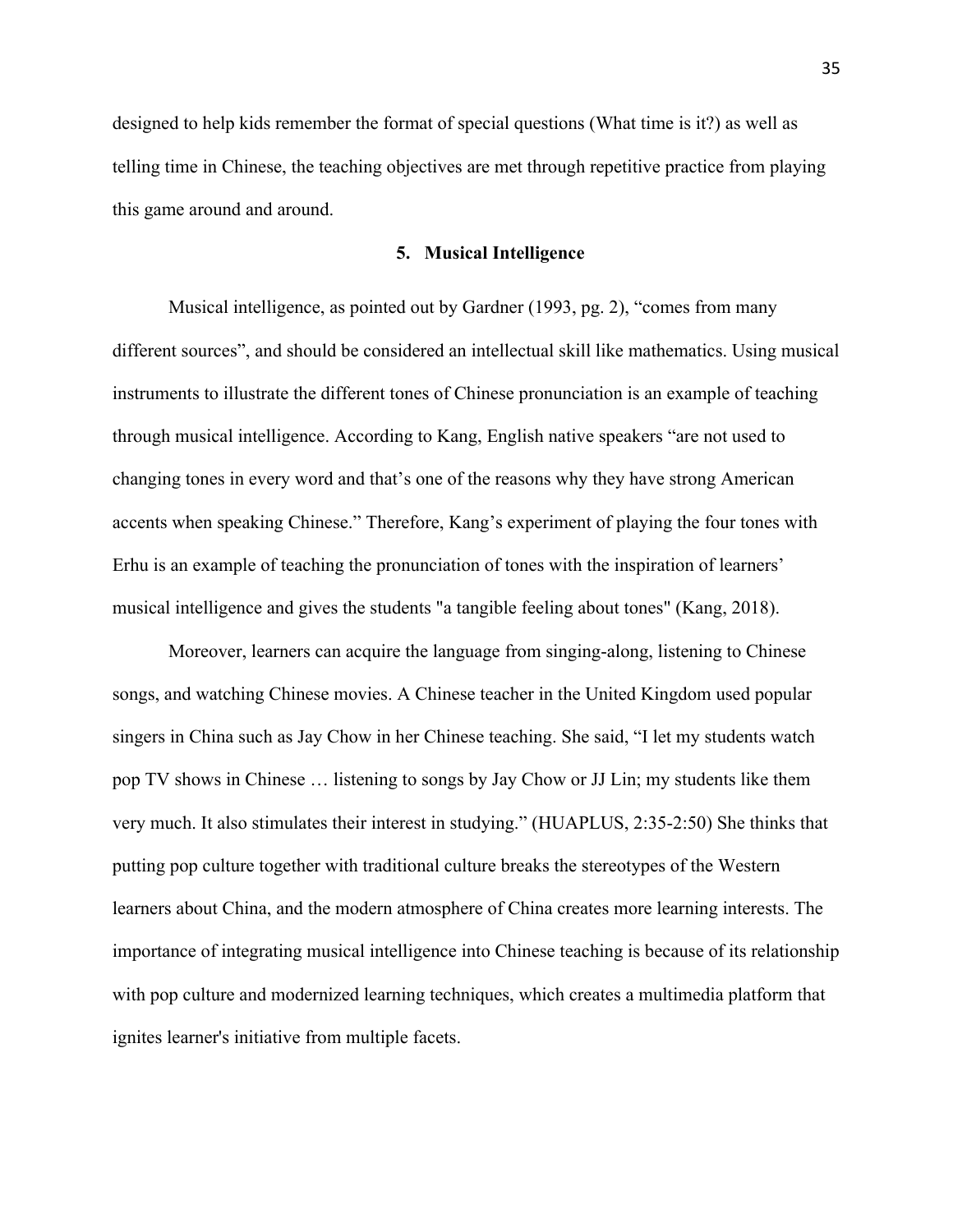#### **6. Interpersonal Intelligence**

Interpersonal intelligence requires the ability of a person to get along with others and to cope with other people. This happens usually among group works, peer tutoring, and special events that gather people together. Students with strong interpersonal intelligence are generally quick to react, easy to absorb language when it's taught in groups, like to speak in class, and usually most-welcomed among the learning community. Study-abroad trips also involve the use of this intelligence. In Chinese language learning, a person may experience interpersonal activities from other language learners, Chinese teaching assistants, people they have met, or friends they have met around the Chinese community or all other people that may involve them in learning about the language and the culture. As my research findings in Chapter II released the growing flow of international students coming in and going out of China, people learning Chinese as a second language embrace greater possibilities to meet native Chinese speakers in their schools, communities or workplaces. This increased interaction with Chinese native speakers gives Chinese learners more opportunities to be exposed to Chinese culture and acquiring authentic expression of the Chinese language. At this point, Chinese teachers can make use of students' connection with the Chinese community, and create in-class or out-of-class activities that encourage this interaction. Ideas include pairing up with native speakers on campus, the field trip to Chinatown or a Dim-Sum place, or encouraging volunteer tutors of native Chinese speakers. The last point of using interpersonal intelligence in teaching Chinese is from the Chinese teacher herself or himself. As Chinese is a language that is deeply rooted in its culture, the way how Chinese teachers interact with their students is a way of expressing this cultural significance. For example, Chinese culture is known for its tolerant, modest, and sometimes reserved spirit. Does the teacher represent these values? Does he or she interact with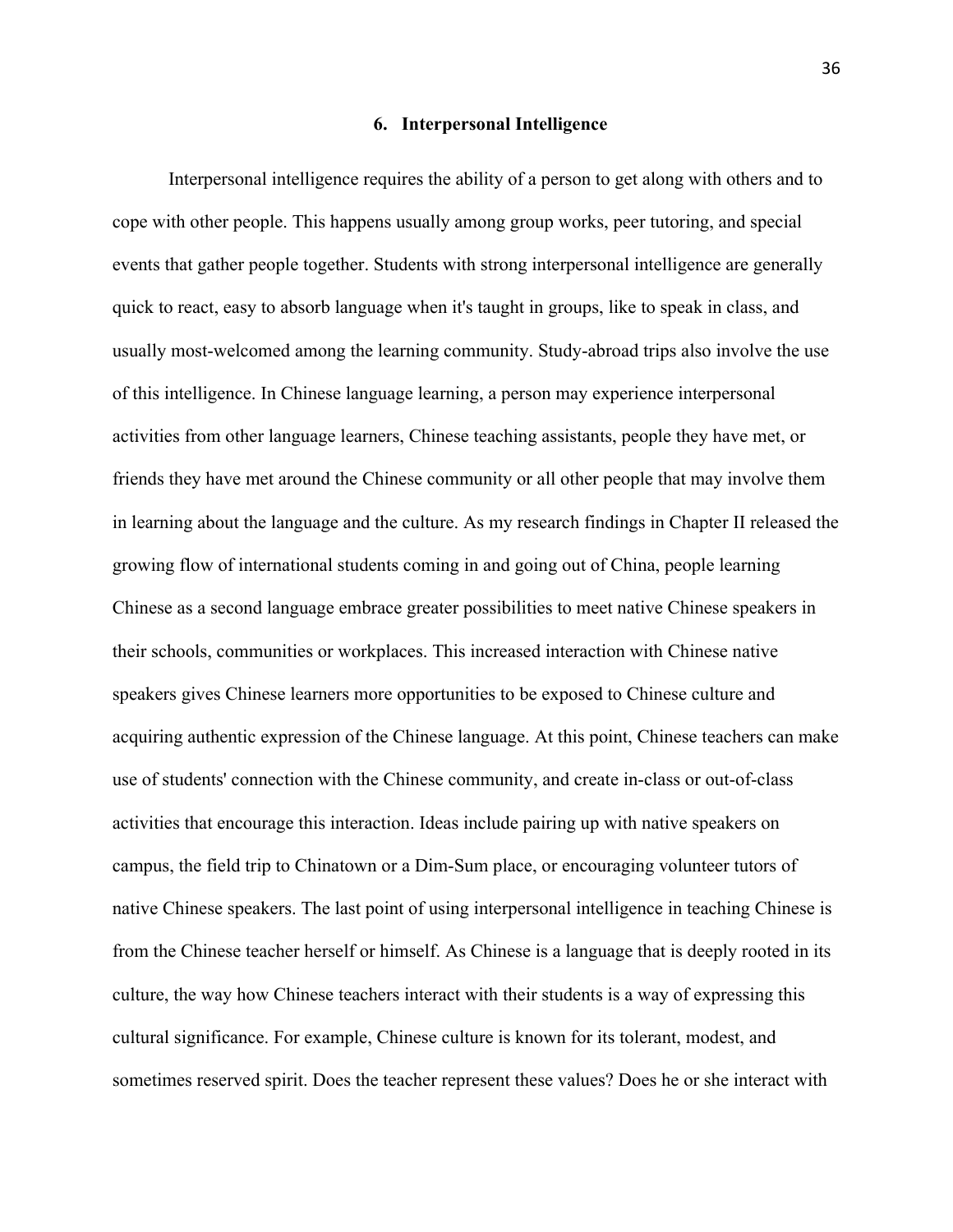students in the way how Chinese culture is expressed? To teach with the culture's special characteristics, the understanding and appreciation of Chinese culture and Chinese values can be obtained from the interpersonal communication between teachers and students.

#### **7. Intrapersonal Intelligence**

In describing intrapersonal intelligence, Gardner explained it as "the internal aspects of a person", which is "access to one's own feeling life, one's range of emotions, the capacity to effect discriminations among these emotions and eventually to label them and to draw upon them as a means of understanding and guiding one's own behavior" (Gardner, 1993, pg. 5).

Learners with intrapersonal intelligence are generally good at completing assignments alone, taking notes of what they learned, reviewing and memorizing them by themselves. They might also be the ones who set their own goals and keep track of their learning paths. An assignment of writing a diary in Chinese is an example of utilizing interpersonal intelligence. Distributing writing assignments is a good technique in teaching students with intrapersonal intelligence; besides, students high in intrapersonal intelligence prefer to choose from several choices in doing their assignments.

#### **8. Naturalistic Intelligence**

The naturalistic intelligence is one's capability to explore nature. In the language learning process, naturalists usually get their learning process from investigating nature and sensing the unique angles nature might bring to them. Field trip to a Chinese garden is an example of teaching toward this angle, where students may learn and compare the differences among different cultures, and to experience the Chines culture in a naturalistic way.

In conclusion, going into details of these different intelligences helps educators to analyze the most efficient methods when teaching students of different age groups, backgrounds,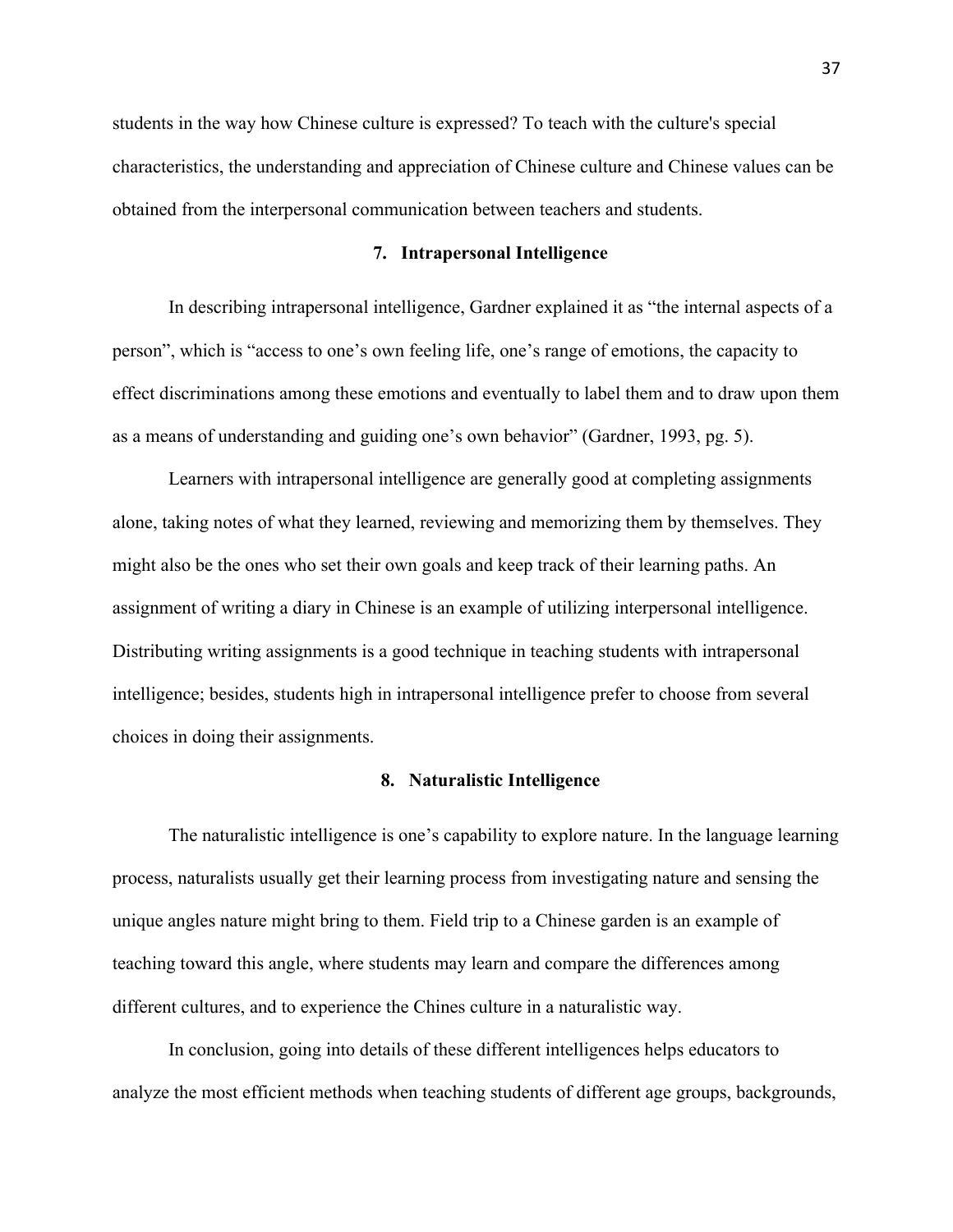and interests. The method of TPR will be efficient with kindergarten or elementary students but may not be applicable for college students. Meanwhile, we cannot expect younger learners to be good at remembering grammar rules and linguistic structures. In general, the analysis of MI is helpful for Chinese teachers to find appropriate ways to engage with their students and make the Chinese teaching process as interesting as possible.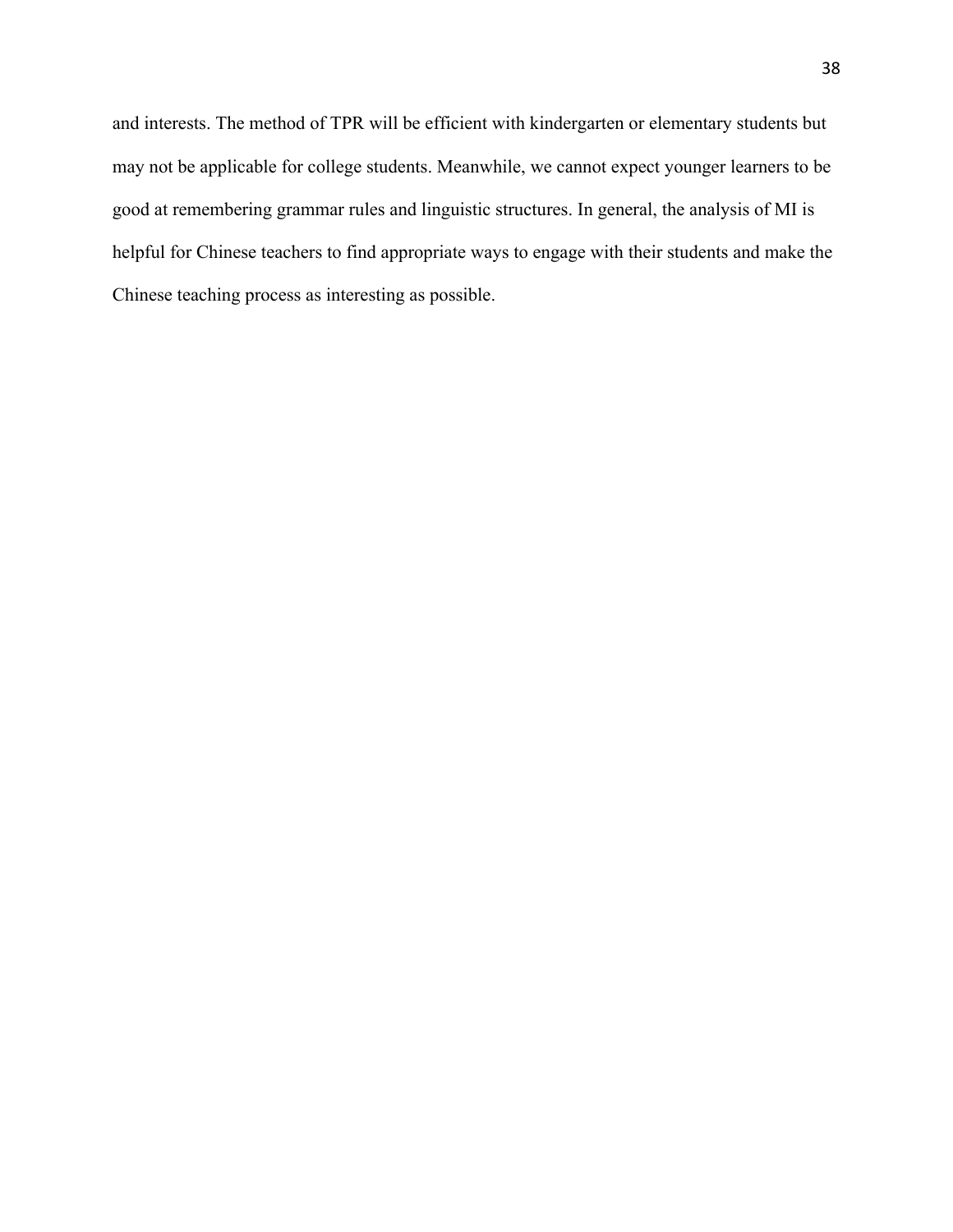#### **Chapter IV: Case Study of Teaching Chinese with MIs in the US Classroom Setting**

Before my case study was implemented, teaching a foreign language with MI has been discussed and recognized for its importance for successful language teaching. According to Renata, the success of a foreign language learner is determined by factors such as motivation, physical conditions, intelligences, learning styles, gender, aptitude, and age (Renata, March 2010). It is noted that "the success of a foreign language learner relies on the combination of "an academic ability with some cognitive qualities", both of which constitute necessary components of the so-called general intelligence" (Botwina, 2010, pg. 14).

From the literature review outlined in Chapter 2 and the discussion of characteristics of Chinese in Chapter 3, we can see how intelligences are strongly connected with the success of foreign language learning, which also leads to the success of foreign language teaching. Therefore, the recognition and application of the human brain's multiple intelligences are integral to achieve successful foreign language teaching. Chinese, with its profound culture and characteristics that stimulate multiple layers of human intelligence, is an example of teaching a foreign language with Multiple intelligences. Based on my limited research, I did not find sufficient relevant work that examines each of the different Multiple Intelligences and their correlation to Chinese language teaching. With the curiosity to know how different bits of intelligence in the application of Chinese language teaching, I had the idea of conducting my case study. My rationale for this research is to find out how the different types of intelligence described by Gardner may correlate to different techniques of Chinese language teaching and how efficient or inefficient each one proves to be.

The case study I present focused on my own experience of teaching two classes of college-aged students of Introductory Chinese II course at Seton Hall University. The case study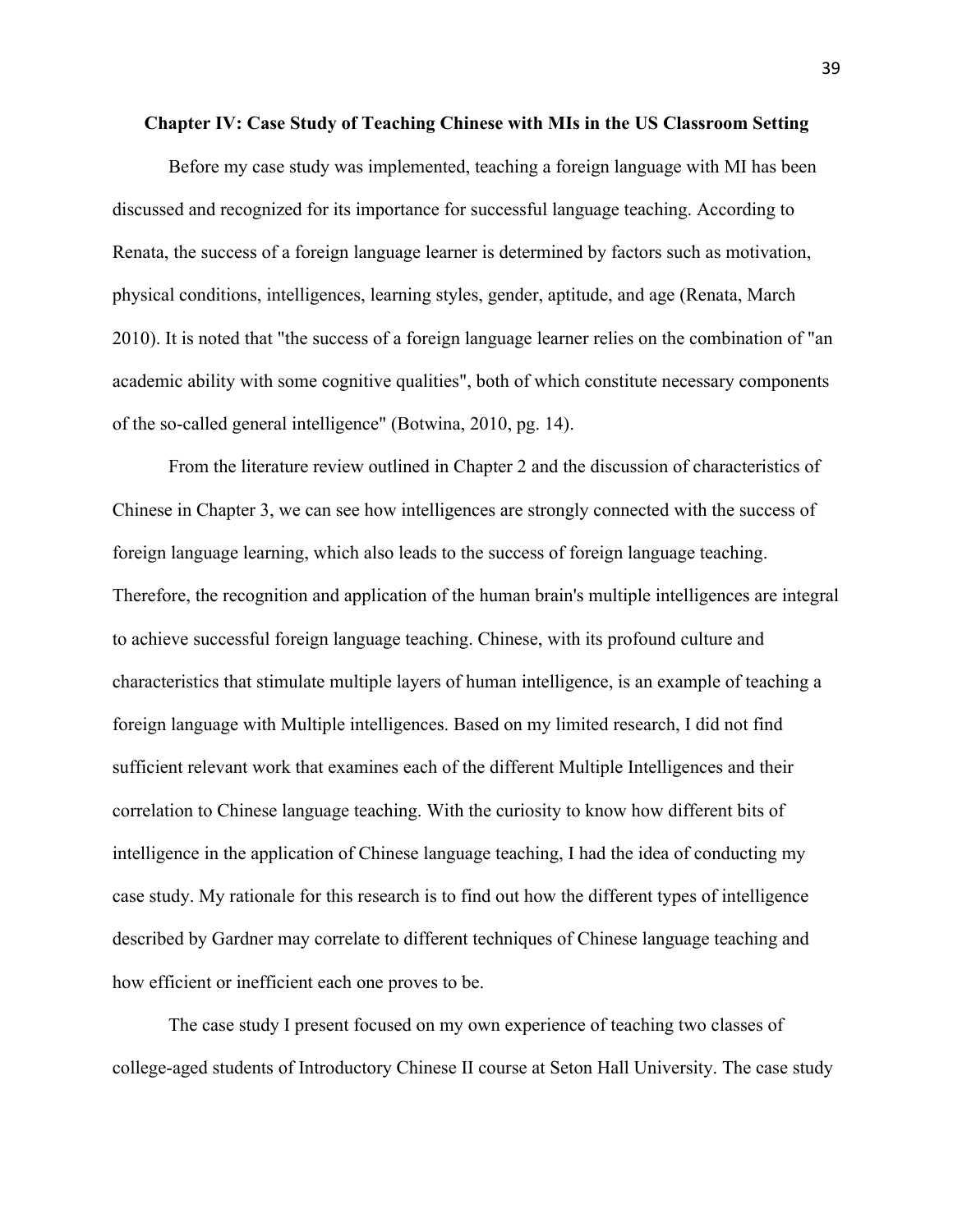was completed while I worked as a Chinese Instructor for the 2019 Spring semester, as I was greatly inspired by Howard Gardner's theory of Multiple Intelligences and experimented with different methods under those different types of intelligence during my teaching practice. This chapter includes five parts—1. Background; 2. Research Questions of the Case Study; 3. Methodology; 4. Results; 5. Analysis.

#### **1. Background**

In the Introductory Chinese II class at Seton Hall University, I have 24 students in total and each of them differs from each other. Some students arrive at class on time, interact with the teacher and other classmates, some students are quiet, some students always submit their homework on time and make few mistakes, some students do little of their homework but still can speak well in class. With an interest in knowing their different learning capabilities and how I can improve my teaching techniques from those different angles, I started the idea of doing this survey. My survey is focused on seven of the eight Multiple Intelligences and how they are integrated into the different in-class and out-of-class activities I had with my class. Due to the limitations of college classroom instruction, which gives little access to natural elements, naturalistic intelligence was not included in this research. Table 3 shows my seven main criteria in categorizing each technique into different types of intelligence.

According to the criteria, the teaching activities I have in class and out of class can be categorized into the seven MIs I will focus on in my study. Different activities may fall into more than one intelligence. For example, explaining grammar patterns may fall into both linguistic and logical intelligences, making lectures signify both linguistic and logical intelligences. Because most of the techniques fall into more than one category, I would like to focus on the most significant ones. For example, drills include lots of pattern practice and grammar reinforcement,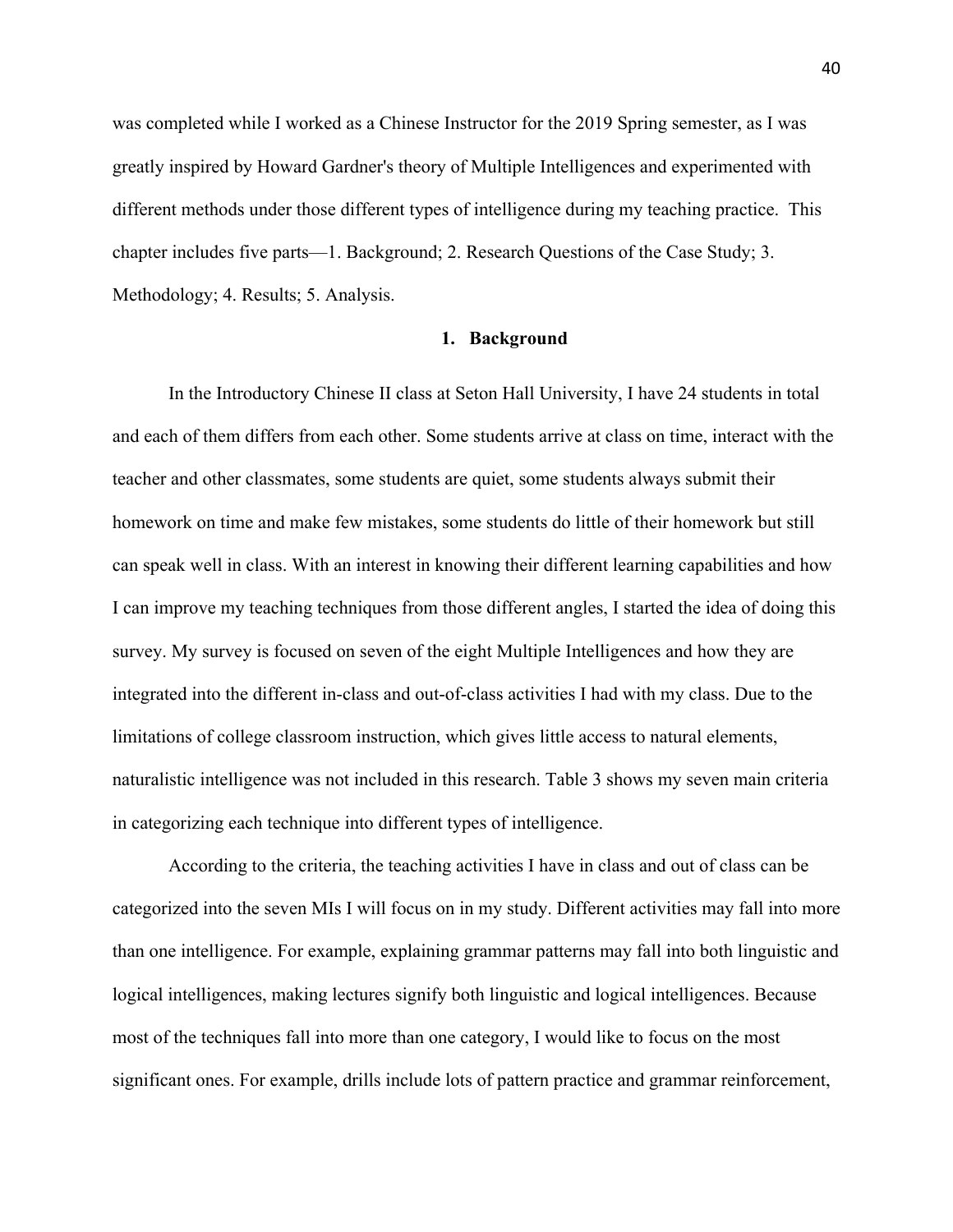plus it requires interaction with TAs, so I put them into the linguistic and interpersonal category; workbook assignments and written assignments require students to do their own work, which is different from other techniques, so I put it in the intrapersonal category. Oral assignments require pair work, which signifies interpersonal skills. In Table 4 on the following page, I give an illustration of the categorization of the different Chinese teaching techniques in regard of the different MIs that they correspond to. Given the criteria in Table 3, I also include the reason for my categorization in the description column.

| <b>Significance of the Teaching Technique</b>                                                                                             | <b>Type of</b><br>Intelligence<br><b>Correlated</b> |
|-------------------------------------------------------------------------------------------------------------------------------------------|-----------------------------------------------------|
| The technique requires students to stand up from their seat, move<br>around, role play, or other activities that correspond to their body | Kinesthetic                                         |
| The technique requires lots of vocabulary memorization, grammar<br>pattern usage, and practice of sentence structures                     | Linguistic                                          |
| The technique requires students to think systematically and logically<br>about what they learned and their real-life experience           | Logical                                             |
| The technique requires students' independent work                                                                                         | Intrapersonal                                       |
| The technique requires students to interact, communicate, and work<br>with others                                                         | Interpersonal                                       |
| The technique uses provides photos, figures, and all other visual aids                                                                    | <b>Spatial</b>                                      |
| The technique uses music and sounds                                                                                                       | <b>Musical</b>                                      |

*Table 3: Seven Main Criteria in Categorizing Techniques of Teaching Chinese*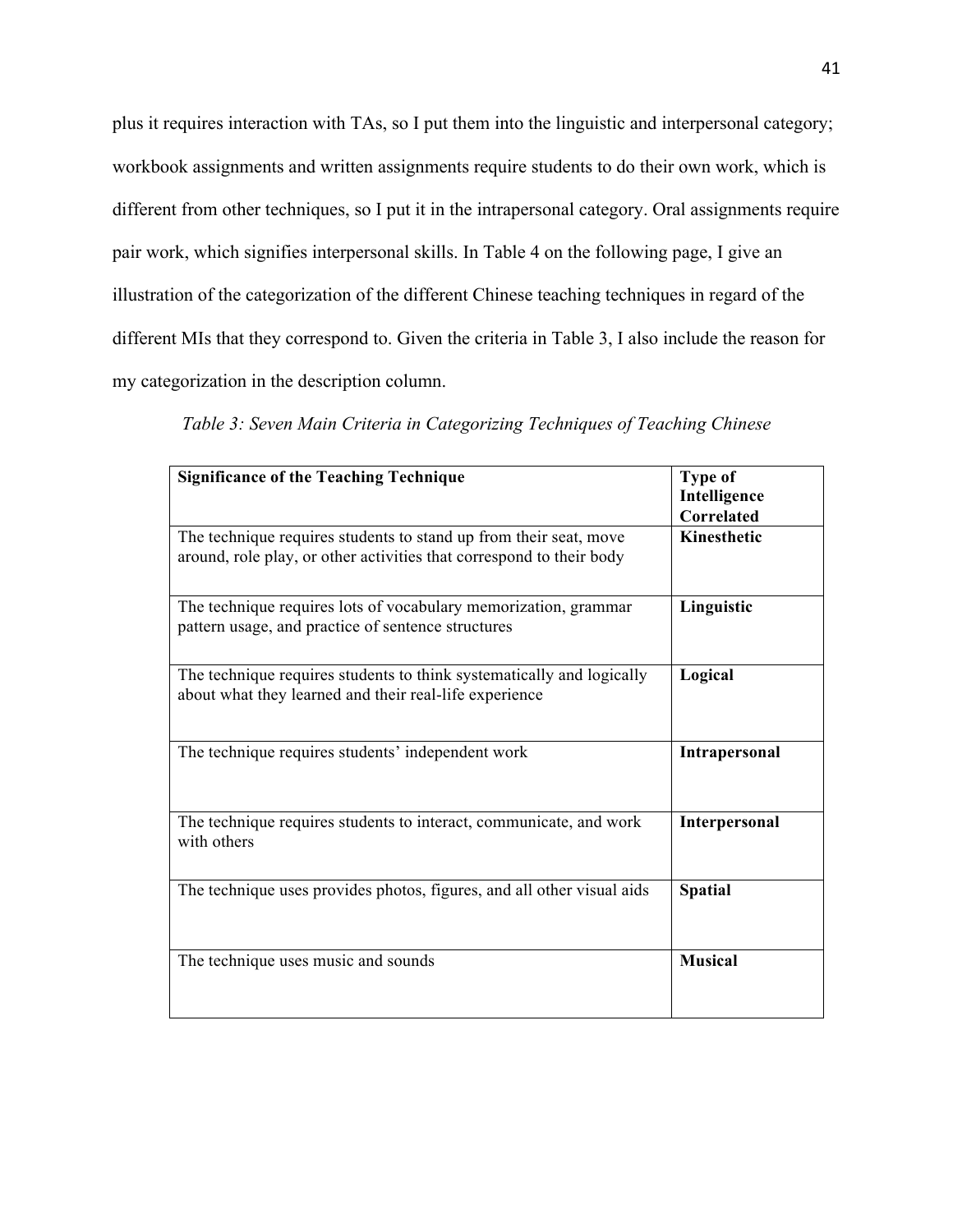| <b>Types of</b><br>Intelligence | <b>Techniques</b>                 | Description                                                                                                                                                                                                                          |
|---------------------------------|-----------------------------------|--------------------------------------------------------------------------------------------------------------------------------------------------------------------------------------------------------------------------------------|
| Linguistic<br>Intelligence      | lectures                          | Lectures include a lot of vocabulary, grammar usage, and<br>pattern drill, so linguistic intelligence is expected from<br>lectures.                                                                                                  |
|                                 | Quizzes and tests                 | students put a lot of work on remembering vocabulary and<br>grammar patterns to pass quizzes and tests.                                                                                                                              |
|                                 | Drill                             | Part of the purpose of the drill session is to reinforce students'<br>acquirement of language skills in class.                                                                                                                       |
| <b>Spatial</b>                  | Videos                            | Videos allow students to learn from visualizing, and spatial<br>intelligence is reinforced.                                                                                                                                          |
| Intelligence                    | PowerPoint<br>slides              | PowerPoint Slides provides visual aids for students with<br>spatial capability.                                                                                                                                                      |
|                                 | Images                            | Images serve as the same function as visual aids with slides.                                                                                                                                                                        |
| Interpersonal<br>Intelligence   | Oral assignments                  | The oral assignments require students to pair up with their<br>classmates to do dialogues in Chinese; therefore, interpersonal<br>skill is required.                                                                                 |
|                                 | Drill                             | Drilling with Teaching Assistant is another interpersonal<br>experience.                                                                                                                                                             |
|                                 | Pair work and<br>group Activities | This specifically means in-class activities that require students<br>to interact with each other.                                                                                                                                    |
|                                 | Workbook                          | Workbook assignments give the students the chance to work                                                                                                                                                                            |
| Intrapersonal                   | assignments                       | on their own and reflect on their progress in learning Chinese.                                                                                                                                                                      |
| Intelligence                    | Written                           | Students' written assignments differ from each other, which                                                                                                                                                                          |
|                                 | assignments                       | creates a chance to showcase their performance of writing in<br>Chinese.                                                                                                                                                             |
|                                 | Quizzes and tests                 | To prepare for quizzes and tests, students should be aware of<br>their own learning progress and what needs to work more on.                                                                                                         |
| Kinesthetic<br>Intelligence     | Group oral<br>project             | The group oral project requires role-playing in imaginary real-<br>life scenarios, which gives students hands-on experience of<br>using the language.                                                                                |
|                                 | Pair work and<br>group activities | Some of the activities require students to stand up and move,<br>tailoring to kinesthetic intelligence.                                                                                                                              |
| <b>Musical</b><br>Intelligence  | Music                             | Students listen to Chinese pop songs or music to reinforce<br>their musical intelligence in learning Chinese.                                                                                                                        |
|                                 | Videos                            | Videos with music serve for musical intelligence as well.                                                                                                                                                                            |
| Logical<br>Intelligence         | Culture<br>discussion             | Culture discussion looks at the systematic connection between<br>Chinese characters and Chinese culture; students also gain<br>analysis in comparing Chinese culture with their own cultures,<br>which reflects their logical skill. |
|                                 | Lectures                          | Lectures of explaining grammar patterns require students to<br>understand the grammatical rules of the language, integrating<br>their logical thinking skills to apply different grammar rules<br>with different examples            |

*Table 4: Types of Intelligences and Different Techniques in Chinese Teaching*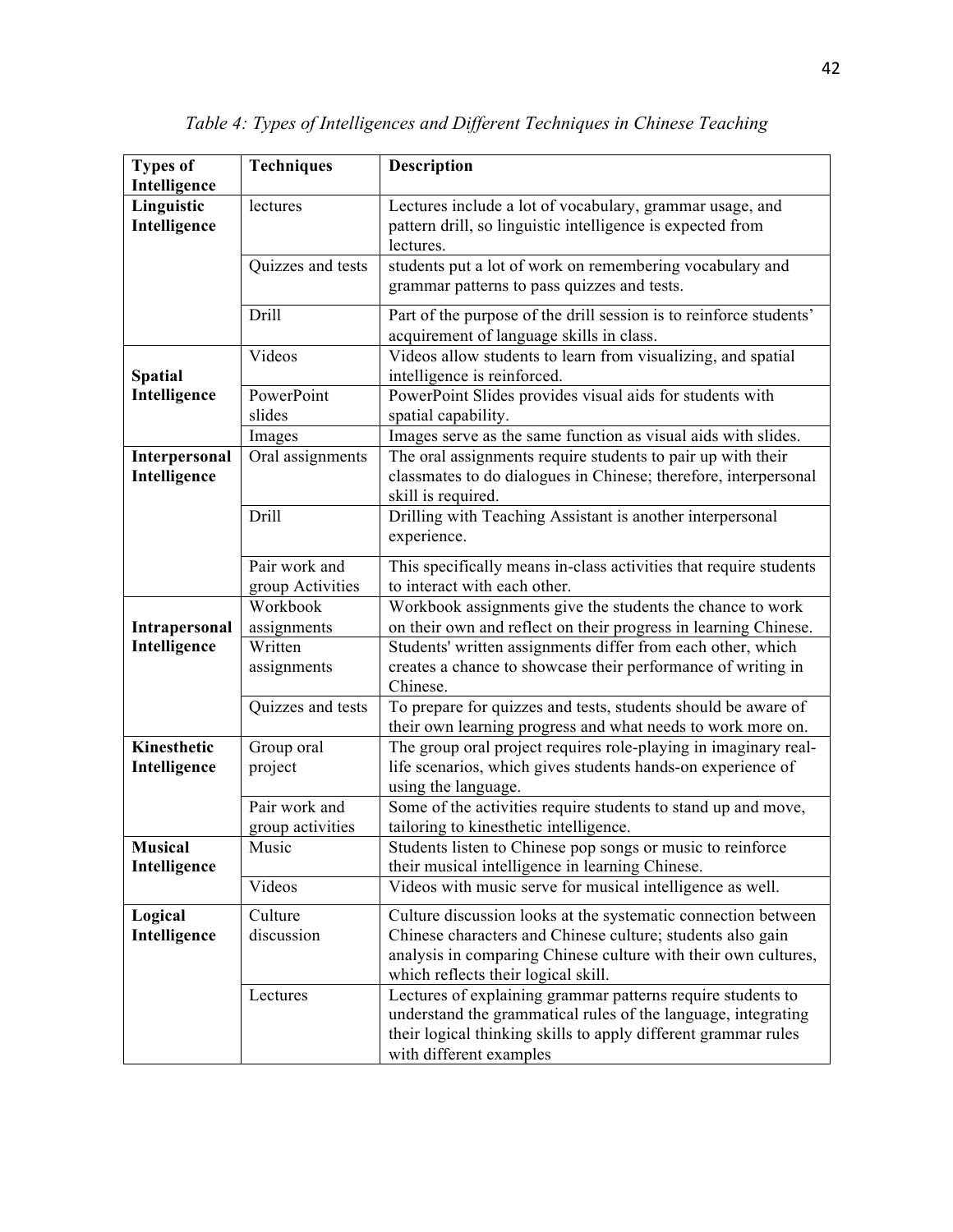#### **2. Research Questions of the Case Study**

Chinese language teaching is a comprehensive process that involves multiple layers of senses and capabilities of the human brain, the teaching of Chinese requires a variety of techniques or projects that attend to different bits of human intelligence. It has been discussed by Wang that Chinese teaching is a cognitive linguistics process, meaning "an interdisciplinary field that persists in the philosophical concept of "experience", with physical experience and cognition as the starting point, conceptual structure and meaning research as the core in the exploring of cognitive styles behind language facts, and making unified interpretation of language through cognitive styles and knowledge structures" (Wang, 2018, pg. 1802). It brought to my attention that how those multiple layers of cognitive experience may represent the different techniques in response to the MI theory and how efficiently they are used in the teaching of Chinese. With the objectives of explaining how different techniques representing the MI theory can be applied in the teaching of Chinese, I brought out four research questions for my case study:

- 1. Is/are there (a) specific intelligence(s) that covers most of the techniques that students find most efficient? Why?
- 2. Is/are there (a) specific intelligence that has/have the techniques most students find inefficient? Why?
- 3. What are the limitations of my research and what needs to be developed more tomorrow?
- 4. What implications does my case study give for future work on MI in Chinese language teaching?

Based on these questions, my research is conducted below.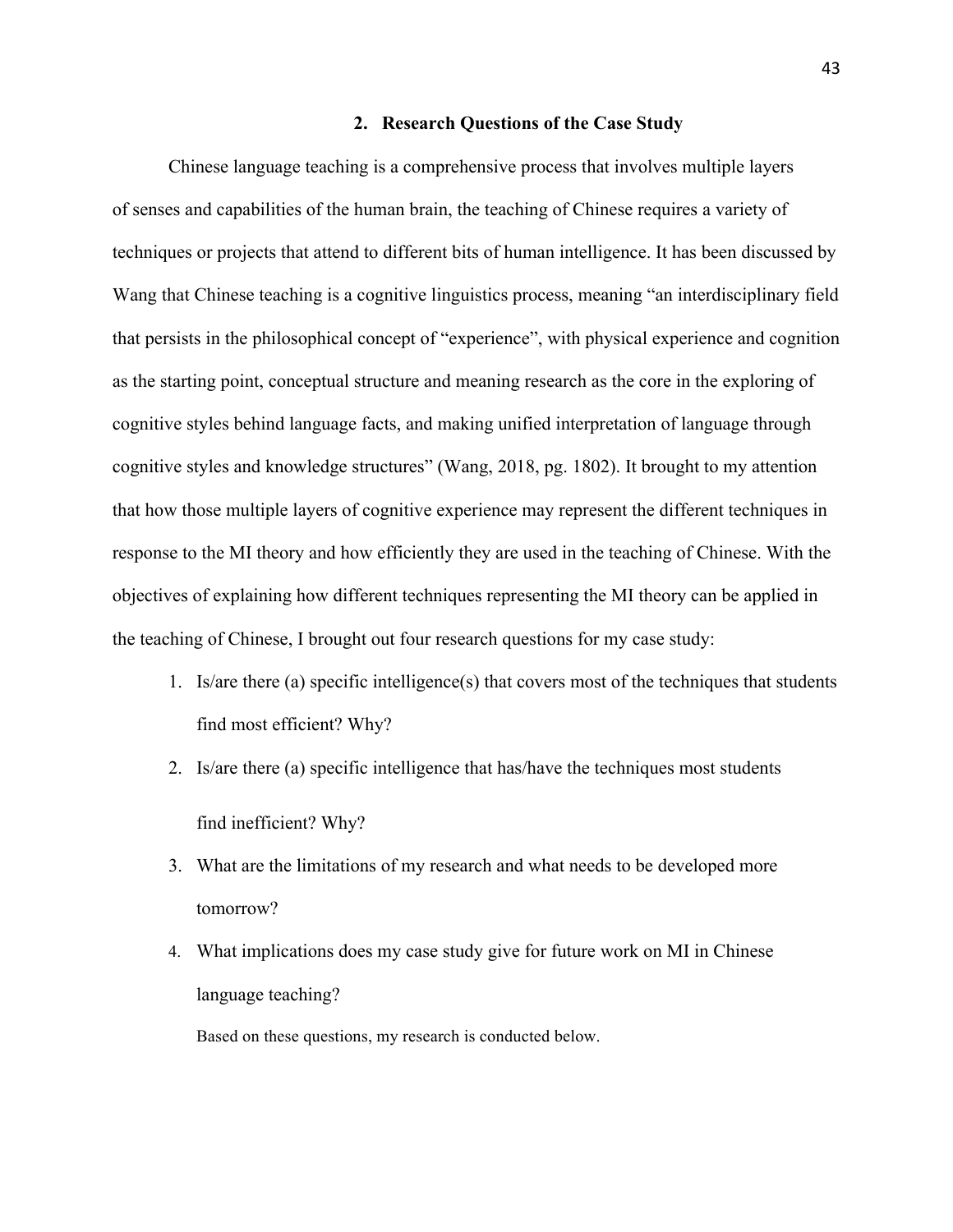#### **3. Methodology**

The methodology I use for my case study is survey questionnaire.

Among the 24 students, 9 are male and 15 are female. Their majors include Diplomacy (the most frequent), Biology, Computer Engineering, Business, Public Relations, undecided, etc. A few of them have studied Chinese in high school, while most of them have a semester's experience in college from Introductory Chinese I before attending this class. Five of them have family members speaking Chinese who they live together or talk to during special occasions. In this regard, the demographic background of my case study participants varies in race, major, and Chinese background, while similar in age and Chinese proficiency level.

Most of my students are freshmen or sophomore in college, from which age they have obtained the maturity to develop their learning methods and recognizing their study needs. Therefore, it is appropriate for them to determine which techniques that are beneficial to their Chinese language learning, and their feedback provides teachers with a guideline of the applicability of those different techniques. So, my case study started with giving my students a Chinese language survey about their opinions about the different teaching techniques they have experienced inside and outside the classroom. Again, as a Chinese teacher, I aim to look at students' perspectives on how efficient those different Chinese teaching activities are and what indications it might bring for my Chinese teaching in the future.

The survey was distributed during the second last week of instruction with the participation of all the 24 students. Table 5 is a sample of the survey questionnaire. In this survey, given a scale of 1 to 5, they were asked to rate the extent they agree or disagree on each item that helps their Chinese learning.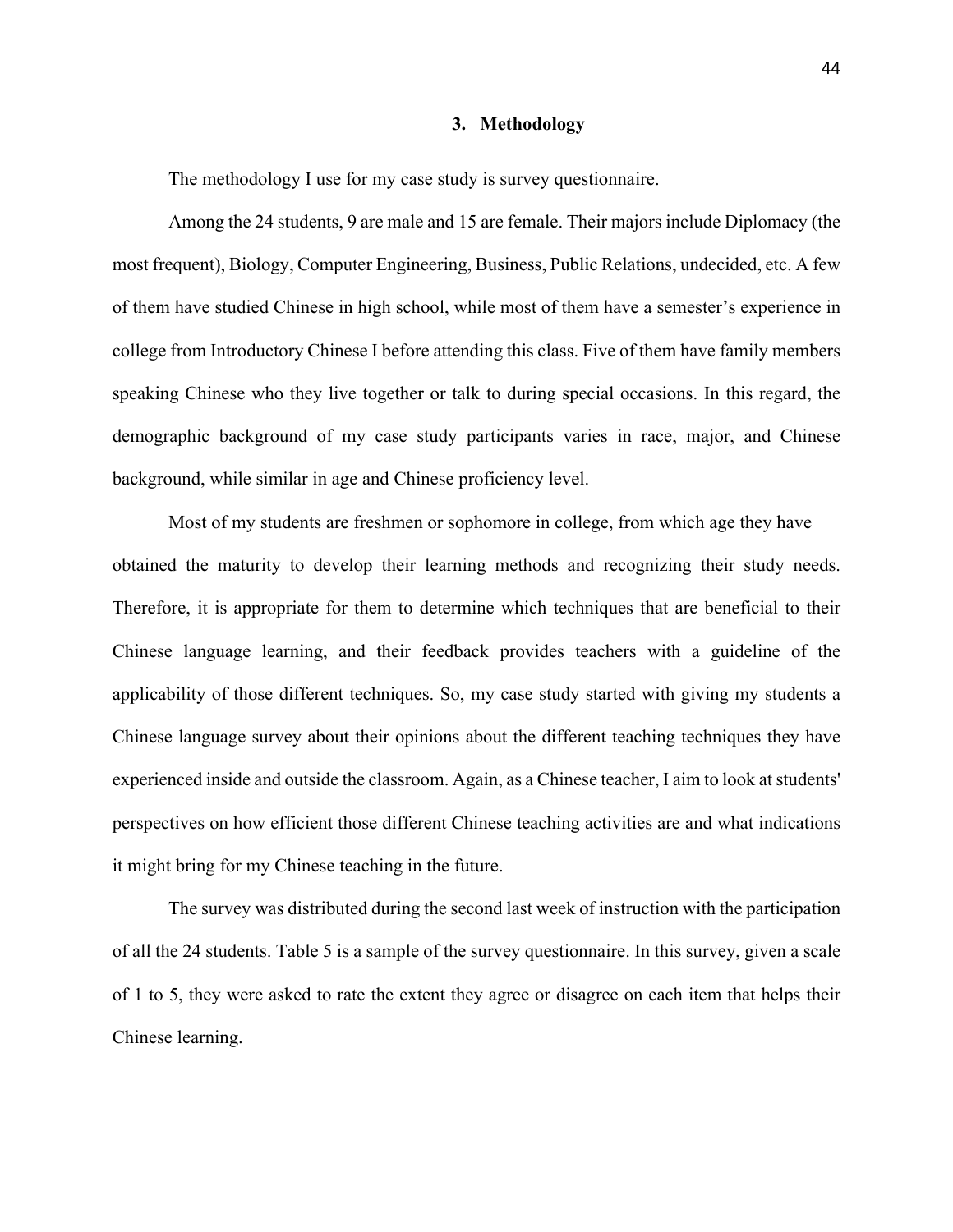## Chinese Language Survey

## Inside the classroom

Please select how you agree or disagree if the activities inside the classroom that are helpful for your Chinese language study

| Lectures                       |                 |                 |                 |                 |
|--------------------------------|-----------------|-----------------|-----------------|-----------------|
| $\mathfrak{B}1$                | $\mathfrak{D}2$ | $\mathfrak{B}3$ | $\mathfrak{B}4$ | $\mathfrak{B}5$ |
| Disagree                       |                 |                 |                 | Agree           |
| Videos                         |                 |                 |                 |                 |
| $\mathfrak{D}1$                | $\mathfrak{B}2$ | $\mathfrak{B}3$ | $\mathfrak{B}4$ | $\mathfrak{B}5$ |
| Disagree                       |                 |                 |                 | Agree           |
| Pair work and group activities |                 |                 |                 |                 |
| $\mathfrak{B}1$                | $\mathfrak{D}2$ | $\mathfrak{B}3$ | $\mathfrak{B}4$ | $\mathfrak{B}5$ |
| Disagree                       |                 |                 |                 | Agree           |
| Quizzes and tests              |                 |                 |                 |                 |
| TI.                            | $\mathcal{L}$   | $\mathfrak{B}3$ | $\mathfrak{B}4$ | $\mathfrak{B}5$ |
| Disagree                       |                 |                 |                 | Agree           |
| <b>PowerPoint Slides</b>       |                 |                 |                 |                 |
| ≅1                             | $\mathbf{E}2$   | $\mathcal{L}$ 3 | $\mathfrak{B}4$ | $\mathfrak{B}5$ |
| Disagree                       |                 |                 |                 | Agree           |
| <b>Culture</b> discussion      |                 |                 |                 |                 |
| $\mathfrak{B}1$                | $\mathfrak{B}2$ | $\mathfrak{B}3$ | ≅4              | $\mathfrak{B}5$ |
| Disagree                       |                 |                 |                 | Agree           |
| Images                         |                 |                 |                 |                 |
| $\mathfrak{D}1$                | $\mathfrak{B}2$ | $\mathfrak{B}3$ | $\mathfrak{B}4$ | $\mathfrak{B}5$ |
| Disagree                       |                 |                 |                 | Agree           |

#### Chinese Language Survey

#### Outside the classroom

Please select how you agree or disagree if the activities outside the classroom that are helpful for your Chinese language study

| Drill                                                                                                                                    |  |                                 |                    |                 |                 |       |
|------------------------------------------------------------------------------------------------------------------------------------------|--|---------------------------------|--------------------|-----------------|-----------------|-------|
|                                                                                                                                          |  | $\mathfrak{B}1$ $\mathfrak{B}2$ | $\mathfrak{B}3$    | $\mathfrak{B}4$ | $\mathfrak{B}5$ |       |
| Disagree                                                                                                                                 |  |                                 |                    |                 |                 | Agree |
| Workbook assignments                                                                                                                     |  |                                 |                    |                 |                 |       |
|                                                                                                                                          |  | $\mathfrak{B}1$ $\mathfrak{B}2$ | $\mathfrak{B}3$    |                 | 要4 要5           |       |
| Disagree                                                                                                                                 |  |                                 |                    |                 |                 | Agree |
| Oral work assignments                                                                                                                    |  |                                 |                    |                 |                 |       |
|                                                                                                                                          |  |                                 | 要1 要2 要3           | $\mathfrak{B}4$ | $\mathfrak{B}5$ |       |
| Disagree                                                                                                                                 |  |                                 |                    |                 |                 | Agree |
| Written assignments                                                                                                                      |  |                                 |                    |                 |                 |       |
|                                                                                                                                          |  | $\mathfrak{B}1$ $\mathfrak{B}2$ | $\bigcircledast$ 3 |                 | 要4 要5           |       |
| Disagree                                                                                                                                 |  |                                 |                    |                 |                 | Agree |
| <b>Group Oral Project</b>                                                                                                                |  |                                 |                    |                 |                 |       |
|                                                                                                                                          |  |                                 | 要1 要2 要3           | $\mathfrak{B}4$ | $\mathfrak{B}5$ |       |
| Disagree                                                                                                                                 |  |                                 |                    |                 |                 | Agree |
| Listening to Chinese songs or watching Chinese movies (if<br>you do)                                                                     |  |                                 |                    |                 |                 |       |
|                                                                                                                                          |  |                                 |                    | 要1 要2 要3 要4 要5  |                 |       |
| Disagree                                                                                                                                 |  |                                 |                    |                 |                 | Agree |
| Do you find any other things that are helpful for your<br>Chinese language studying but not listed above? If so,<br>what are they/is it? |  |                                 |                    |                 |                 |       |

 $\mathcal{L}_\text{max}$  and  $\mathcal{L}_\text{max}$  and  $\mathcal{L}_\text{max}$  and  $\mathcal{L}_\text{max}$  and  $\mathcal{L}_\text{max}$ 

# **4. Results**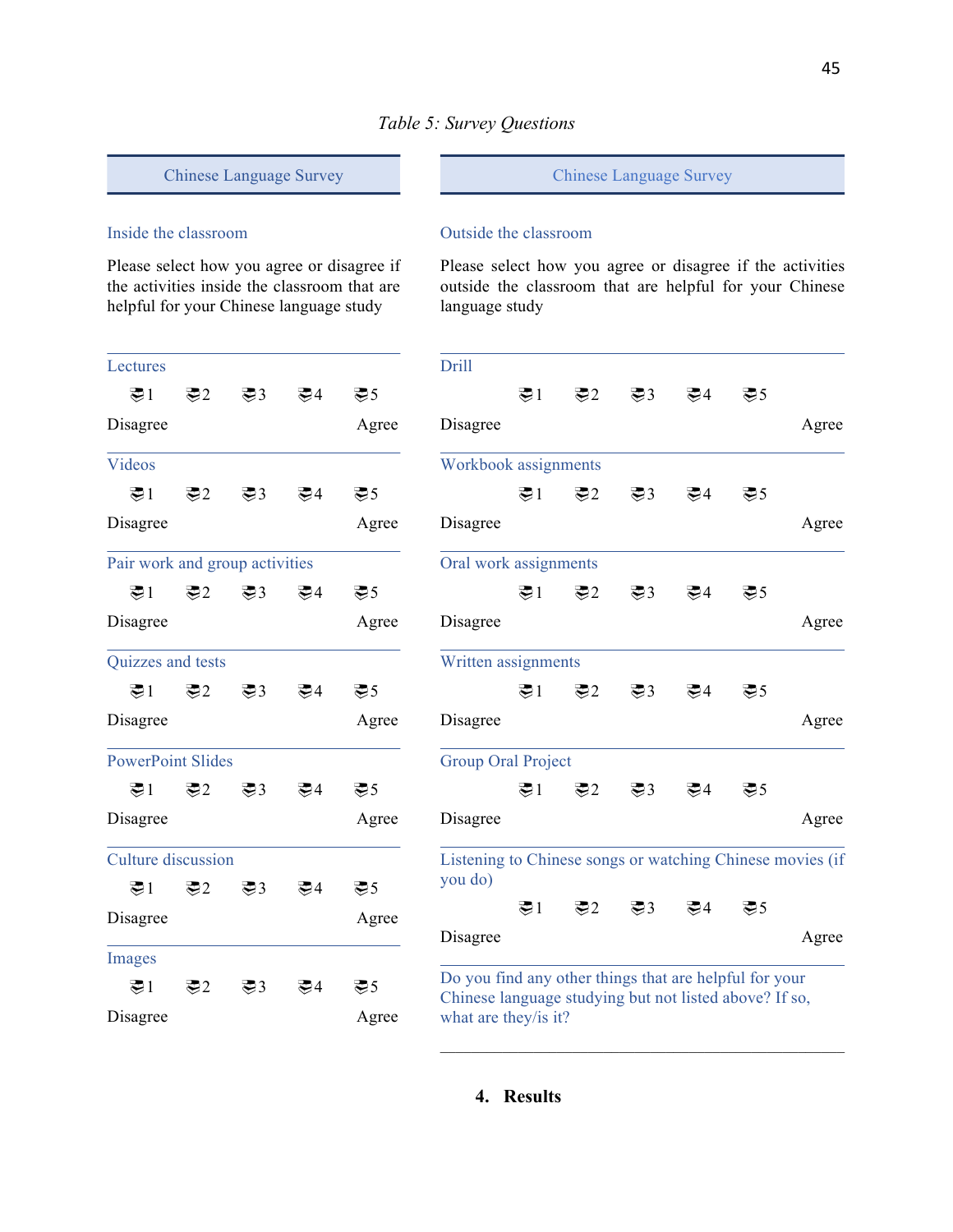The results I draw are the values of median and mean for each item. The mean releases the average value of each item scored by students; the median gives a reference of how fluctuating each item is from its average to the statistic middle value, indicating the bigger difference is, the bigger diversity it contains. The result in Table 6 shows the breakdown of each item with its median and mean values.

| <b>Activities</b>              | Mean           | Median         |
|--------------------------------|----------------|----------------|
| Lectures                       | 4.5            | 5              |
| Quizzes & tests                | 4.3            | 5              |
| Culture discussion             | 4.3            | $\overline{4}$ |
| Written assignments            | 4.1            | $\overline{4}$ |
| Images                         | 4.1            | $\overline{4}$ |
| Pair work and group activities | 4.1            | $\overline{4}$ |
| PowerPoint slides              | $\overline{4}$ | $\overline{4}$ |
| Videos                         | 3.9            | $\overline{4}$ |
| Oral work assignments          | 3.9            | $\overline{4}$ |
| Group oral project             | 3.8            | $\overline{4}$ |
| Drill                          | 3.7            | $\overline{4}$ |
| Listening to Chinese music     | 3.5            | $\overline{4}$ |
| Workbook assignments           | 3.2            | 3.5            |

*Table 6: Results of Survey in response to Different Techniques*

From this table, we can conclude four points:

1. Lectures, quizzes and tests, culture discussion, pair work and group activities, images, and written assignments receive the highest scores both in the median and mean as teaching techniques evaluated by the students. The reason for this can be since most students in this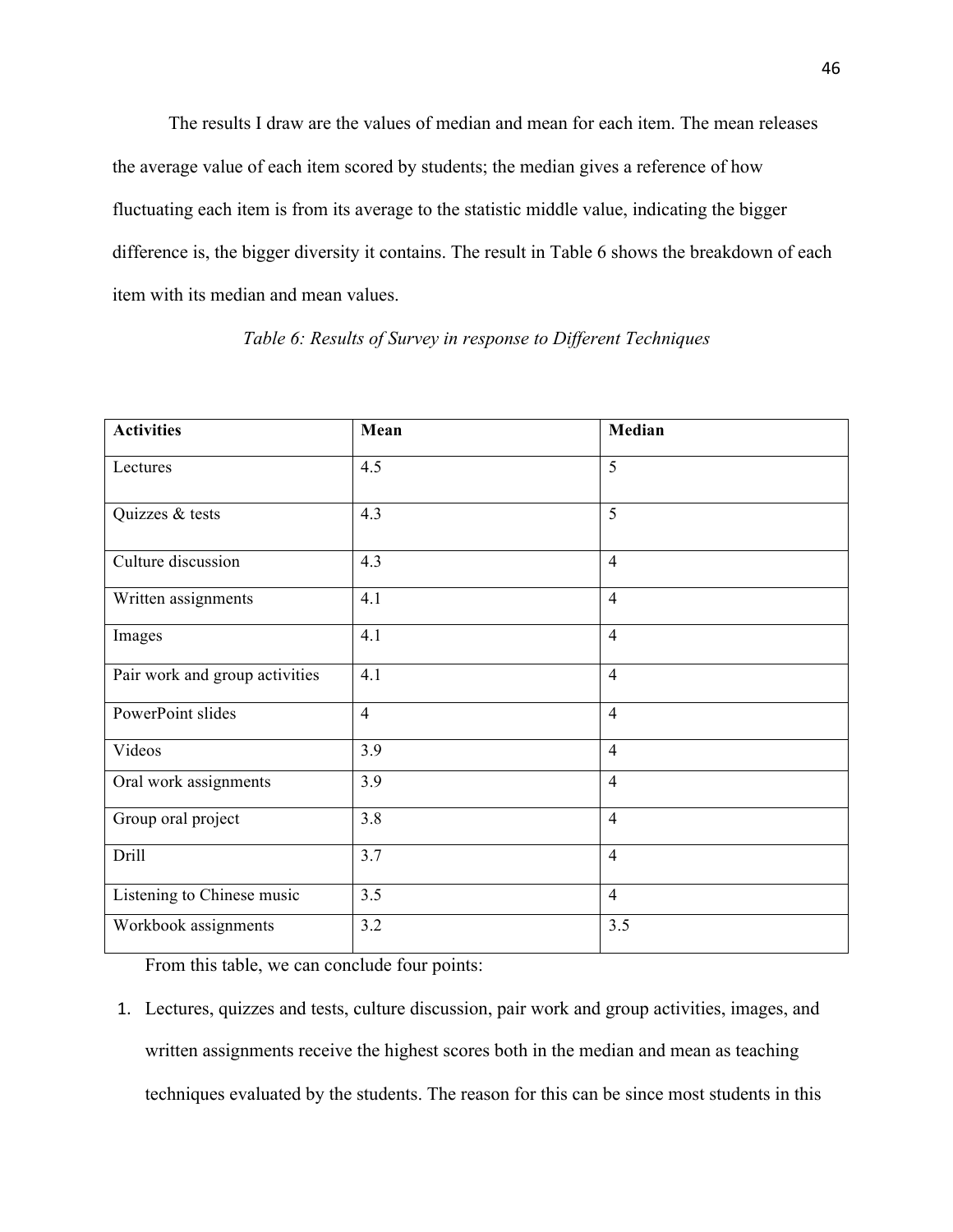group are in their first year of studying Chinese, the reinforcement of visualization, repetitive practice, and teachers' instruction are considered the most efficient tools in helping their Chinese language studying.

- 2. Using PowerPoint slides has a relatively higher score of 4 in both median and mean. While most teachers use PowerPoint Slides as one of the most important techniques in their teaching, it can be counted as a safe and stable tool with satisfactory feedback.
- 3. Workbook assignments score the lowest in the median and mean. The possible reasons can be the fact that the students all have other majors and are studying Chinese as a supplementary course, and they may find doing lots of homework assignments is taking too much of their time.
- 4. Videos, oral work assignment, group oral projects, drill, and listening to Chinese all have a median of 4 and means below 4 (from the highest to the lowest). The reason why videos are less efficient than images can be the reason that first-year learners might find it hard to catch information and follow through videos presented in class, while images give them more time to absorb the information. Both oral work assignments and group oral projects require students to innovate their projects with little given instructions compared to other techniques such as in-class pair work and group activities, and written assignments, therefore, first-year learners find it more challenging to apply what they have learned in class into these projects. The reason why listening to Chinese music has a lower mean than drill can be the difference between unguided learning and guided learning because students in this group compare guided learning as more efficient than unguided learning.

Again, the average values of each of the seven intelligence are shown in Table 7.

*Table 7: Average Values of Different Intelligences*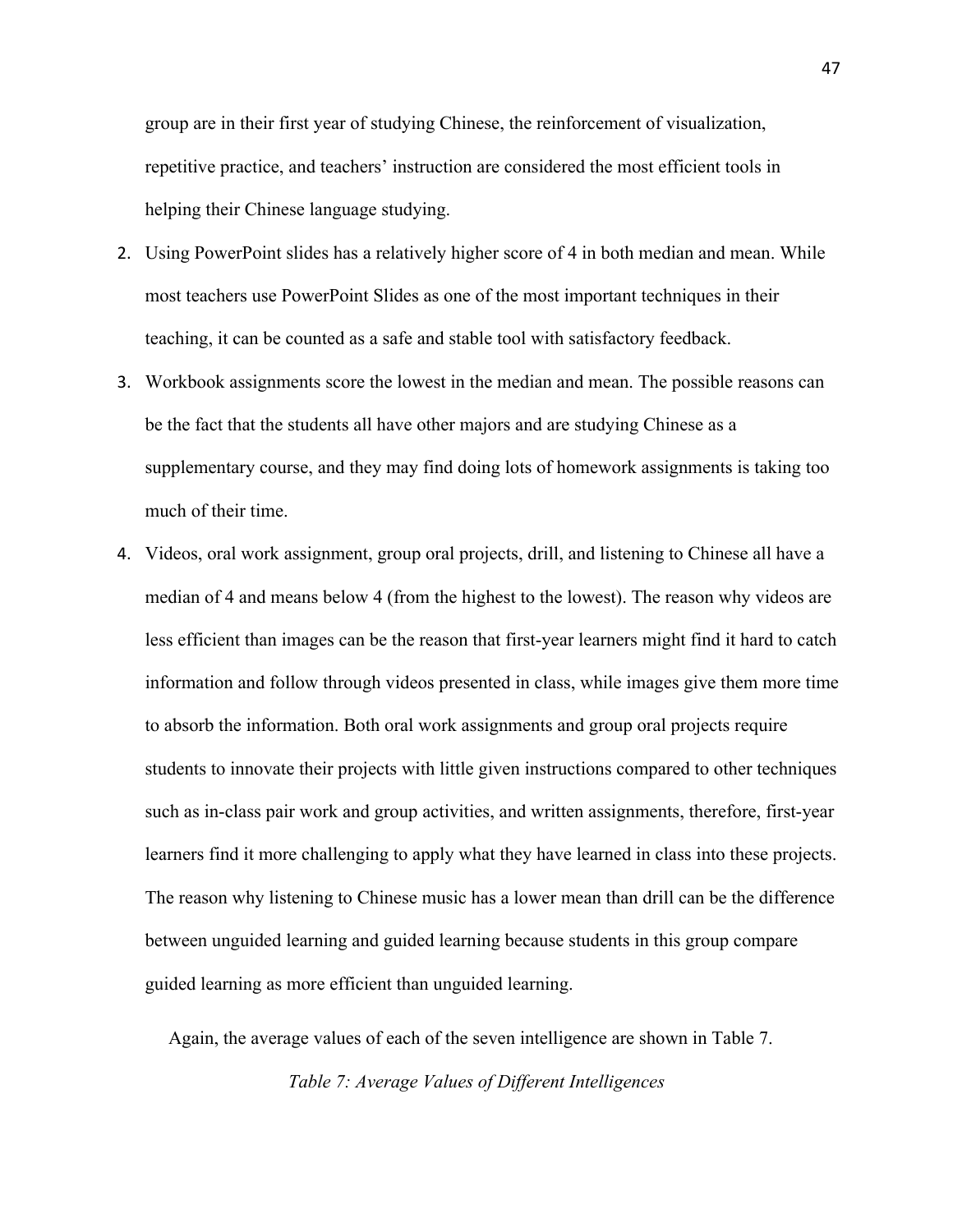| Intelligence       | Mean           | Median         |
|--------------------|----------------|----------------|
| Logical            | 4.4            | 4.5            |
| Linguistic         | 4.2            | 5              |
| Spatial            | $\overline{4}$ | $\overline{4}$ |
| Bodily-kinesthetic | $\overline{4}$ | $\overline{4}$ |
| Intrapersonal      | 3.9            | 4.2            |
| Interpersonal      | 3.9            | $\overline{4}$ |
| Musical            | 3.7            | $\overline{4}$ |

Based on the above table, another summary can be added:

- 1. Both linguistic and logical intelligences are the highest in the median and mean, therefore, the teaching of Chinese can be best conducted through both linguistic and logical aspects. They can also be counted as the dominant approaches in Chinese language teaching.
- 2. Both spatial and bodily-kinesthetic intelligences have moderately higher scores in the median and mean, meaning that Chinese language teaching can be conducted through those two aspects with the implementation of appropriate techniques.
- 3. The scale in intrapersonal intelligence has a higher value in the median and a relatively lower scale in mean, indicating the students' varied personalities, e.g., introverted people may find it efficient with intrapersonal intelligence while extroverted people prefer the interpersonal aspect.
- 4. Both the interpersonal and intrapersonal bits of intelligence have lower scores compared to linguistic and logical intelligences, meaning that the interpersonal and intrapersonal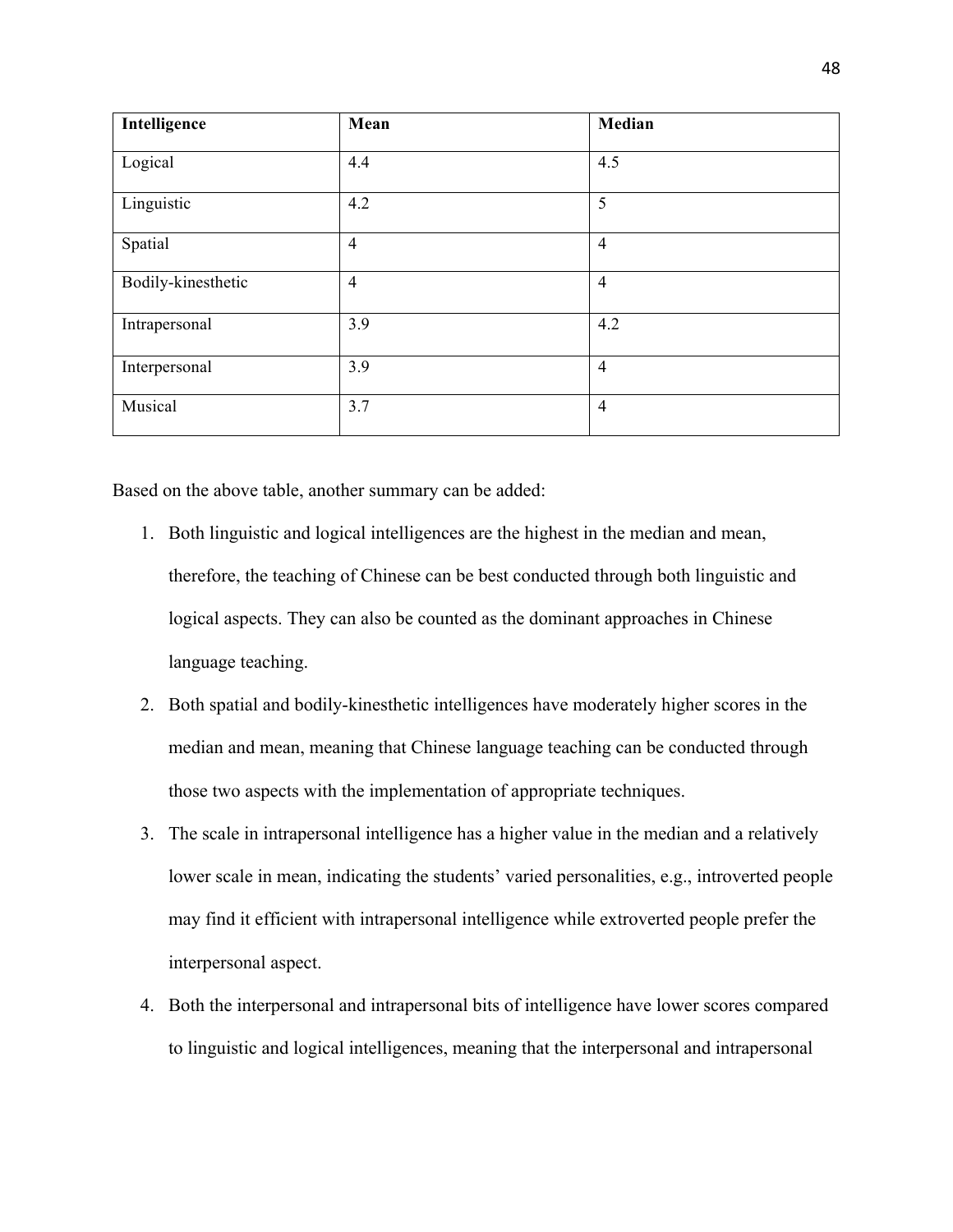aspects of studying Chinese are considered stimuli rather than dominant intellectual scopes in Chinese language teaching.

5. The musical intelligence is the least favorite aspect by students, part of the reason can be that beginners find it hard to catch the lyrics and rhythms in Chinese music, therefore not efficient to help their Chinese learning. Another reason might be the less frequency of exposure to Chinese songs and Chinese music from classroom materials or textbooks, meaning that most of their experience with Chinese from musical intelligence is from their out-of-class experience, which differs person from person.

Participating students also mentioned items that are helpful to their Chinese study but not listed in my survey. Table 8 shows each one of them and the categorization of their corresponding intelligence:

| <b>Activity</b>    | Intelligence                          | Rationale                                                                                                                     |
|--------------------|---------------------------------------|-------------------------------------------------------------------------------------------------------------------------------|
|                    |                                       |                                                                                                                               |
| YouTube,<br>Movies | Spatial, Musical                      | Youtube and movies have images, sounds, and<br>music that intrigues the spatial and musical types<br>of intelligence          |
| Flashcards         | Spatial, Linguistic,<br>Intrapersonal | Flashcards provide visual aids as well as help for<br>vocabulary and grammar memorization; it is<br>usually done individually |
| Duolingo,          | Spatial, Musical,                     | Duolingo and Hello Chinese app provides images,                                                                               |
| Hello              | Intrapersonal                         | sounds, and music and lets students practice on                                                                               |
| Chinese App        |                                       | their own                                                                                                                     |
| Chinese            | Interpersonal                         | Having a Chinese friend and getting a professor's                                                                             |
| friend,            |                                       | help both require students' interpersonal skills                                                                              |
| Professor's        |                                       |                                                                                                                               |
| Help               |                                       |                                                                                                                               |

*Table 8: Items not included in the Survey and Their Corresponding MIs*

The above elements suggest that Chinese learning can be obtained out of class from spatial, musical, intrapersonal, and interpersonal intelligence. Flashcards are the most traditional learning method of using visual aids to remember words and phrases, and one can do this at his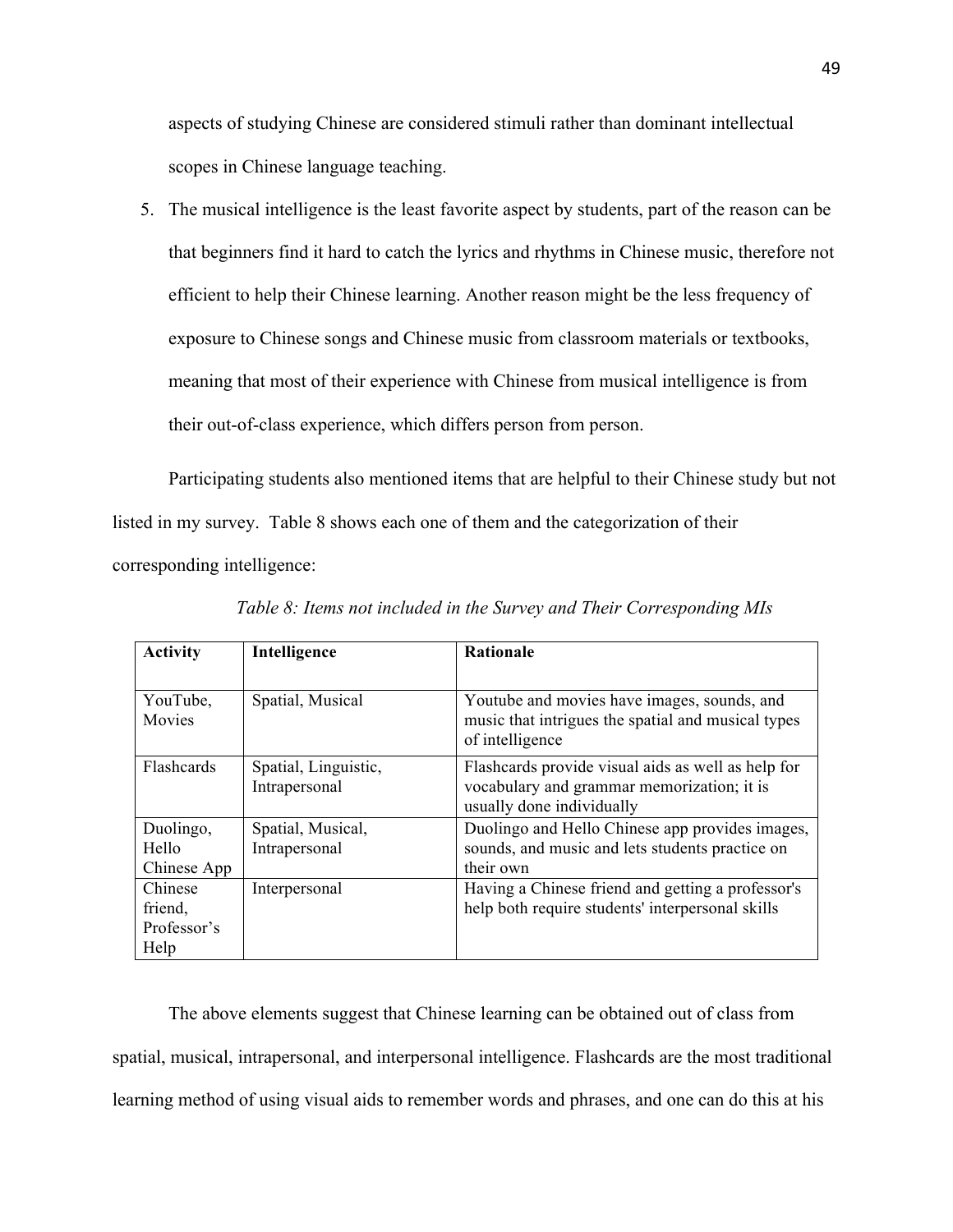or her own pace. YouTube is an example of new media resources that provides visualization of their learning patterns, serving at similar function as Flashcards. Duolingo and Hello Chinese App are examples of interactive learning apps that students can access anytime and everywhere from computers, tablets, and phones. From them, students don't need to acquire language skills in a traditional classroom, but rather can study at their own pace with interaction.

#### **5. Analysis**

My results reminded me of an earlier study by my professor, Dr. Dongdong Chen, who conducted a study among CFL (Chinese as Foreign Language) students at Seton Hall University, in response to a questionnaire that aims to examine the students' perceptions on which activities they regard as both effective and enjoyable. These activities include doing quizzes and assignments, giving presentations, writing compositions, participating in speech contests, etc. (Chen, 2007, pg.262). Her research released that playing games was considered the most efficient activity in teaching Chinese among introductory, intermediate, and advanced Chinese language learners, while some of other highly scored techniques included in-class presentation, cultural performance, pair-work, and discussion on grammar and the least favorite items include quizzes and workbook (Chen, 2007, pg. 264). Chen's research noted that Chinese can be taught from a variety of different activities and most efficiently through cognitive learning processes that involve lots of interaction, cultural exchange, and interpersonal communication.

In response to the research question for the case study above, an analysis is provided:

1. Is/are there (a) specific intelligence(s) that covers most of the techniques that students find most efficient? Why?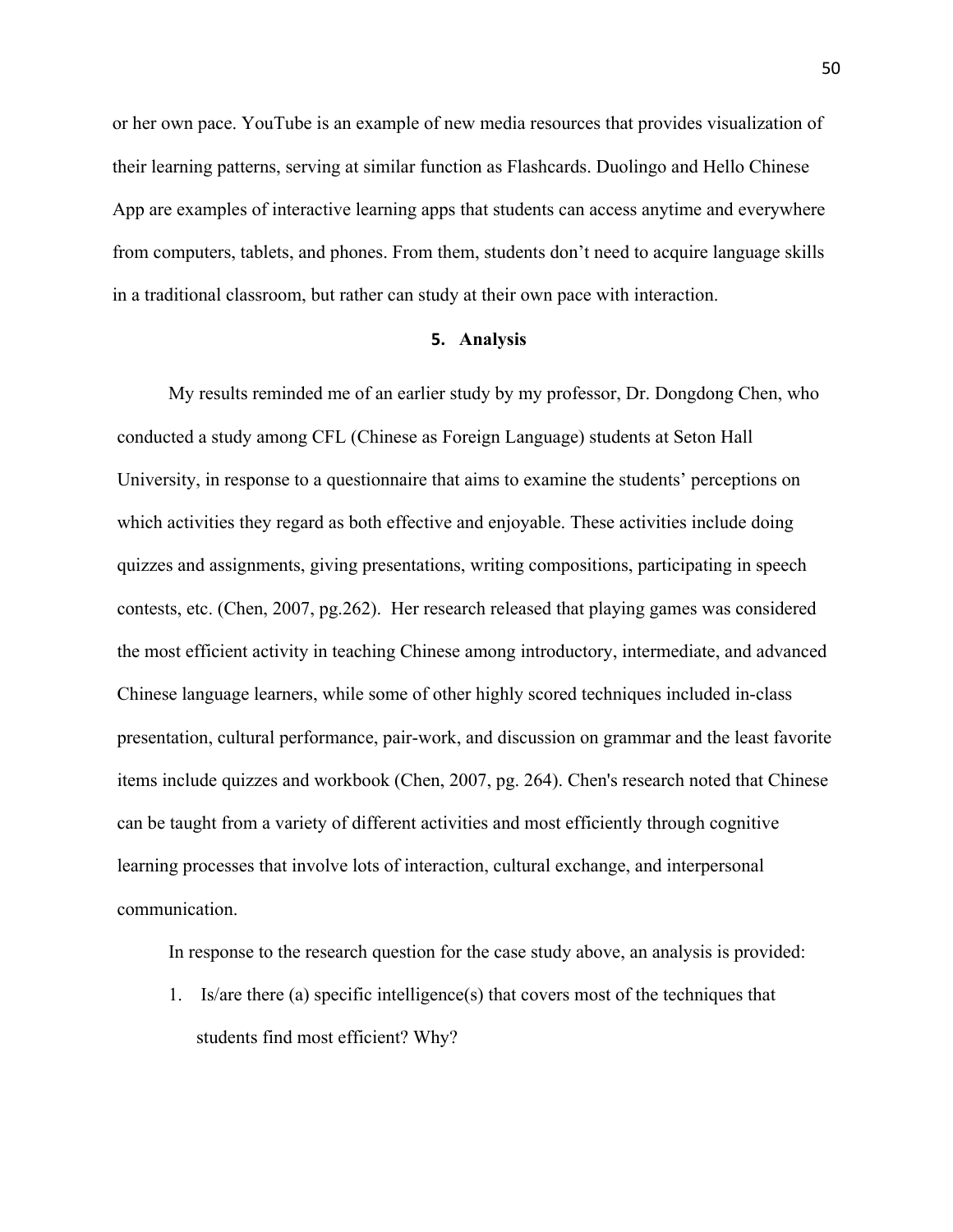Based on the results, the logical intelligence scores the highest mean of 4.4. It indicates that Chinese can be efficiently taught through the logical aspect of human intelligences. It had been confirmed by Yao that mathematical logical intelligence is largely related to learning a language (Yao, 2000, pg. 67). According to Yao, the purpose of learning and using a language is to communicate with others—if we speak illogically, the person who listens does not understand; therefore, the goal of communication cannot be achieved. With logical thinking, students can also associate Chinese characters that have the same meanings and same sounds and categorize the words that describe the same content, such as fruits, weather, and drinks (Yao, 2000, pg. 67-68).

After the logical intelligence, the linguistic intelligence scores the second most efficient with a mean of 4.2 with a higher median. It indicates that most students regard linguistic intelligence as efficient in their Chinese learning, while students differ from each other in their opinions. Yao's study said that the linguistic intelligence covers all aspects of language learning, including listening, speaking, reading, and writing (Yao, 2000, pg. 66-67). To efficiently teach Chinese, linguistic intelligence is utilized everywhere inside and out of the classroom.

The significant contribution of linguistic and logical intelligences in Chinese language teaching can be due to the systematic learning of Chinese vocabulary, grammar pattern, and different structure than English that most students put effort into. Besides, students' age, gender, and years of experience in Chinese can all contribute to this result. In my class, students are mostly first and second-year college students with introductory levels of Chinese proficient, indicating they are at the phase of building up a language system that is entirely different from their native language. To achieve that, linguistic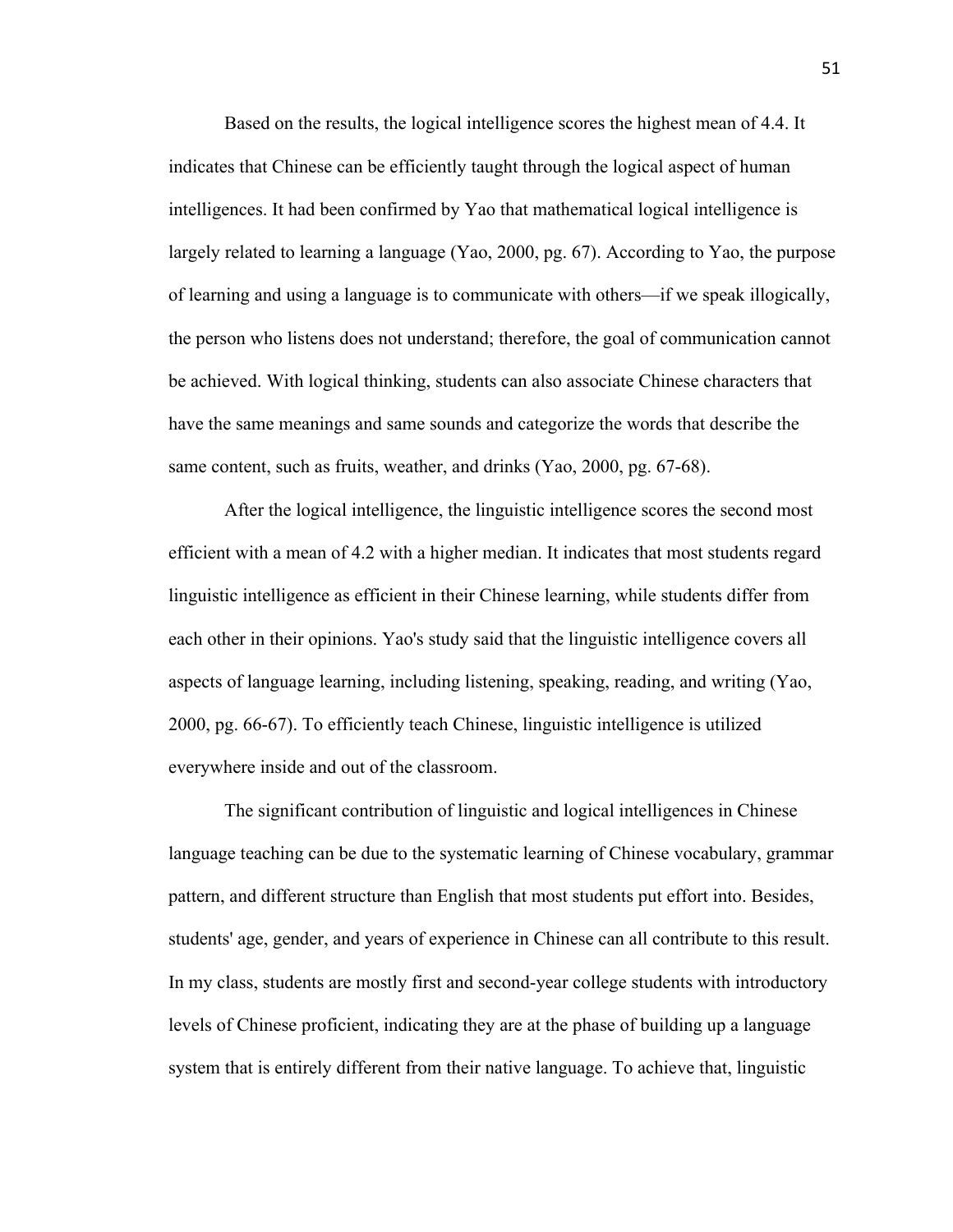intelligence is necessary; meanwhile, to understand others and communicate in Chinese, students need to use their logical intelligence.

2. Is/are there (a) specific intelligence that has/have the techniques most students

#### find inefficient? Why?

Besides logical and linguistic intelligences, all the other five types of intelligence prove to be almost equally efficient in their application of Chinese language teaching. The musical intelligence scores the lowest of 3.7 in mean; however, it had the same value in the median with the interpersonal intelligence, meaning that students differ from each other in terms of integrating music in their Chinese language study.

I'm surprised that musical intelligence was the least favorite intelligence from students' angle. Part of the reason might be that the change of tones in music is confusing for second-language learners if their native language system does not have a tone system. In my earlier discussion about Liu's research on students' musical intelligence in Chinese language teaching, Liu pointed out using musical intelligence is helpful for students' study motives, interests, and memorization of text contents, however, it is not clear if it's helpful for students to comprehend text contents (Liu, 2007, pg. 21). Interestingly, Liu's research focused on a group of elementary students, and my research focused on college students, indicating they have different purposes for studying Chinese. For college students, they need to understand and communicate in Chinese instead of remembering the language. When musical intelligence does not guarantee their need to understand or use the language, they don't think it is efficient.

3. What are the limitations of my research and what needs to be developed more tomorrow?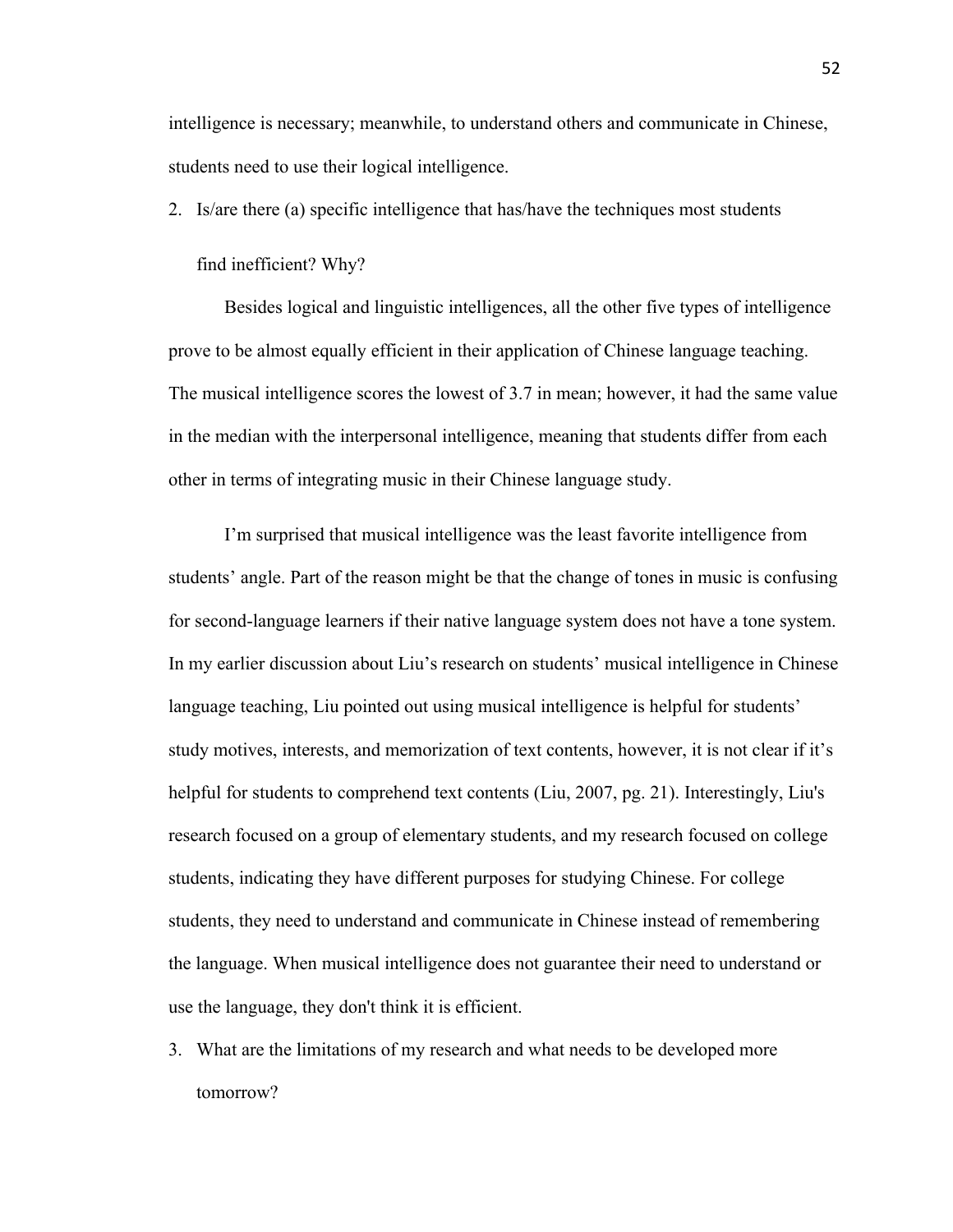There are three limitations in my research: 1) the survey is focused on collegeaged students, who are mature enough to build their study initiative, and have a judgment of the different techniques applied in class. How MI is applied for learners at a relatively immature age and need passive incentive is not included; 2) the data of natural intelligence was not given. These are the areas that need further exploration in future studies; and 3) the criteria and categorization I created were based mainly on my own pragmatic teaching experience, which may contain bias and incomprehension. In general, my case study provides guidelines for teaching Introductory Chinese to college students with specific techniques following the linguistic, logical, interpersonal, intrapersonal, spatial, musical, and kinesthetic intelligences following the MI theory. However, it does not provide solid data for teaching K-12 students with multiple levels of Chinese proficiency, including intermediate and advanced levels of Chinese, which call for further research.

4. What implications does my case study give for future work on MI in Chinese language teaching?

The Chinese language can be taught with a focus on the human mind's linguistic and logical intelligences; meanwhile, all the other bits of intelligence can serve as a combination that stimulates students' interest and keeps the learning/teaching process engaging, efficient, and interactive.

It had been recently argued that educators face new challenges to "revisit curricular in order to bring the projected objectives closer to learners' actual needs in their professional field" (Dmitry et al., 2015, pg. 216). In this regard, new teaching approaches, such as content-based instruction, focusing on the topic (content) that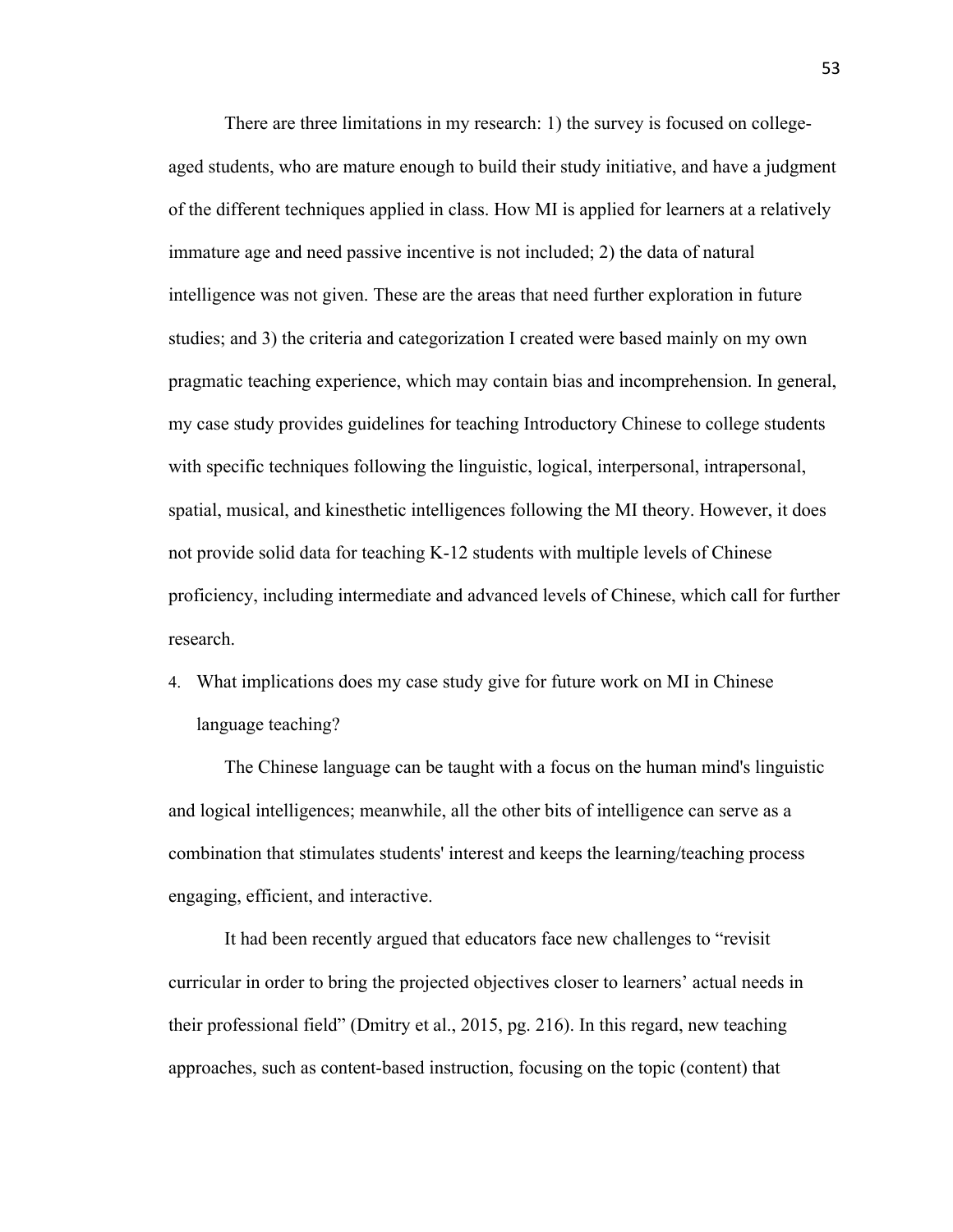students study and aiming at developing their linguistic ability, are considered to promote content knowledge and foreign language acquisition concurrently (Dmitry et al., 2015, pg. 216). Such innovation is important in teaching Chinese with MI since students tend to favor activities that have themes, such as role-play, cultural discussion, and vocabulary with content.

Again, what does this research bring in the aspect of teaching Chinese with Multiple Intelligences in the globalized age? The first implication we can draw is that traditional teaching practice with a focus on vocabulary, grammar patterns, and language structure will still be the most important strategy in efficiently teaching Chinese. Teachers can use lectures, official assessments like quizzes and tests, and occasional assessments from communication with students to solidify their Chinese teaching. Besides, to make the Chinese classroom more engaging and appealing, teachers can use different types of activities inside and outside the class to enhance students' learning capabilities from all different angles. For example, group oral project, oral, and written assignments proved to be more efficient than workbook assignments. Therefore, Chinese teachers need to create innovative homework projects that not only reinforce students' language skills but also serve as a stimulus in students' learning interests. Finally, the digital age of globalization brings plenty of opportunities for free or low-cost education channels that language learners can access everywhere outside the traditional classroom, and its convenience is becoming a trend in foreign language learning in today's busy environment. Teachers with the adaptability from traditional classroom teaching to multimedia teaching will grab the opportunities today, and have a greater chance of integrating different human capabilities into their Chinese language teaching.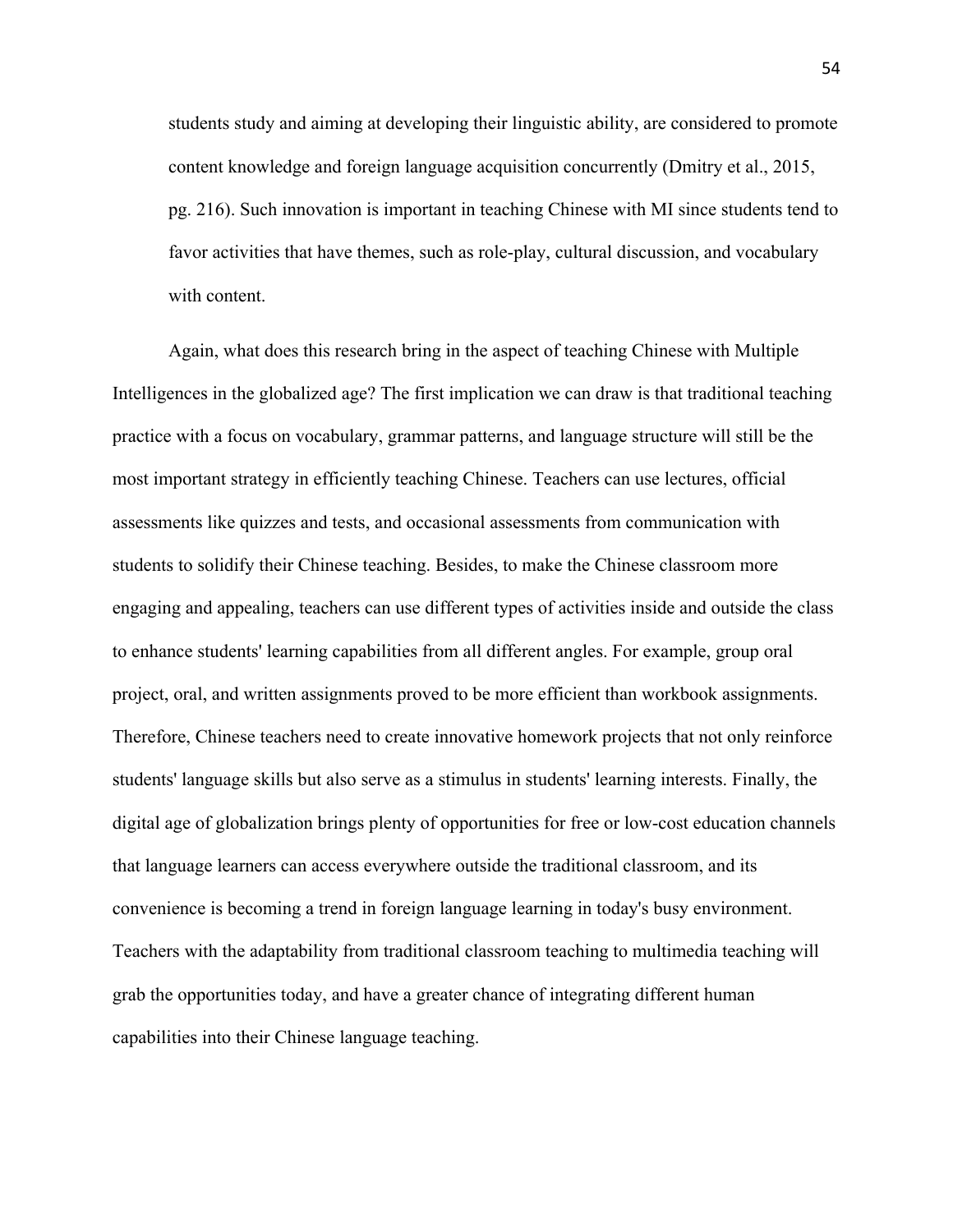#### **Chapter V: Conclusion**

The conclusion of my thesis includes three parts—1. Background of the MI Theory and Chinese language teaching; 2. Findings from my case study and its implications; 3. Findings to my thesis research questions.

#### **1. Background of the MI Theory and Chinese Language Teaching**

The MI theory that analyzes eight types of human intelligence generates a huge impact when it was first introduced by Howard Gardner in 1983, proposing a new concept of evaluating students' intelligence by their different capabilities and talents. Gardner was followed by educators such as Dr. Renzulli, O'Niel and Lazear, who agreed with human's different capabilities in receiving, processing information, and solving problems, and that human brains possess a multidimensional phenomenon that directs people's work at multiple levels. The recent follower of Howard Gardner is Thomas Armstrong, who expanded the MI theory in his book, *Multiple Intelligences in the Classroom,* providing educators of all levels with everything about the application of the MI theory to curriculum development, lesson planning, assessment, special education, cognitive skills, career development, education policy, etc.

The first significant characteristic of teaching Chinese in the globalized era is its involvement with Chinese culture. The teaching of Chinese language and Chinese culture in the globalized era is recognized by Guijie Liu as a sociability process that is involved in several factors, not only the language itself but also the cultural awareness and sensibilities that are all evolving around Chinese language teaching. Another important factor is its unique system of Chinese characters that are different from the alphabetic system. It was first researched on a case study by Jerome Packard in 1990, proposing the benefit of a lag time before the

55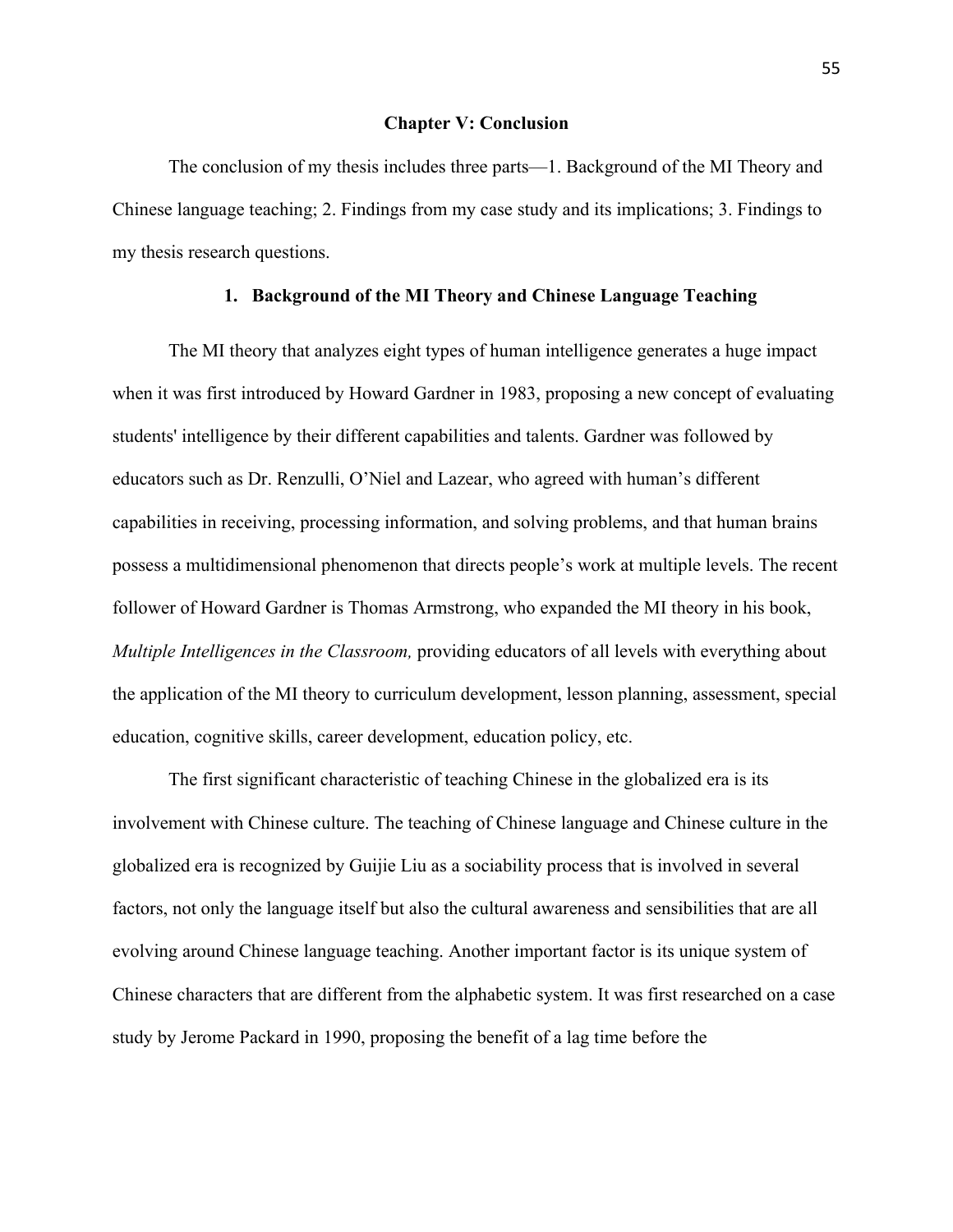introduction of Chinese characters for learners with a native language of an alphabetical system. The discussion of the phonetic and semantic parts of Chinese characters continued through 2010, during which time Janet Zhiqun Xing recognized it as the most difficult part of Chinese language acquisition in *Teaching Chinese as A Foreign Language: A Pedagogical Grammar (2006)*. The third factor of teaching Chinese in globalized age is the changing medium and platforms of teaching Chinese. Researchers like Cruickshank, Tsung, and Cai analyzed that different factors bring the teaching of Chinese into a multimedia, multidimensional, and diversified process, including technology development, increased diversity, China's economic status in the world, government influence, new language learning programs, and more.

#### **2. Findings from My Case Study and Its Implications**

The case study of this research focused on a group of college students in the Introductory Chinese course, who were given a survey to rate their experience about different activities inside and outside the Chinese classroom, which represent different categories of the Multiple Intelligences. The results show that Chinese can be most efficiently taught from strategies that are in line with the linguistic and logical intelligences. Meanwhile, teaching techniques with a focus on kinesthetic, interpersonal, intrapersonal, spatial, and musical intelligence can serve together as multiple platforms to enhance the Chinese teaching process and to stimulate students' learning interests. It is also important to note that, with the introduction of new media platforms of teaching Chinese, it is important for teachers to utilize the development of technology following the MI theory into their Chinese language and culture teaching.

There are weaknesses in my case study. A significant weakness is the small pool of the subjects because they are the subjects I used in a small portion of students, not randomized subjects selected from a large pool of subjects. This fact inevitably contributes to possible bias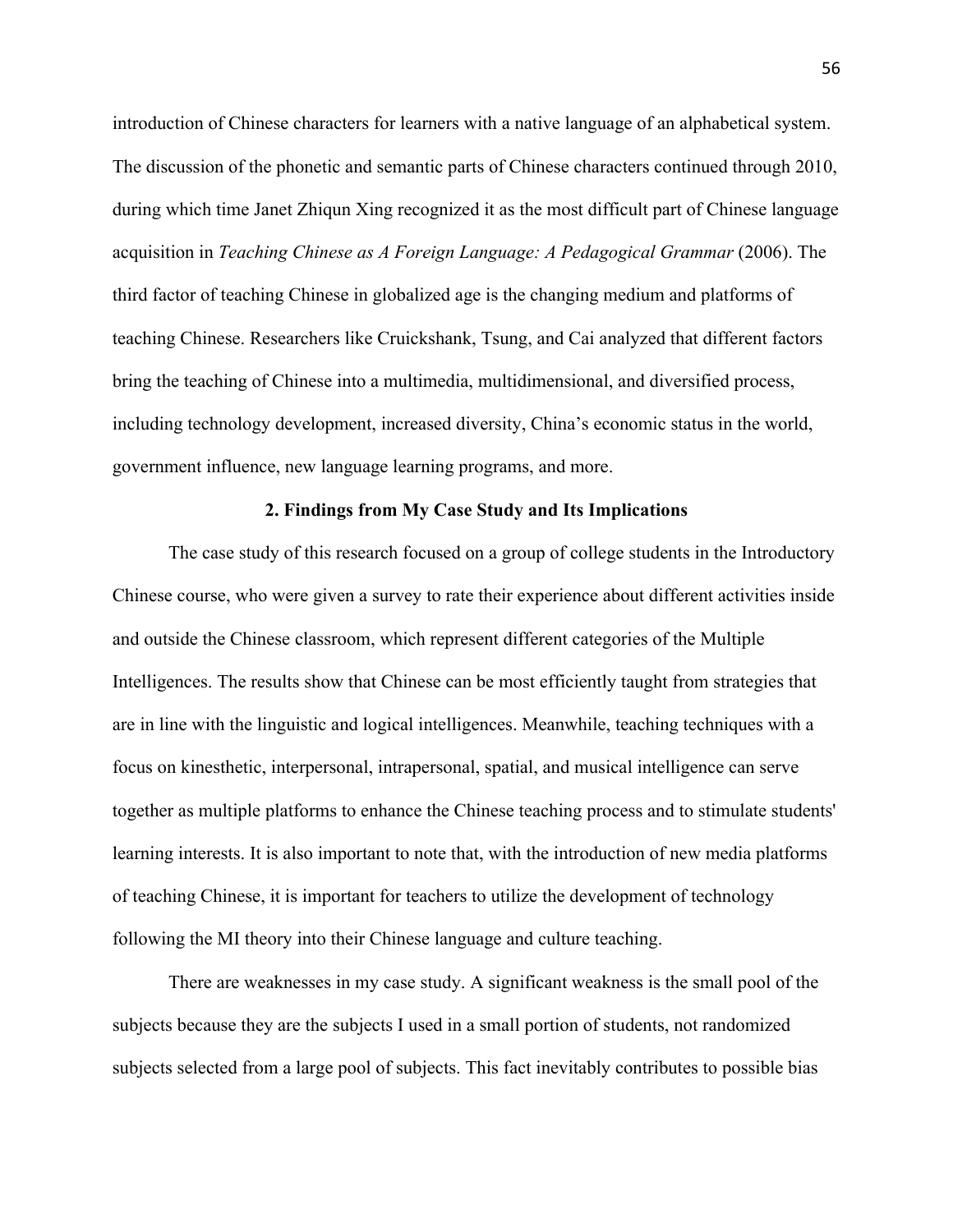and unequal representation of my data, which can be only used to evaluate small groups of firstyear Chinese learners in their opinions of different teaching techniques following the MI theory. In this regard, future research is called for.

#### **3. Findings to My Thesis Research Questions**

As my research questions stated: In the age of globalization, how can the MI theory be efficiently applied to Chinese language teaching, what challenges will Chinese language teachers face and what changes should be made?

To answer my research question, given the above evidence and results, Multiple Intelligences will serve as an important approach to Chinese language teaching in the new age of globalization, multimedia, and multicultural diversity. Teachers who can efficiently use MI in Chinese language teaching are expected to be open-minded, culturally-sensitive, and have sufficient skills in developing and using multimedia learning channels that are outside traditional classroom teaching. This requires teachers' fluent knowledge in all different categories of human intelligence and make their teaching tailored toward the students' interests. A big challenge for Chinese teachers today is that increasing online learning sources may replace the role of traditional classroom teachers. At this point, versatility is essential for Chinese teachers in all aspects including lesson plan, curriculum development, media design, language skills, cultural understanding, and more.

My contributions to this field are to discuss the application of the MI theory in Chinese language teaching in an age full of free or low-cost online resources, people of diversity, and multicultural societies. As the MI theory was first proposed more than 30 years ago, it brought to my attention that some of the traditional MI values may have changed in the new era. My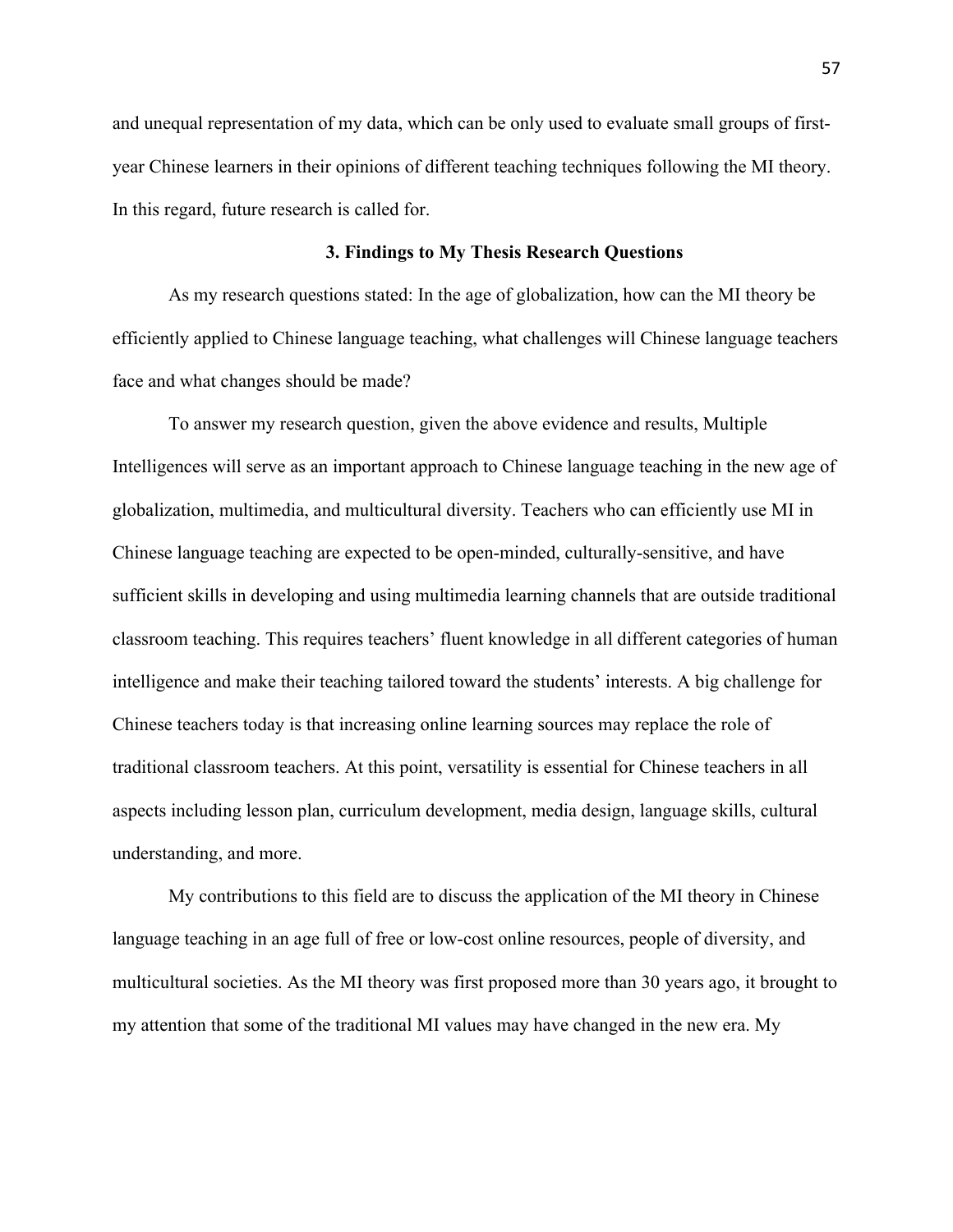research emphasizes the fact that even in today's world, the MI theory is not outdated and can be applied in even more multimedia and multicultural channels.

Since my case study is focused on a smaller group (24 participants) with similar variables—beginner level of Chinese proficiency, aged 18-21, and taking Chinese as a selective course, etc.—future research is called with a focus of teaching Chinese to students of other age groups and different Chinese proficiencies. Meanwhile, my case findings suggest linguistic and logical intelligences are most efficiently used in teaching Chinese to beginner level, it might be curious for future researchers to investigate if it is the same for Chinese learners at intermediate or advanced levels. As far as my research goes, future study is called to focus on how the different bits of intelligence can be applied differently per students' different levels of Chinese language proficiency and age groups.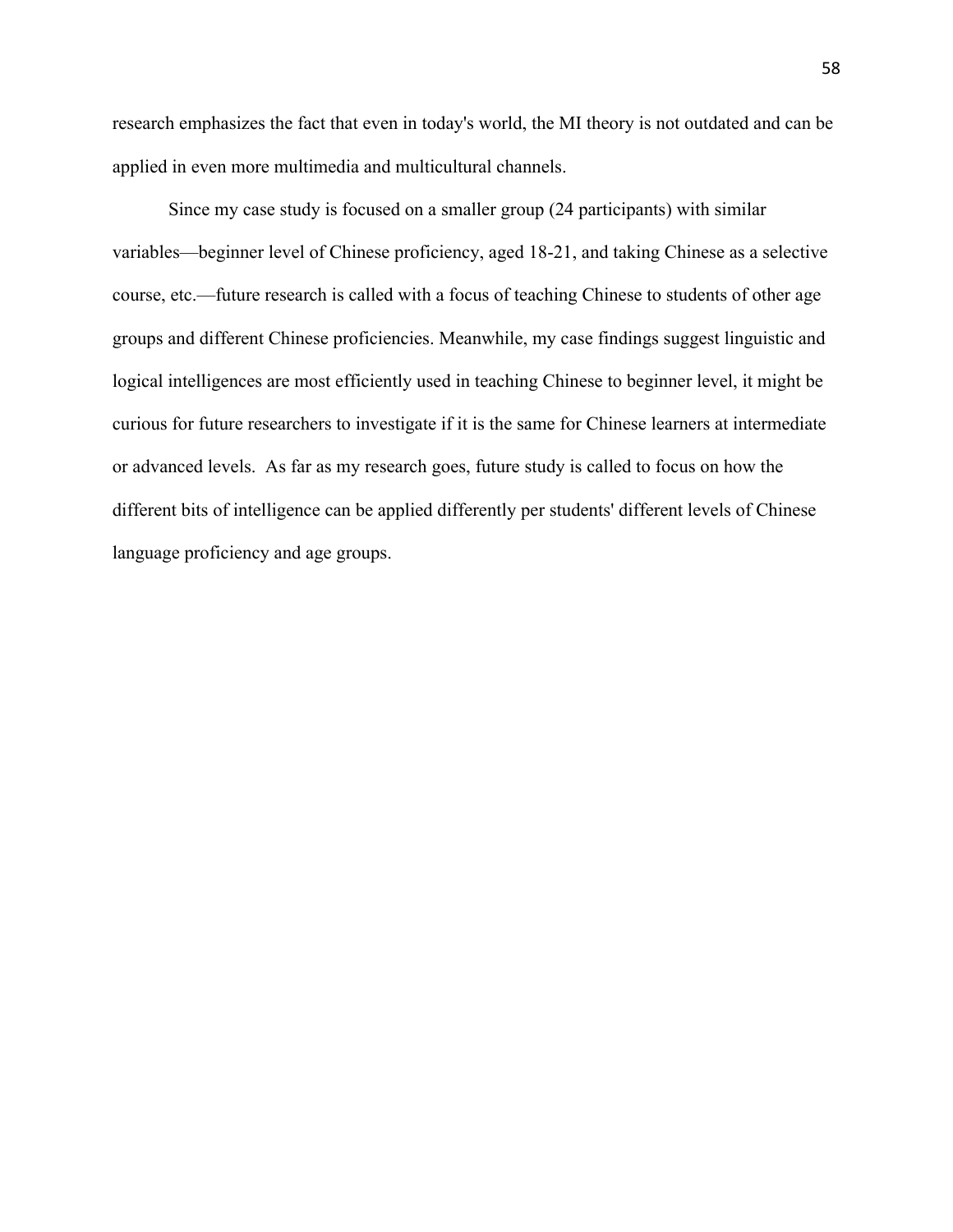#### **References**

Ahmadian, Moussa, and Ali Ghasemi. "Language Learning Strategies, Multiple Intelligences, and Self-Efficacy : Exploring the Links." ResearchGate, Dec. 2017, doi:http://dx.doi.org/10.18823/asiatefl.2017.14.4.11.755. Accessed 5 June 2020.

Armstrong, Thomas. Multiple Intelligences in the Classroom. ASCD, 2018.

Bernau, Toshiko. Japanese Language Teaching in High School and Use of Multiple Intelligences Theory. Northcentral University, 2016. ProQuest,

https://search.proquest.com/docview/1853475002/abstract/1C65816EDAEA43F9PQ/1.

- Botwina, Renata. "Towards Creative Foreign Language Teaching: The Theory of Multiple Intelligences in Use." Signum Temporis: Journal of Research in Pedagogy and Psychology, vol. 3, no. 1, Mar. 2010, pp. 13–18. EBSCOhost, doi:10.2478/v10195-011- 0029-2.
- Cai, Jinfa, et al. Teaching and Learning Chinese : Issues and Perspectives. Information Age Publishing, 2010. EBSCOhost, http://search.ebscohost.com/login.aspx?direct=true&AuthType=ip,sso&db=e000xna&A

N=522102&site=eds-live&authtype=sso&custid=s8475574.

- Chen, Dongdong. "Games: Why Are They Popular among CFL Students?" 第五届国际汉语教 学学术研讨会论文集. 世界图书出版公司, 2007. p. 261-69.
- Cherry, Kendra. "Gardner's Theory of Multiple Intelligences." Verywell Mind, 17 July 2019. www.verywellmind.com, https://www.verywellmind.com/gardners-theory-of-multipleintelligences-2795161. Accessed 5 June 2020.
- Cruickshank, Ken, and Linda T. H. Tsung. Teaching and Learning Chinese in Global Contexts: CFL Worldwide. Continuum, 2011. EBSCOhost,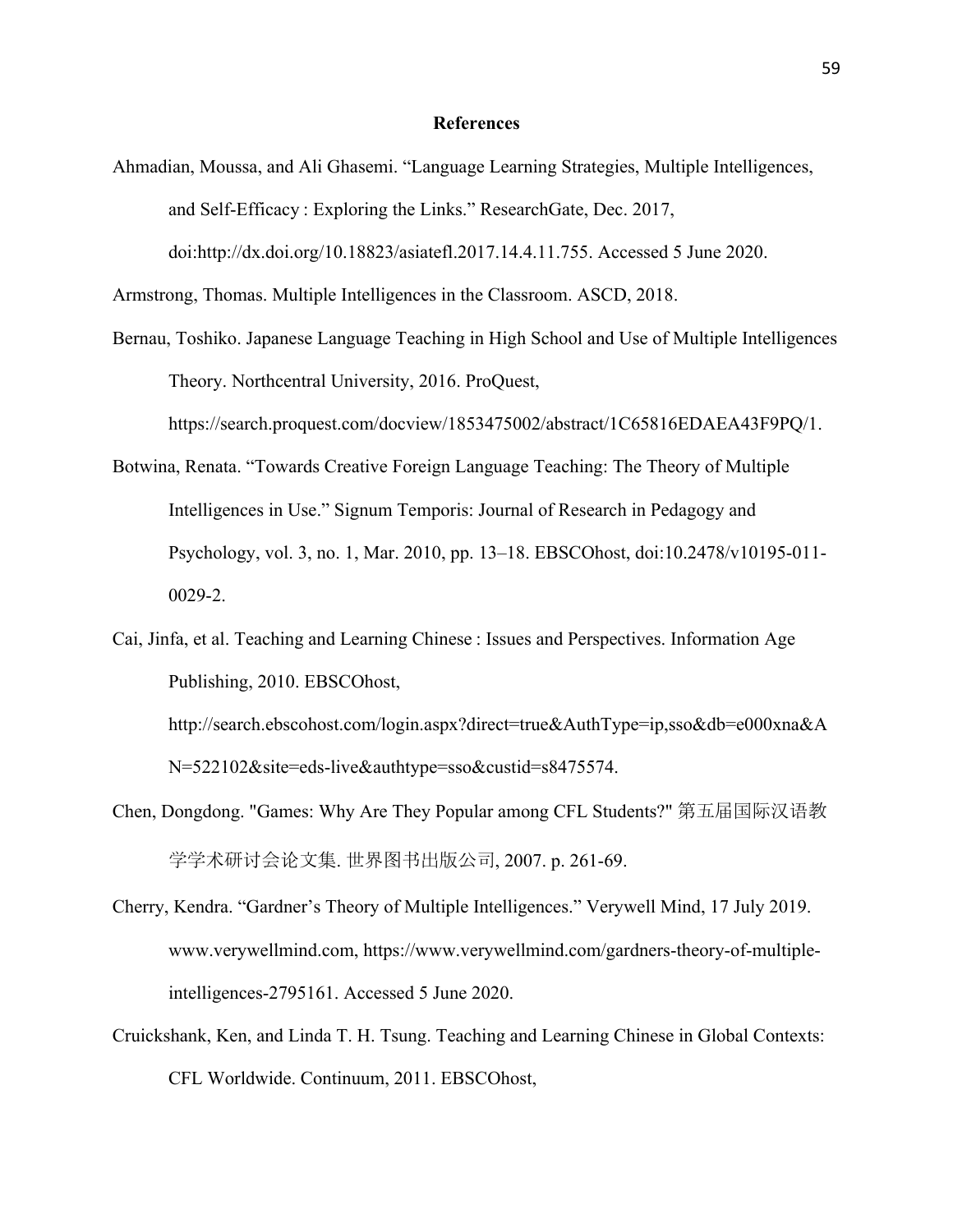http://search.ebscohost.com/login.aspx?direct=true&AuthType=ip,sso&db=e000xna&A N=347307&site=eds-live&authtype=sso&custid=s8475574.

- Dmitry A. Kryachkov, Elena B.Yastrebova, Olga A.Kravtsova. The Magic of Innovation: New Techniques and Technologies in Teaching Foreign Languages. Cambridge Scholars Publishing, 2015. EBSCOhost, search.ebscohost.com/login.aspx?direct=true&AuthType=sso&db=e700xna&AN=97527 4&site=eds-live.
- Esperanza LUENGO-CERVERA. "Learning Styles and Multiple Intelligences in the Teaching-Learning of Spanish as a Foreign Language." Enseñanza & Teaching, vol. 33, no. 2, Dec. 2015, pp. 79–103. EBSCOhost, doi:10.14201/et201533279103. Accessed 12 June 2020.
- Gao Jing. "通过观念意识培养学生的全球竞争力" The Chinese Language Teachers Association, USA. clta-us.org, https://clta-us.org/publications/k-12-chinese-languageteaching/k-12clt-june-2019. Accessed 21 April 2020.

Gardner, Howard. Multiple Intelligences: The Theory in Practice. Basic Books,1993.

- Gardner, Howard. Multiple Intelligences: New Horizons. Basic Books, 2006. EBSCOhost, search.ebscohost.com/login.aspx?direct=true&AuthType=sso&db=cat00991a&AN=sth.o cn782935711&site=eds-live.
- Gardner, Howard. Frames of Mind: The Theory of Multiple Intelligences. Basic Books, 2011. ProQuest Ebook Central,

http://ebookcentral.proquest.com/lib/shuedu/detail.action?docID=665795.

HUAPLUS. "英国最美中文老师, 用周杰伦、林俊杰教小孩学中文。" YouTube, Uploaded

by HUAPLUS, 20 July 2018, https://www.youtube.com/watch?v=S-FZQsrLR6E Matthews, Alison, et al. Tuttle Learning Chinese Characters: (HSK Levels 1 -3) A Revolutionary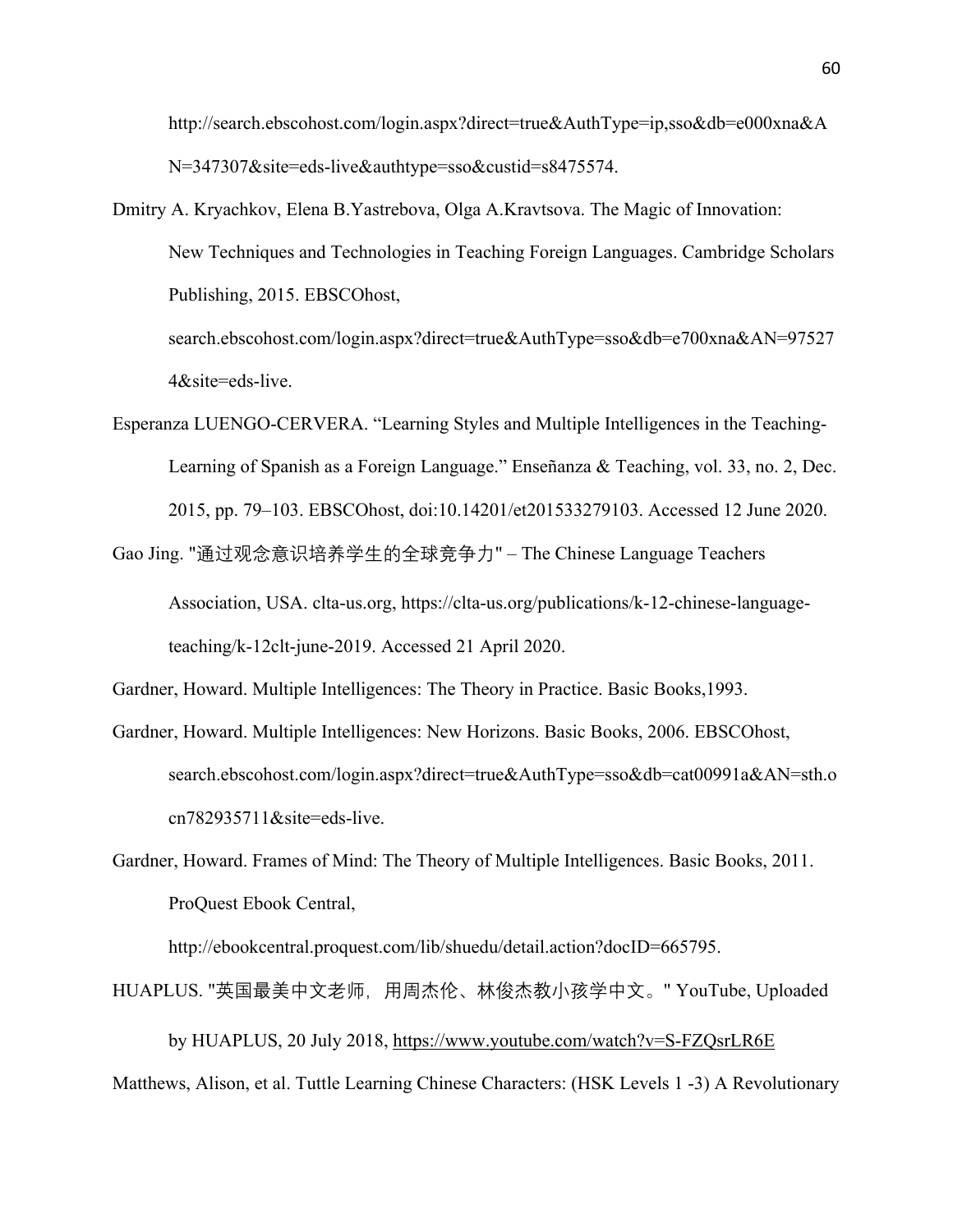New Way to Learn and Remember the 800 Most Basic Chinese Characters. Tuttle Publishing, 2007. ProQuest Ebook Central,

http://ebookcentral.proquest.com/lib/shuedu/detail.action?docID=1708586.

- Mitchell, Corey. "One Million U.S. Students Could Be Studying Mandarin by 2020." PBS NewsHour, 19 Aug. 2016, https://www.pbs.org/newshour/education/2020-u-s-aims-1 million-students-studying-mandarin. Accessed 5 June 2020.
- James J. Asher, and Ben S. Price. "The Learning Strategy of the Total Physical Response: Some Age Differences." Child Development, vol. 38, no. 4, 1967, p. 1219. EBSCOhost, doi:10.2307/1127119. Accessed 5 June 2020.
- Kang, Li. ""Play 4 Tones with Erhu", weblog post, https://likangdot.wordpress.com/2017/12/06/play-4-tones-with-erhu/. Accessed 26 May 2020
- Lazear, David G. Teaching for Multiple Intelligences. Fastback 342. Phi Delta Kappa, P, 1992. ERIC, https://eric.ed.gov/?id=ED356227.
- Lee, Lin-Shan, et al. An Efficient Natural Language Processing System Specially Designed for the Chinese Language. MIT Press, 1 Dec. 1991.
- Liu, Wei-Yu. "Making Use of Students' Musical Intelligence in Chinese Language Teaching: A Collaborative Action Research Project." Jiaoyu Kexue Yanjiu Qikan; Taipei, vol. 52, no. 1, Higher Education Publishing Co. Ltd., Apr. 2007, pp. 1–24. ProQuest, doi:http://dx.doi.org/10.3966/2073753X2007045201001. Accessed 5 June 2020.
- O'Niel, Tobias. The Concept of Distributed Intelligence in Gardner's Theory of Multiple Intelligences. n.d., p. 51.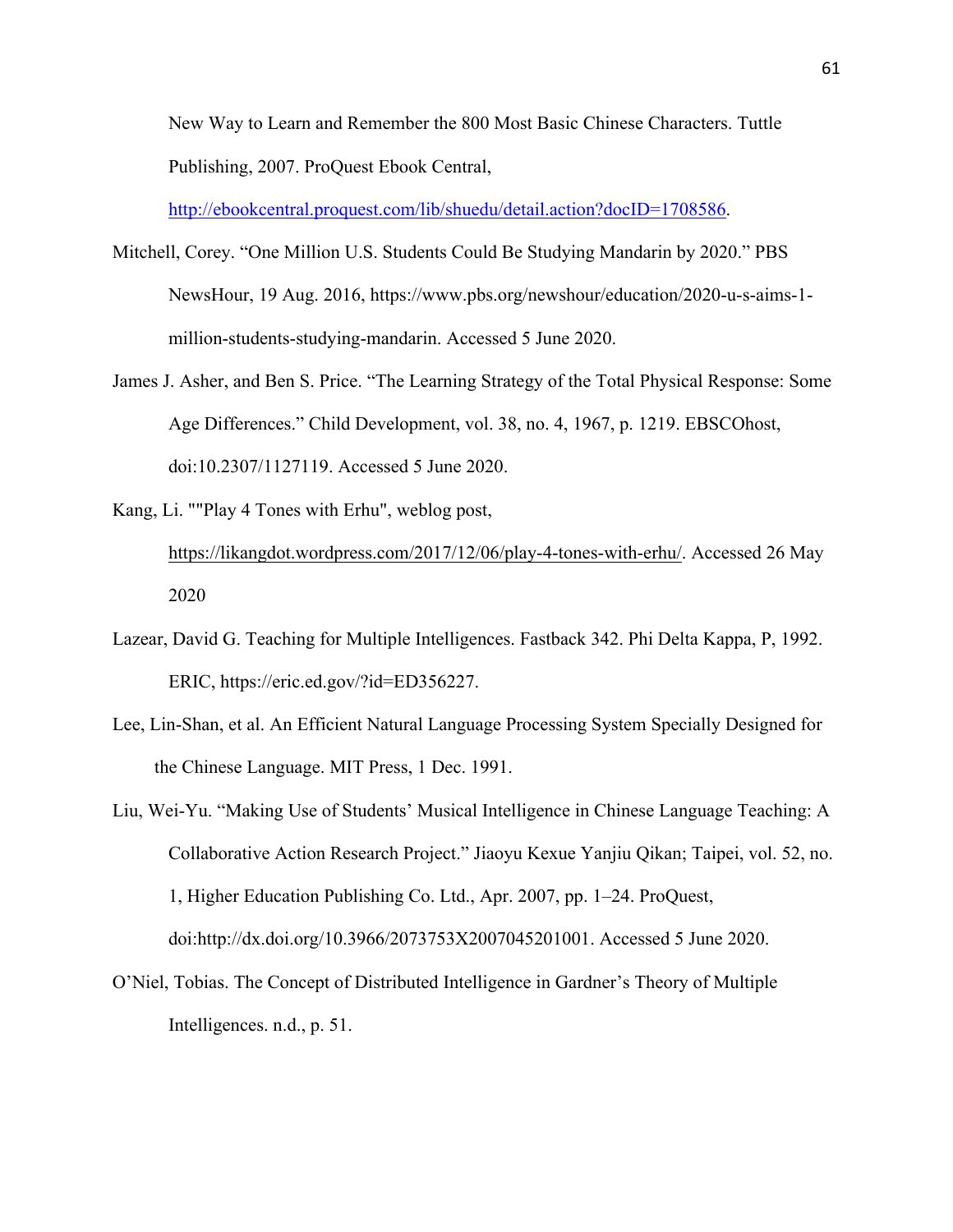- Packard, Jerome L. "Effects of Time Lag in the Introduction of Characters into the Chinese Language Curriculum." 1990. p. 168-74.
- Rungruang, Apichai, and Yanhong Mu. "Mandarin Chinese Tonal Acquisition by Thai Speakers." Asian Social Science, vol. 13, Apr. 2017, p. 107. ResearchGate, doi:10.5539/ass.v13n5p107. Accessed 5 June 2020.
- Richards, J. C., and Rodgers, T. S. (2001). Approaches and methods in language teaching (2nd ed.). Cambridge University Press.
- Richards, J. C., and Rodgers, T.S. Approaches and Methods in Language Teaching: A Description and Analysis. Cambridge University Press, 1986.
- Shu, Han. "China: Number of Students That Study Abroad 2017." Statista, 23 Sept. 2019, https://www.statista.com/statistics/227240/number-of-chinese-students-that-studyabroad/. Accessed 5 June 2020.
- Sugiarti, Desi, and Margana Margana. Developing Speaking Learning Materials Oriented to Multiple Intelligences: From Theory to Practice. Atlantis Press, 2019. www.atlantispress.com, doi:10.2991/iceri-18.2019.72.
- "The TPR Method of Teaching Chinese to Students Who Learn Mandarin in China." Keats School. keatschinese.com, https://keatschinese.com/china-culture-resources/the-tprmethod-of-teaching-chinese-to-students-who-learn-mandarin-in-china/. Accessed 8 Mar. 2020.

Torresan, Paolo. The Theory of Multiple Intelligences and Language Teaching. Guerra, 2010.

Tseng, Chin-chin, and Natalie Sheen. "Media Ecology and Teaching Chinese as a Second

Language (TCSL)." ETC.: A Review of General Semantics, no. 1, 2015, p. 80.

Wallace, Richard L. R. W. The Perceptions of Community College Students to Foreign